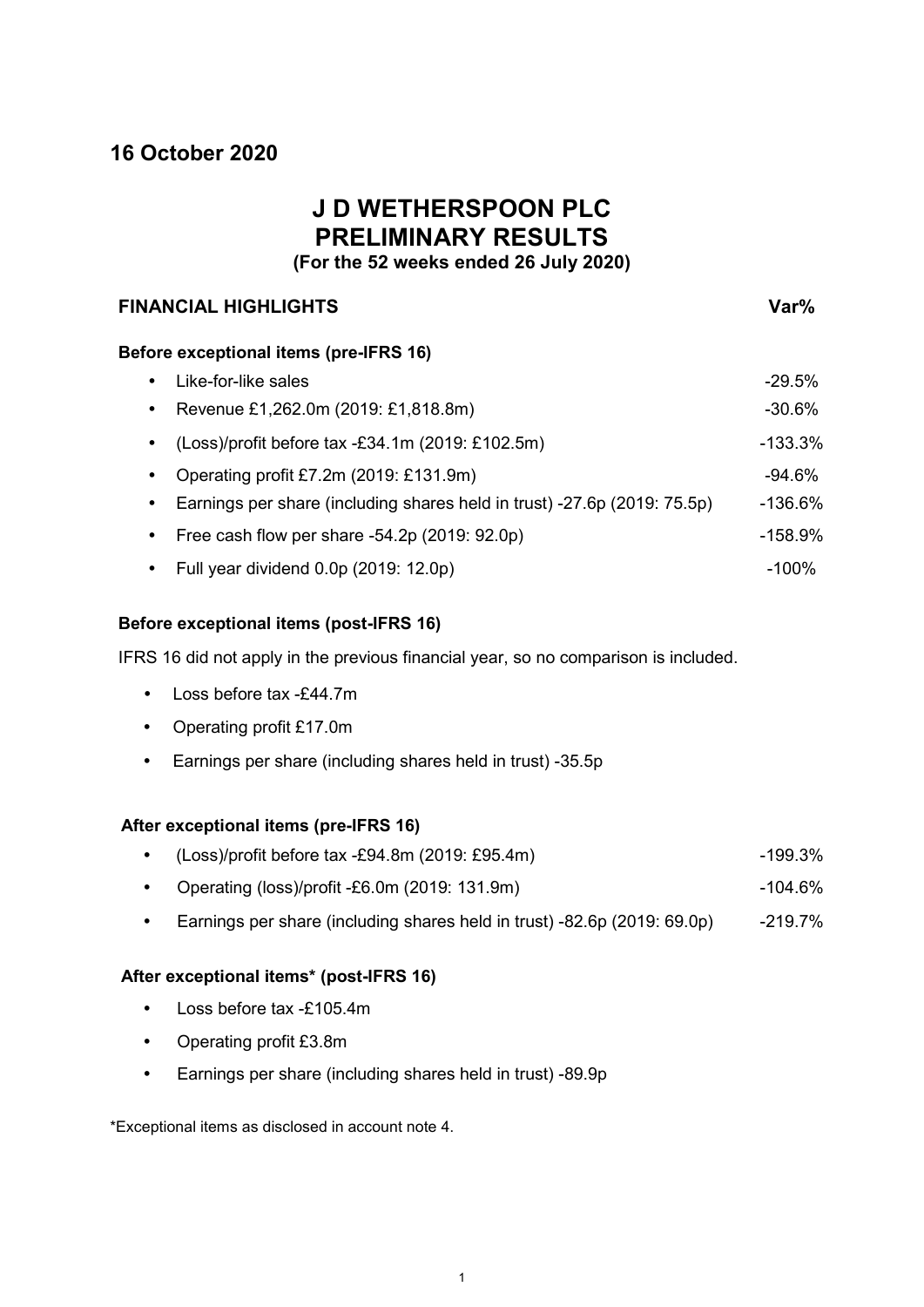# **Commenting on the results, Tim Martin, the Chairman of J D Wetherspoon plc, said:**

"Warren Buffett, chairman of Berkshire Hathaway, commented in 1989 (below) on the dangers of what he calls the 'institutional imperative' and how it compels companies to stay on the same course, even if it's the wrong course – and how it compels companies to imitate competitors. The institutional imperative applies just as much to governments as it does to boards of directors. Professor Johan Giesecke, the Warren Buffett of epidemiology, is obviously perplexed in an April TV interview (appendix 1 below) as to how 100 countries all reacted, almost overnight, in the same way to the Covid-19 problem, based on the deeply flawed analysis of Imperial College.

# "As Warren Buffett explains:

"My most surprising discovery: the overwhelming importance in business of an unseen force that we might call "the institutional imperative." In business school, I was given no hint of the imperative's existence and I did not intuitively understand it when I entered the business world. I thought then that decent, intelligent, and experienced managers would automatically make rational business decisions. But I learned over time that isn't so. Instead, rationality frequently wilts when the institutional imperative comes into play."

"For example: (1) As if governed by Newton's First Law of Motion, an institution will resist any change in its current direction; (2) Just as work expands to fill available time, corporate projects or acquisitions will materialize to soak up available funds; (3) Any business craving of the leader, however foolish, will be quickly supported by detailed rate-of-return and strategic studies prepared by his troops; and (4) The behavior of peer companies, whether they are expanding, acquiring, setting executive compensation or whatever, will be mindlessly imitated."

"Institutional dynamics, not venality or stupidity, set businesses on these courses, which are too often misguided. After making some expensive mistakes because I ignored the power of the imperative, I have tried to organize and manage Berkshire in ways that minimize its influence. Furthermore, Charlie and I have attempted to concentrate our investments in companies that appear alert to the problem."

"Since 100 governments adopted a lockdown strategy, it was very difficult for any government to adopt a different course. However, pubs eventually reopened in England on 4 July and in the rest of the UK shortly thereafter.

"The lockdown was far longer than was necessary to achieve its stated objective of 'flattening the curve' so as to assist the health service. Before pubs reopened, a detailed and comprehensive operating plan for the hospitality industry was nevertheless agreed on among the government, parliamentary committees, UK Hospitality, civil servants and other interested parties.

"The regulations and guidelines reflected in the plan drastically reduced pub capacity, but were carefully thought out and had the backing of the industry, legislators, licensing officials, local authorities and the public.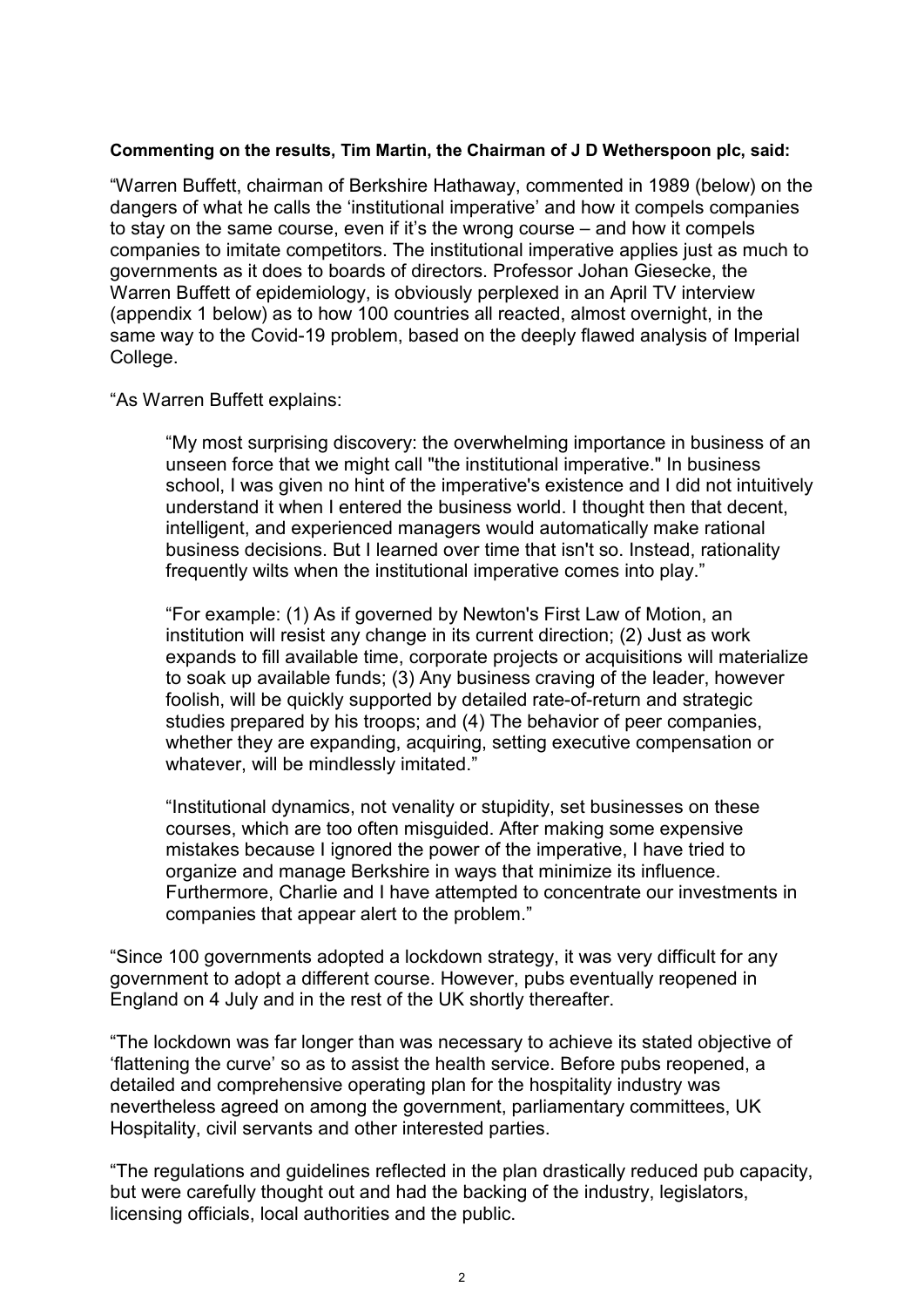"For the two months following reopening, it appeared that the hospitality industry, in difficult circumstances, was adapting to the new régime and was getting 'back on its feet', albeit in survival mode.

"It appears that the government and its advisers were clearly uncomfortable as the country emerged from lockdown. They have introduced, without consultation, under emergency powers, an ever-changing raft of ill-thought-out regulations – these are extraordinarily difficult for the public and publicans to understand and to implement. None of the new regulations appears to have any obvious basis in science.

"For example, a requirement for table service was introduced – which is expensive to implement and undermines the essential nature of pubs for many people – pubs have now become like restaurants. Customers can approach the till in a shop, but not in a pub – which is, in no sense, 'scientific'.

"In addition, face-coverings, for which the health benefits are debatable, need not be worn while seated, yet must be worn to go to visit the bathroom – another capricious regulation.

"The most damaging regulation relates to the 10pm curfew, which has few supporters outside of the narrow cloisters of Downing Street and SAGE meetings. This has meant that many thousands of hospitality industry employees, striving to maintain hygiene and social-distancing standards, go off duty at 10pm, leaving people to socialise in homes and at private events which are, in reality, impossible to regulate.

"In marked contrast to the consistency of the comparatively successful Swedish approach, which emphasises social distancing, hygiene and trust in the people, the erratic UK government is jumping from pillar to post and is both tightening and tinkering with regulations, so we are now in quasi-lockdown which is producing visibly worse outcomes than those in Sweden, in respect of both health and the economy.

"Risk cannot be eliminated completely in pubs, but sensible social-distancing and hygiene policies, combined with continued assistance and co-operation from the authorities, should minimise it.

"Like-for-like sales in the first 11 weeks have been 15.0% below those of last year, with strong sales in the first few weeks, followed by a marked slowdown since the introduction of a curfew and other regulations, some of which are referred to above.

"The recent curfew and introduction of table service only have been particularly damaging for trade, depressing sales for customers who find it too much 'faff', at the same time as substantially increasing costs.

"As a result of recent changes in regulations, the outlook for pubs over the remainder of the current financial year is even more unpredictable than hitherto."

"The company has successfully adapted its business, over the last 41 years, to cope with widely different political and economic circumstances. We now employ over 40,000 people, 10,000 of whom are shareholders in the company, and are a major contributor to national income, paying approximately one pound in every thousand of treasury receipts in 2019 and in preceding years.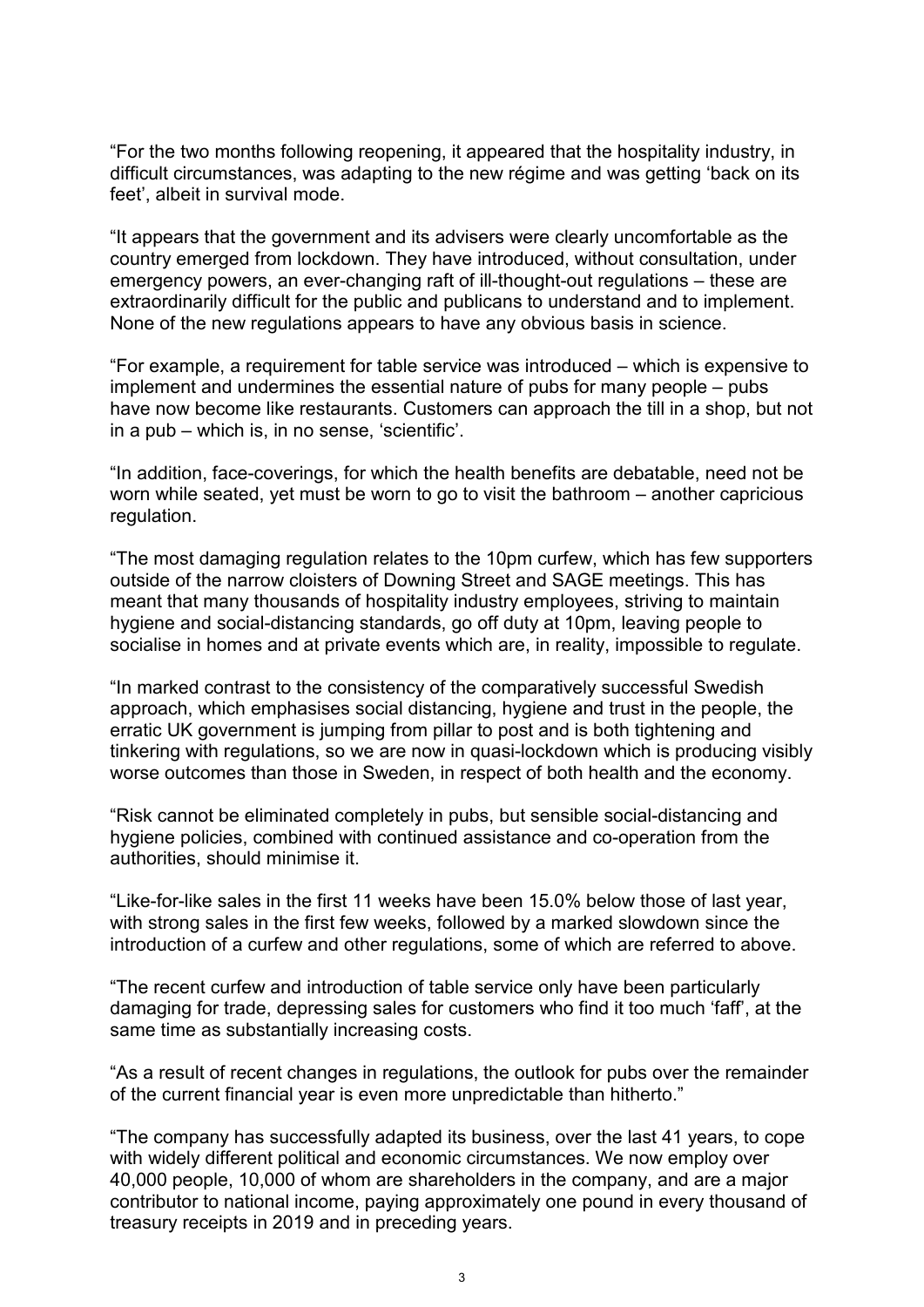"However, the company and the entire hospitality industry need a more sensible and consistent regulatory framework in which to operate – the current environment of lockdowns, curfews and constantly changing regulations and announcements threatens not only pub companies, but the entire economy. The most important lesson, as Professor Mark Woolhouse of Edinburgh University has said, is that "lockdown just defers the problem; it doesn't solve it"."

Enquiries:

| John Hutson   | <b>Chief Executive Officer</b> | 01923 477777 |
|---------------|--------------------------------|--------------|
| Ben Whitley   | <b>Finance Director</b>        | 01923 477777 |
| Eddie Gershon | Company spokesman              | 07956 392234 |

Photographs are available at: www.newscast.co.uk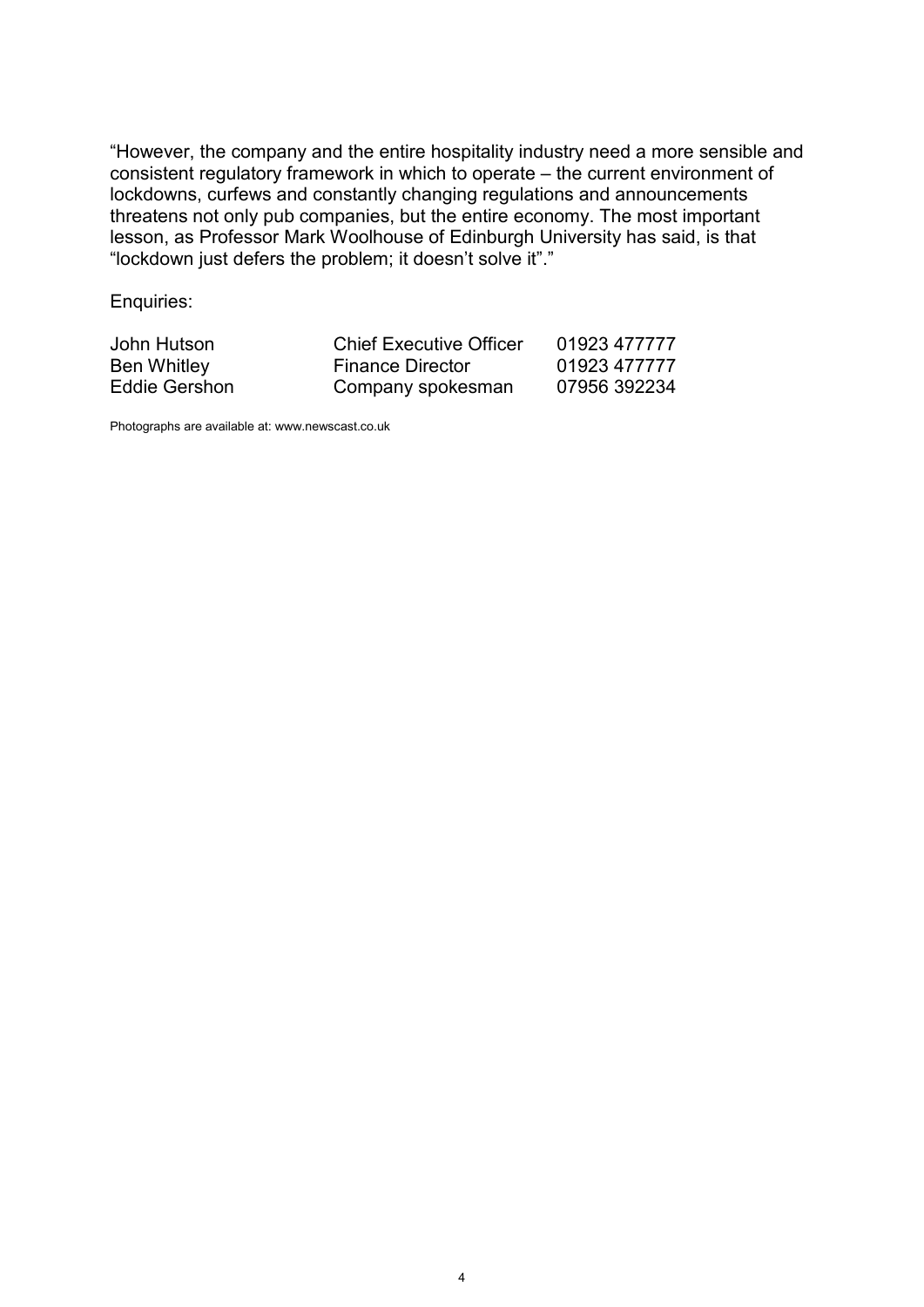## Notes to editors

- 1. J D Wetherspoon owns and operates pubs throughout the UK. The Company aims to provide customers with good-quality food and drink, served by welltrained and friendly staff, at reasonable prices. The pubs are individually designed and the Company aims to maintain them in excellent condition.
- 2. Visit our website jdwetherspoon.com<br>3. The financial information set out in the
- The financial information set out in the announcement does not constitute the company's statutory accounts for the periods ended 26 July 2020 or 28 July 2019. The financial information for the period ended 28 July 2019 is derived from the statutory accounts for that year which have been delivered to the Registrar of Companies. The auditors reported on those accounts: their report was unqualified, did not draw attention to any matters by way of emphasis and did not contain a statement under s498(2) or (3) of the Companies Act 2006. Statutory accounts for 2020 will be delivered to the registrar of companies in due course. The auditors have reported on those accounts: their report was unqualified, contained an emphasis of matter highlighting a materiality uncertainly related to going concern and did not contain a statement under section 498(2) or (3) of the Companies Act 2006. This announcement has been prepared solely to provide additional information to the shareholders of J D Wetherspoon, in order to meet the requirements of the UK Listing Authority's Disclosure and Transparency Rules. It should not be relied on by any other party, for other purposes. Forwardlooking statements have been made by the directors in good faith using information available up until the date that they approved this statement. Forwardlooking statements should be regarded with caution because of inherent uncertainties in economic trends and business risks.
- 4. The annual report and financial statements 2020 has been published on the Company's website on 16 October 2020.
- 5. The current financial year comprises 52 trading weeks to 25 July 2021.
- 6. The next trading update will be issued on 11 November 2020.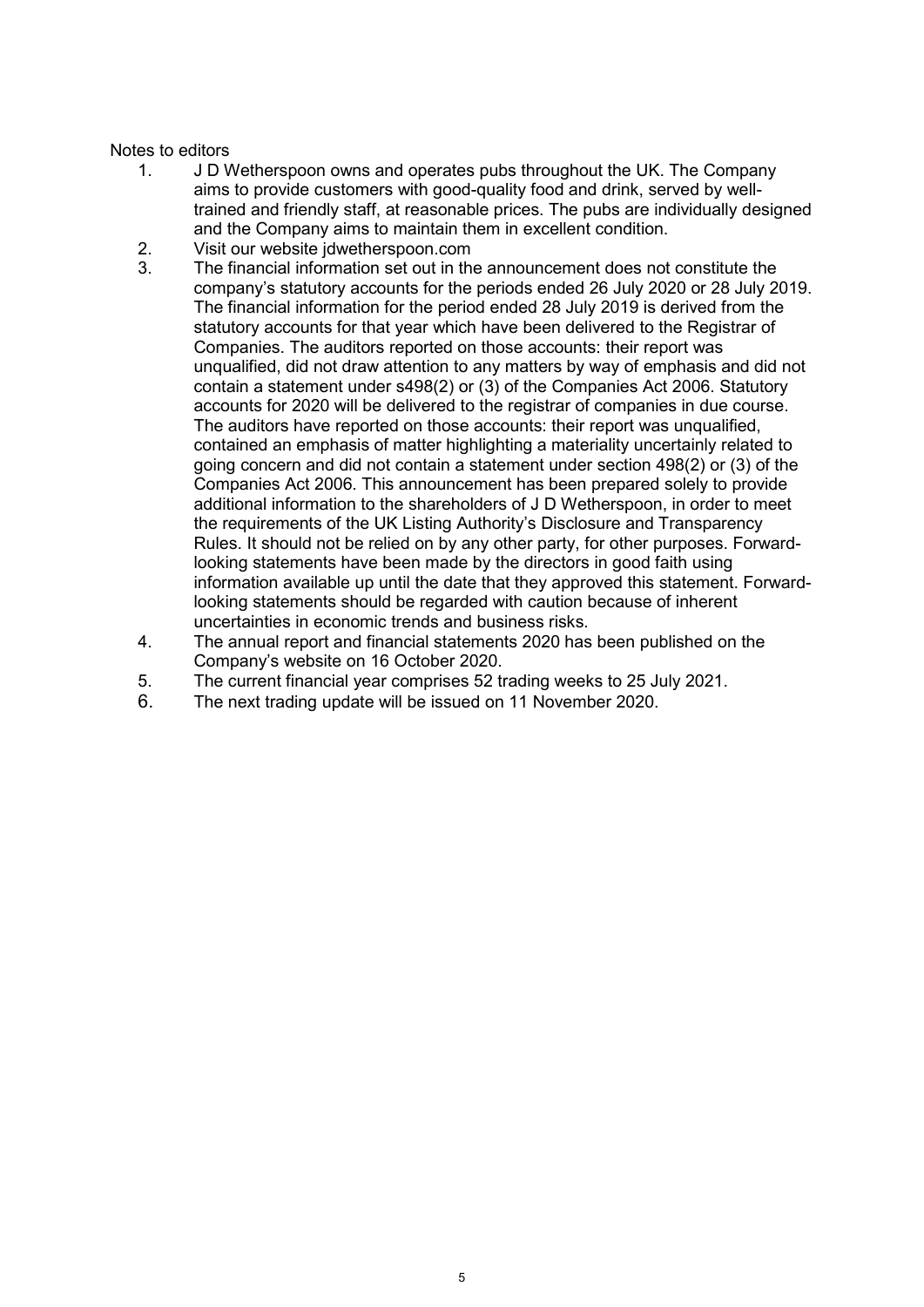### **CHAIRMAN'S STATEMENT**

#### **Financial performance**

The company was founded in 1979 – and this is the 37th year since incorporation in 1983. The table below outlines some key aspects of our performance during that period.

Summary accounts for the years ended July 1984 to 2020

| Financial year | <b>Total sales</b> | Profit/(loss)                       | Earnings                              | Free cash flow | Free cash flow |
|----------------|--------------------|-------------------------------------|---------------------------------------|----------------|----------------|
|                |                    | before tax and<br>exceptional items | per share before<br>exceptional items |                | per share      |
|                | £000               | £000                                | pence                                 | £000           | pence          |
| 1984           | 818                | (7)                                 | $\pmb{0}$                             |                |                |
| 1985           | 1,890              | 185                                 | 0.2                                   |                |                |
| 1986           | 2,197              | 219                                 | 0.2                                   |                |                |
| 1987           | 3,357              | 382                                 | 0.3                                   |                |                |
| 1988           | 3,709              | 248                                 | 0.3                                   |                |                |
| 1989           | 5,584              | 789                                 | 0.6                                   | 915            | 0.4            |
| 1990           | 7,047              | 603                                 | 0.4                                   | 732            | 0.4            |
| 1991           | 13,192             | 1,098                               | 0.8                                   | 1,236          | 0.6            |
| 1992           | 21,380             | 2,020                               | 1.9                                   | 3,563          | 2.1            |
| 1993           | 30,800             | 4,171                               | 3.3                                   | 5,079          | 3.9            |
| 1994           | 46,600             | 6,477                               | 3.6                                   | 5,837          | 3.6            |
| 1995           | 68,536             | 9,713                               | 4.9                                   | 13,495         | 7.4            |
| 1996           | 100,480            | 15,200                              | 7.8                                   | 20,968         | 11.2           |
| 1997           | 139,444            | 17,566                              | 8.7                                   | 28,027         | 14.4           |
| 1998           | 188,515            | 20,165                              | 9.9                                   | 28,448         | 14.5           |
| 1999           | 269,699            | 26,214                              | 12.9                                  | 40,088         | 20.3           |
| 2000           | 369,628            | 36,052                              | 11.8                                  | 49,296         | 24.2           |
| 2001           | 483,968            | 44,317                              | 14.2                                  | 61,197         | 29.1           |
| 2002           | 601,295            | 53,568                              | 16.6                                  | 71,370         | 33.5           |
| 2003           | 730,913            | 56,139                              | 17.0                                  | 83,097         | 38.8           |
| 2004           | 787,126            | 54,074                              | 17.7                                  | 73,477         | 36.7           |
| 2005           | 809,861            | 47,177                              | 16.9                                  | 68,774         | 37.1           |
| 2006           | 847,516            | 58,388                              | 24.1                                  | 69,712         | 42.1           |
| 2007           | 888,473            | 62,024                              | 28.1                                  | 52,379         | 35.6           |
| 2008           | 907,500            | 58,228                              | 27.6                                  | 71,411         | 50.6           |
| 2009           | 955,119            | 66,155                              | 32.6                                  | 99,494         | 71.7           |
| 2010           | 996,327            | 71,015                              | 36.0                                  | 71,344         | 52.9           |
| 2011           | 1,072,014          | 66,781                              | 34.1                                  | 78,818         | 57.7           |
| 2012           | 1,197,129          | 72,363                              | 39.8                                  | 91,542         | 70.4           |
| 2013           | 1,280,929          | 76,943                              | 44.8                                  | 65,349         | 51.8           |
| 2014           | 1,409,333          | 79,362                              | 47.0                                  | 92,850         | 74.1           |
| 2015           | 1,513,923          | 77,798                              | 47.0                                  | 109,778        | 89.8           |
| 2016           | 1,595,197          | 80,610                              | 48.3                                  | 90,485         | 76.7           |
| 2017           | 1,660,750          | 102,830                             | 69.2                                  | 107,936        | 97.0           |
| 2018           | 1,693,818          | 107,249                             | 79.2                                  | 93,357         | 88.4           |
| 2019           | 1,818,793          | 102,459                             | 75.5                                  | 96,998         | 92.0           |
| 2020           | 1,262,048          | (34,095)                            | (27.6)                                | (58, 852)      | (54.2)         |

Notes

Adjustments to statutory numbers

1. Where appropriate, the earnings per share (EPS), as disclosed in the statutory accounts, have been recalculated to take account of share splits, the issue of new shares and capitalisation issues.

2. Free cash flow per share excludes dividends paid which were included in the free cash flow calculations in the annual report and accounts for the years 1995–2000.

3. The weighted average number of shares, EPS and free cash flow per share include those shares held in trust for employee share schemes.

4. Before 2005, the accounts were prepared under UKGAAP. All accounts from 2005 to date have been prepared under IFRS.

5. Apart from the items in notes 1 to 4, all numbers are as reported in each year's published accounts.

6. Financial year 2020 data is based on pre IFRS 16 numbers.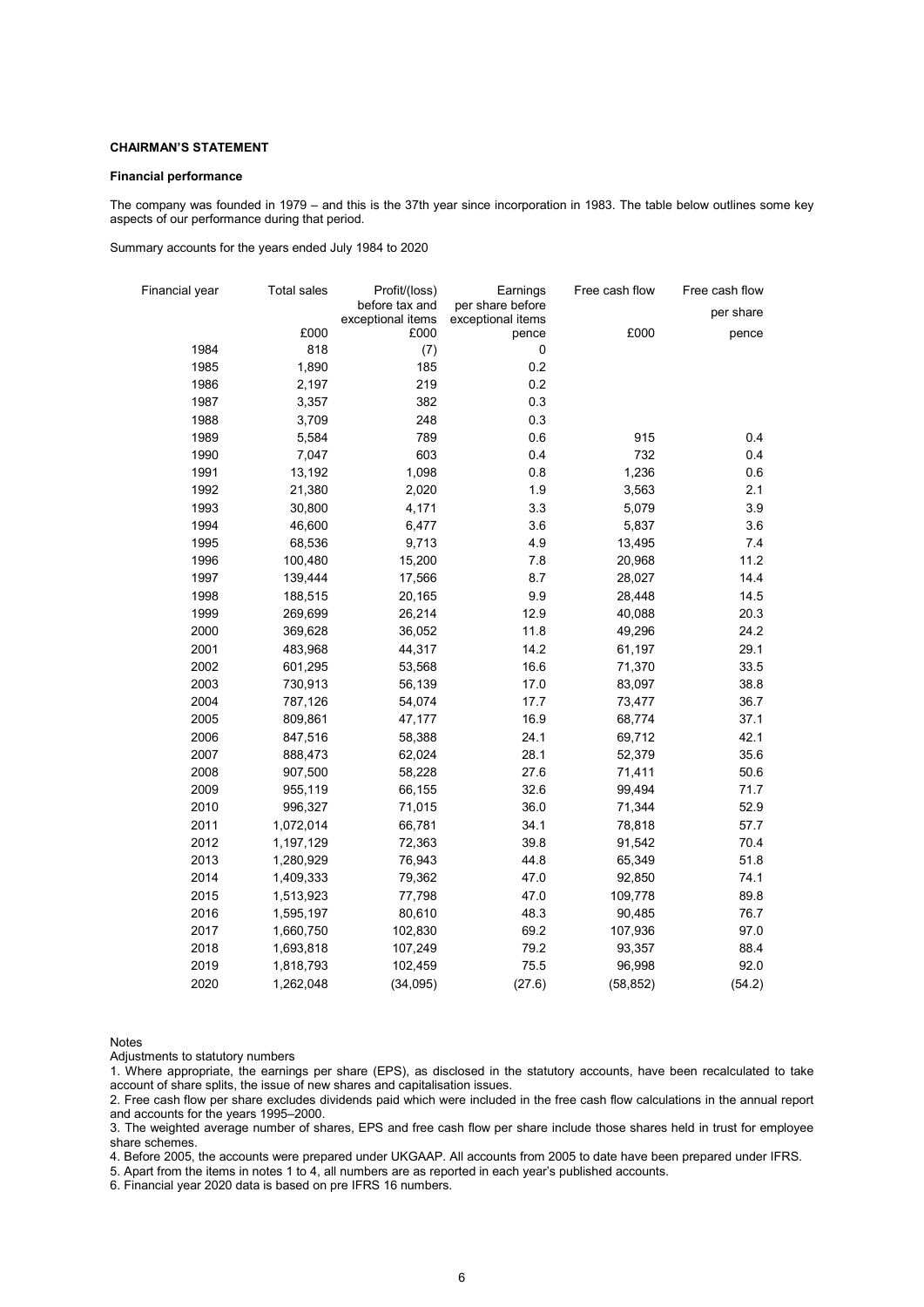### **Hygiene Record and Reopening Preparations**

For many years, Wetherspoon has emphasised the importance of hygiene standards, an area under close scrutiny today. Local authorities run a 'scores on the doors' scheme in England, Wales and Northern Ireland; this awards pubs from zero to five stars, following inspections by environmental health officers. Wetherspoon is rated the top large pub company, averaging 4.96 out of a maximum of five, with 758 pubs scoring a maximum of five.

Before pubs reopened after lockdown, the company, after consultation with employees, local authorities, the police and licensing officers, invested £13.1m to ensure that its staff and customers were safe.

Since reopening, Wetherspoon has operated comprehensive social distancing and hygiene practices in all of its pubs. These include reduced capacity levels, the spacing-out of tables, the installation of floor screens between tables and the addition of till-surround screens at the bar.

Staff conduct regular surface-cleaning, so that all hand contact-points in our pubs are frequently cleaned and sanitised throughout the day. Numerous hand sanitisers have been installed in each pub. All pubs are also thoroughly cleaned at the end of every trading day.

### **The Financial Consequences of the UK Government's Covid-19 Policies**

The financial effects of the closure of pubs by the government in March, which lasted for approximately three months, were severe. Pretax profits\* of £102m in the financial year ended July 2019 were followed by a loss of £34m\* in the year of the lockdown – the financial year ended July 2020. In addition, exceptional costs of £29.1m were incurred in respect of Covid-19-related matters in FY20.

Wetherspoon and other pub and restaurant companies have always generated far more in taxes than is earned in profits. Wetherspoon generated total taxes of £764m in FY19 (see table below). In FY20, mainly as a result of the lockdown, total taxes paid to the government declined by £327m to £437m, net of furlough payments.

### **Taxes generated by Wetherspoon (including staff and customers):**

|                                                             | 2020           | 2019   |
|-------------------------------------------------------------|----------------|--------|
|                                                             | £m             | £m     |
| <b>VAT</b>                                                  | 244.3          | 357.9  |
| <b>Alcohol duty</b>                                         | 124.2          | 174.4  |
| <b>PAYF and NIC</b>                                         | 106.6          | 121.4  |
| <b>Business rates</b>                                       | 39.5           | 57.3   |
| <b>Corporation tax</b>                                      | 21.5           | 19.9   |
| <b>Machine duty</b>                                         | 9              | 11.6   |
| Climate change levy                                         | 6.1            | 10.4   |
| Carbon tax                                                  | $\bf{0}$       | 1.9    |
| <b>Fuel duty</b>                                            | 1.7            | 2.2    |
| Stamp duty                                                  | 4.9            | 3.7    |
| Sugar tax                                                   | $\overline{2}$ | 2.9    |
| Premise licence and TV licences                             | 1.1            | 0.8    |
| <b>TOTAL TAX</b>                                            | 560.9          | 764.4  |
| Tax per pub (£000)                                          | 677.6          | 871.4  |
| Tax as % of sales                                           | 44.40%         | 42.00% |
| <b>Furlough tax rebate</b>                                  | $-124.2$       | 0      |
| <b>TOTAL TAX ADJUSTED FOR</b><br><b>FURLOUGH TAX REBATE</b> | 436.7          | 764.4  |
| Tax per pub adjusted for furlough<br>tax rebate (£000)      | 527.6          | 871.4  |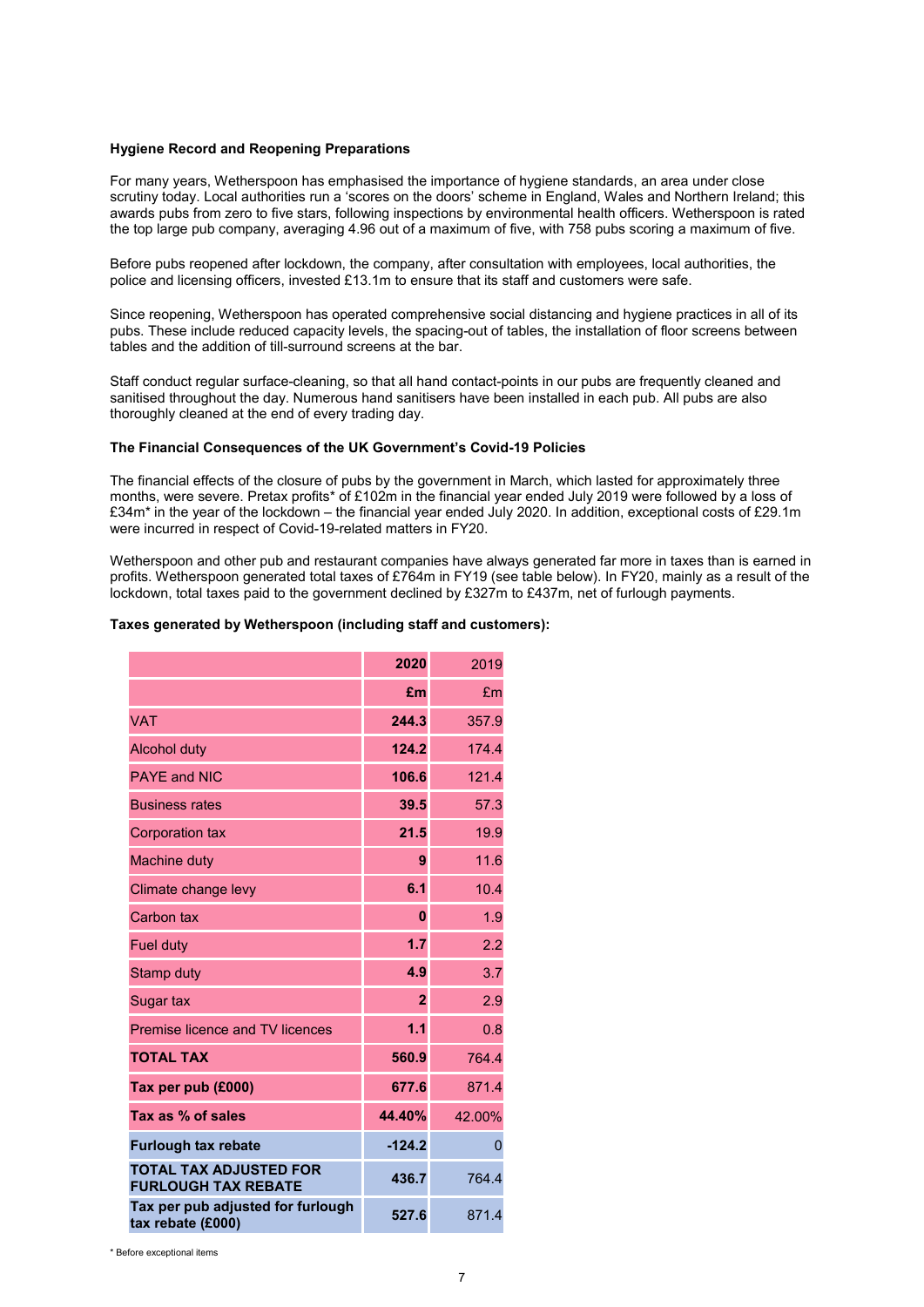Mainly as a result of the lockdown, there have been substantial further 'knock-on' effects on the sales and profits of our third-party suppliers and contractors, ranging from large international brewers to architects, builders and small suppliers, such as window cleaners. Their losses are difficult to quantify, but we estimate that the total cost to the UK economy – to Wetherspoon (decline in profits equals £165.6m), the government (decline in tax generated equals £327.7m) and third parties – of closing Wetherspoon's pubs for approximately three months in the financial year was probably over £500m.

The academic, medical and political worlds have been split regarding the efficacy of lockdowns and the extent to which they confer health benefits which might justify these costs. SAGE members and the government appear broadly to believe that lockdowns improve health outcomes, whereas Professors Gupta and Heneghan of Oxford University, Professor Woolhouse of Edinburgh University, Nobel Prize winner Professor Levitt of Stanford University and many others broadly take the opposite view.

In general, Wetherspoon supports the Swedish view of Professor Johan Giesecke, Anders Tegnell and others, which emphasises social distancing, hand-washing and trusting the people, rather than coercive measures such as lockdowns, curfews and fines, favoured by the UK government and its advisers. It seems to us that the Swedish approach is working relatively well, with fewer fatalities per million people than the UK, Spain and Italy, for example, as well as materially less economic damage.

Examples of important contributions to the debate also include those of writer Mathew Parris, who has argued that the view against lockdown is 'mainstream' and is under-represented in some sections of the media, and former Supreme Court judge Jonathan Sumption QC, who has argued that the use of emergency powers has infringed basic democratic rights and led to poor administrative standards.

### **Covid-19- the risks associated with pubs**

There have been approximately 46 million customer visits to Wetherspoon's UK pubs since 4 July. There have been no instances reported to Wetherspoon through the NHS test and trace system, or from local health officials, of a transfer of the virus from staff to customers or vice versa – or among customers.

There has been one case in which enquiries by Wetherspoon auditors and local authority health officials concluded that insufficient social distancing in staff areas, not accessible to customers, probably resulted in four staff members testing positive. Following this incident, further training and information were provided to all Wetherspoon staff.

Many people presume that pubs are likely to be centres of virus transmission – it's 'commonsensical', as one government minister recently said. However counterintuitive though it may be, that does not appear to be the case. As Professor Johan Giesecke said in April (see Sky News interview, appendix 1): "If you don't get too close to other people, they won't infect you." The pub industry generally has worked very hard to maintain social distancing and Covid-safe environments, with considerable success.

As Councillor Ian Ward, leader of Birmingham City Council, has said:

"The data we have shows that the infection rate has risen, mainly due to social interactions, particularly private household gatherings. In shops and hospitality venues, there are strict measures in place to ensure they are Covid safe, whereas it is much easier to inadvertently pass on the virus in someone's house, where people are more relaxed and less vigilant."

Following a significant increase in testing in the UK, 429 (1%) Wetherspoon employees have tested positive for the virus since 4 July – from a total of 43,000 employees. In the UK as a whole, there have been 603,716 (0.9%) positive tests (as at Sunday 11 October, www.worldometers.info). Comparative information is not widely available, but Amazon, for example, recently reported 20,000 positive tests among its 1.37 million US employees (1.5%). If pubs were, indeed, 'centres of transmission', it might be expected that infection rates would be higher among employees than those of either the general population or companies like Amazon.

Internal enquiries indicate that most Wetherspoon employees who tested positive have had mild symptoms or been asymptomatic.

Certainty is impossible, yet it appears that most positive tests resulted from contacts outside of work. 670 pubs (77%) have had zero positive tests among staff; 116 pubs (13%) have had one positive test; 85 pubs (10%) have had two or more positive tests.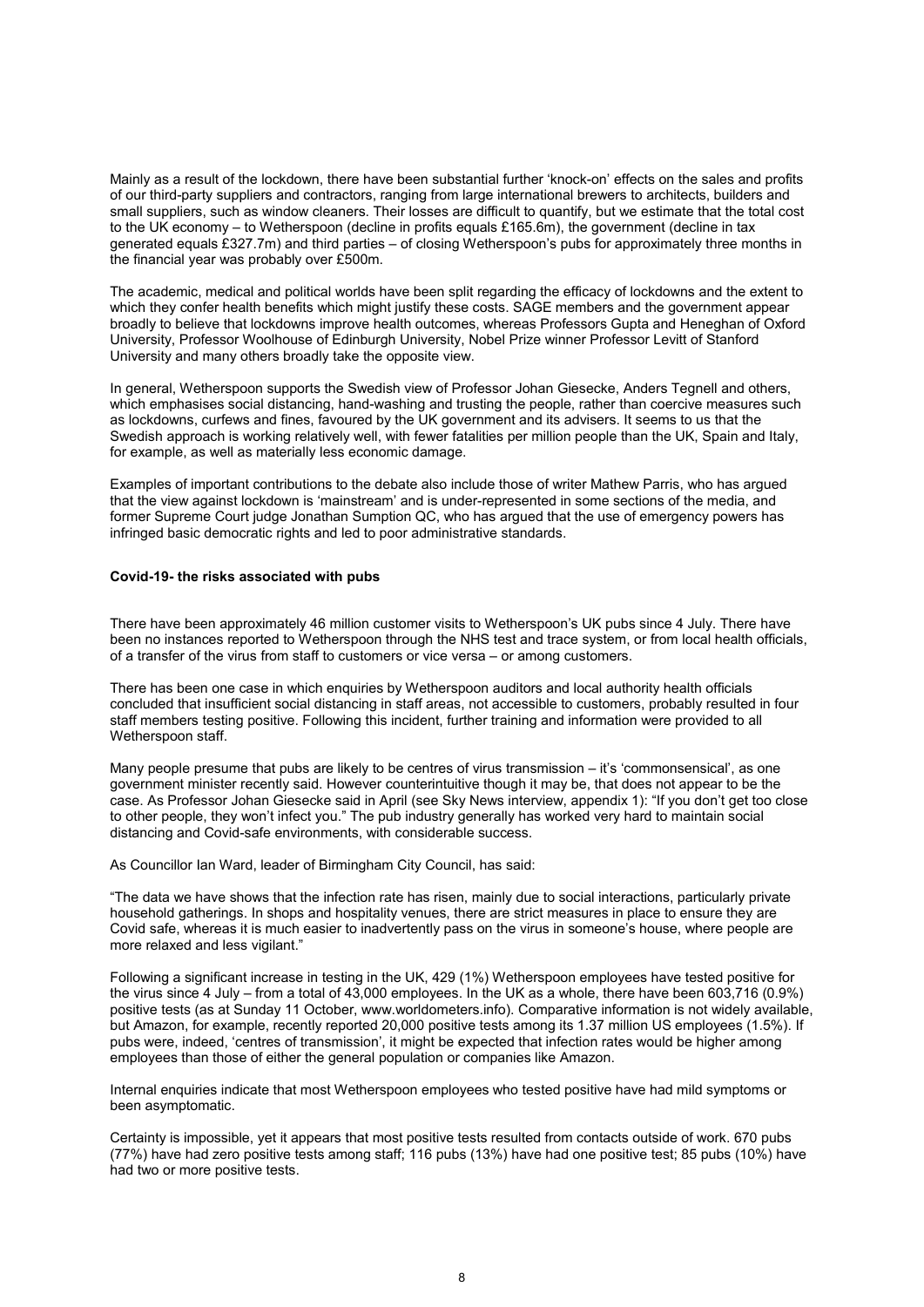### **Financial Outcome**

Total sales in the financial year were £1,262.0m, a decrease of 30.6%. Like-for-like sales decreased by 29.5%, having increased by 5.9% in the first half. Bar sales decreased by 29.3%, food sales by 30.1%, slot/fruit machine sales by 20.9% and hotel room sales by 38.7%.

Pre-IFRS 16 operating profit, before exceptional items decreased by 94.6% to £7.2m (2019: £131.9m). The operating margin, before exceptional items was 0.6% (2019: 7.3%).

Pre-IFRS 16 profit before tax and exceptional items decreased by 133.3% to -£34.1m (2019: £102.5m), including property losses of £0.6m (2019: £5.6m). Earnings per share, including shares held in trust by the employee share scheme, before exceptional items, were -27.6p (2019: 75.5p).

Net interest was covered 0.3 times by operating profit before interest, tax and exceptional items (2019: 3.9 times).

Total capital investment was £171.6m in the period (2019: £167.6m), almost all of which occurred, or was contracted, before lockdown. £41.0m was invested in new pubs and pub extensions (2019: £35.2m), £32.1m in existing pubs and IT (2019: £55.2m) and £98.5m in freehold reversions, where Wetherspoon was already a tenant (2019: £77.2m).

Exceptional items totalled £60.7m (2019: £7.0m). There was a £3.5m loss on disposal, an impairment charge of £44.0m, expenditure in relation to Covid-19 of £29.1m and a credit of £15.9m in respect of a long-standing claim with HMRC for VAT on fruit/slot machines.

The total cash effect of exceptional items was a net cash outflow of £10.6m. There was an outflow related to Covid-19 expenditure of £23.2m, while beer and food stock losses, as a result of lockdown, were £5.9m. An inflow resulted from a successful HMRC fruit/slot machine VAT claim of £15.9m and pub disposal receipts of £2.6m. Since the current pub disposal programme started in 2015, it has produced a net inflow of £23m from the disposal of 109 pubs.

Free cash flow, after capital payments of £44.3m for existing pubs (2019: £54.3m), £11.1m for share purchases for employees (2019: £16.0m) and payments of tax and interest, decreased by £155.9m to -£58.9m (2019: £97.0m). Free cash flow per share was -54.2p (2019: 92.0p).

### **IFRS 16**

On 29 July 2019, the company adopted the IFRS 16 leases standard. For the year ending 26 July 2020, as a result of the new standard, EBITDA has increased by £58.5m and operating profit by £9.8m. Finance costs increased by £21.5m. There will be no impact on cash flows, except in relation to tax payments. As a result of this new accounting standard, gross assets as at 26 July 2020 are £521.1m higher than last year and net assets are £8.0m lower.

#### **Management actions**

The company implemented an extensive set of measures to safeguard the business when the government closed pubs in March. These measures included the cancellation of the dividend, the raising of equity, a reduction in capital expenditure and the introduction of the government furlough scheme for employees.

Following a downturn of trade in the pub and restaurant industry, the company took the difficult decision to reduce the number of employees at its head office by 108. It has also started a consultation process to reduce staff numbers at airport pubs, where sales are generally much lower and where a high percentage is closed.

### **Dividends and return of capital**

No interim dividend was paid in March 2020. The board is not proposing a final dividend payment for the year.

During the year, 419,741 shares (0.40% of the share capital) were purchased by the company for cancellation, at a cost of £6.5m, an average cost per share of 1,523p.

### **Financing**

As at 26 July 2020, the company's total net debt, excluding derivatives, was £817.0m (2019: £737.0m), an increase of £80.0m.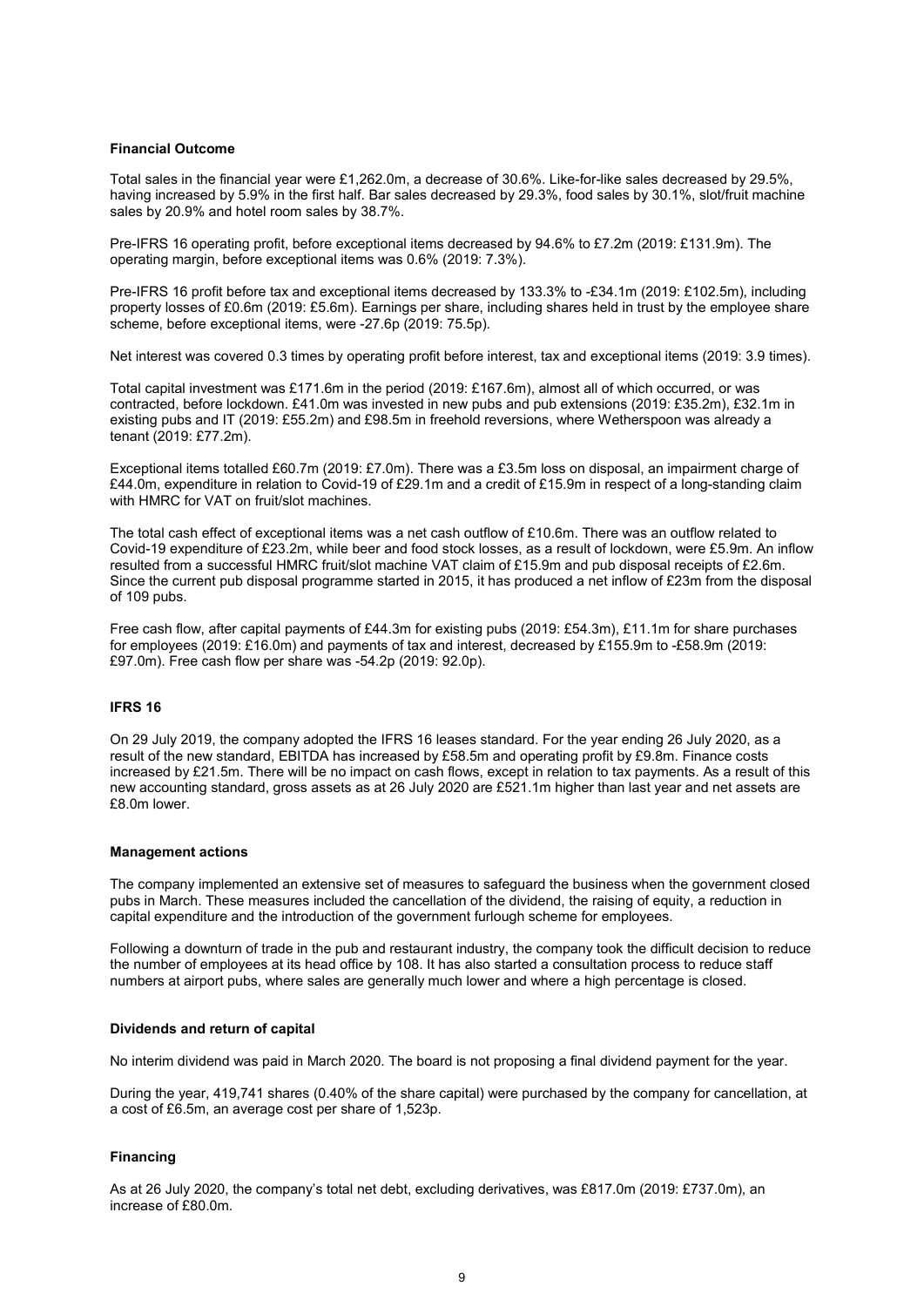Year-end net-debt-to-EBITDA ratio was 9.48 times (2019: 3.36 times) – EBITDA was £133m lower and net-debt increased by £80m in 2020. The company has a waiver agreement in place, against the financial covenant tests, which extends to October 2021.

As at 26 July 2020, the company had £194.0m (2019: £158.0m) of cash or cash equivalents. There has been an increase in total facilities to £993.0m (2019: £895.0m), following the addition of a US private placement in August 2019.

In August 2020, the company raised an additional £48.3m under the coronavirus large business interruption loan scheme (CLBILS).

In order to try to avoid increased costs, the company has fixed its LIBOR interest rates in respect of £770m until March 2029. The weighted average cost of the swaps is 2.42% for this financial year (excluded the banks' margin); this will reduce to 1.61% at the end of July 2021.

The company has fully drawn down its revolving credit facility. As previously stated, it is the company's intention that the maximum net-debt-to-EBITDA ratio should be around 3.5 times, other than in the short term. The ratio has risen mainly as a result of the temporary closure of pubs. The company intends to reduce the level in a timely manner, as and when more normal trading conditions resume. The company has previously stated that debt levels of between 0 and 2 times EBITDA are a sensible long-term benchmark, although higher levels may be justified at times of very low interest rates.

The company conducted a non-pre-emptive placing of 15% of the company's issued ordinary share capital to raise £141m, with a good level of support from institutional investors; directors and members of the senior management team participated, alongside the equity placing, to raise a further £0.3m. The net proceeds were used to strengthen the company's balance sheet, working capital and liquidity position.

### **Taxation**

The current tax credit (ie the cash which the company will receive from HMRC) for the period is £2.6m (2019: £22.5m charge). The rate of corporation tax recovered on current year losses is 4.5%. The 'accounting' tax credit, which appears in the income statement, is £6.2m (2019: £22.8m).

The company is awaiting an HMRC refund of excise duty totalling £524k, in relation to goods sent to the Republic of Ireland, when pubs first opened in the country. The company has been charged excise duty on the same goods twice, as they were purchased in the UK, and excise duty was paid in full, then Irish excise duty was also paid in full, when the goods were sent to Ireland. To ensure that taxpayers aren't subject to 'double taxation', there are provisions in place to allow the UK duty to be reclaimed from HMRC ('duty drawback'). However, owing to alleged procedural omissions, the company has been unable to reclaim this duty, even though it is transparently clear that the duty has been paid.

### **VAT equality**

As we have previously stated, the government would generate more revenue and jobs if it were to create tax equality among supermarkets, pubs and restaurants. Supermarkets pay virtually no VAT in respect of food sales, whereas pubs pay 20%. This has enabled supermarkets to subsidise the price of alcoholic drinks, widening the price gap, to the detriment of pubs and restaurants.

Pubs also pay around 20 pence a pint in business rates, whereas supermarkets pay only about 2 pence, creating further inequality.

Pubs have lost 50% of their beer sales to supermarkets in the last 35 or so years.

It makes no sense for supermarkets to be treated more leniently than pubs, since pubs generate far more jobs per pint or meal than do supermarkets, as well as far higher levels of tax. Pubs also make an important contribution to the social life of many communities and have better visibility and control of those who consume alcoholic drinks.

Tax equality is particularly important for residents of less affluent areas, since the tax differential is more important there – people can less afford to pay the difference in prices between the on and off trade.

As a result, in these less affluent areas, there are often fewer pubs, coffee shops and restaurants, with less employment and increased high-street dereliction.

Tax equality would also be in line with the principle of fairness in applying taxes to different businesses.

On 8 July 2020, the chancellor, Rishi Sunak, announced a temporary reduction in VAT to 5% in respect of food and non-alcoholic drinks sales. As a result, the company lowered its pricing on a wide range of products, including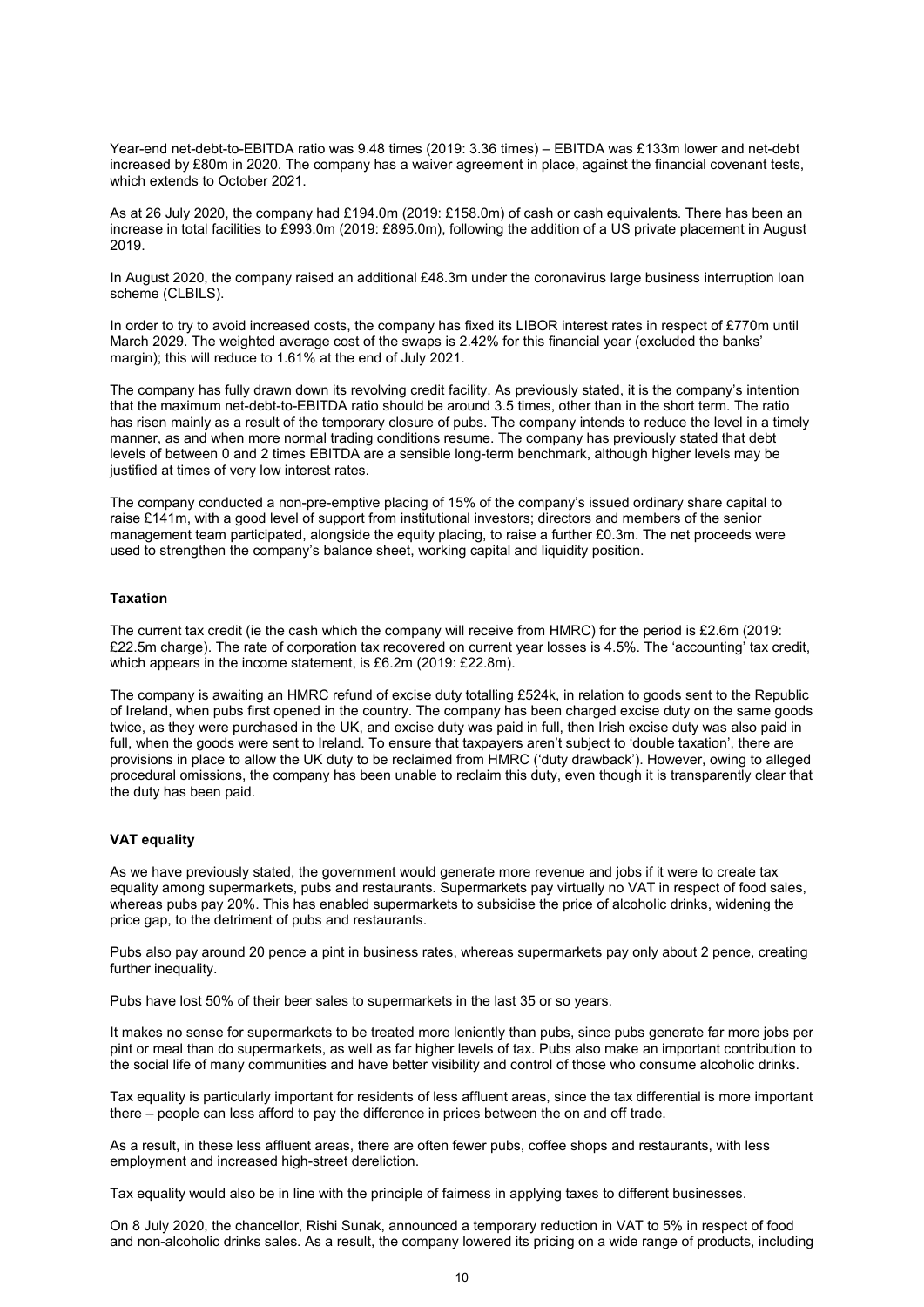food, soft drinks and real ale. If the chancellor decides to make these VAT reductions permanent, the company intends to retain these lower prices indefinitely.

### **Corporate governance**

The comments made in last year's annual report are just as relevant today and are repeated here:

The underlying ethos of corporate governance is to comply with the guidelines or to explain why you do not.

The original creators of the rules must have realised that business success takes many forms, so a rigid structure, applicable to all companies, cannot be devised – hence the requirement to explain non-compliance.

Wetherspoon has always explained its approach. For example, in 2016, our approach to corporate governance was summed up in the annual report as follows:

"I have said that many aspects of current corporate governance advice, as laid out in the Combined Code, are deeply flawed…"

I then went on to say:

"I believe that the following propositions represent the views of sensible shareholders:

"The Code itself is faulty, since it places excessive emphasis on meetings between directors and shareholders and places almost no emphasis on directors taking account of the views of customers and employees which are far more important, in practice, to the future well-being of any company.

"For example, in the UK Corporate Governance Code (September 2014), there are 64 references to shareholders, but only three to employees and none to customers – this emphasis is clearly mistaken.

• "The average institutional shareholder turns over his portfolio twice annually, so it is advisable for directors to be wary of the often perverse views of 'Mr Market' (in the words of Benjamin Graham), certainly in respect of very short-term shareholders.

• "A major indictment of the governance industry is that modern annual reports are far too long and often unreadable. They are full of semiliterate business jargon, including accounting jargon, and are cluttered with badly written and incomprehensible governance reports.

• "It would be very helpful for companies, shareholders and the public, if the limitations of corporate governance systems were explicitly recognised. Common sense, management skills and business savvy are more important to commercial success than board structures. All of the major banks and many supermarket and pub companies have suffered colossal business and financial problems, in spite of, or perhaps because of, their adherence to inadvisable governance guidelines.

• "There should be an approximately equal balance between executives and non-executives. A majority of executives is not necessarily harmful, provided that non-executives are able to make their voices heard.

• "It is often better if a chairman has previously been the chief executive of the company. This encourages chief executives, who may wish to become a chairman in future, to take a long-term view, avoiding problems of profit-maximisation policies in the years running up to the departure of a chief executive.

• "A maximum tenure of nine years for non-executive directors is not advisable, since inexperienced boards, unfamiliar with the effects of the 'last recession' on their companies, are likely to reduce financial stability.

• "An excessive focus on achieving financial or other targets for executives can be counter-productive. There's no evidence that the type of targets preferred by corporate governance guidelines actually works and there is considerable evidence that attempting to reach ambitious financial targets is harmful.

• "As indicated above, it is far more important for directors to take account of the views of employees and customers than of the views of institutional shareholders. Shareholders should be listened to with respect, but caution should be exercised in implementing the views of short-term shareholders. It should also be understood that modern institutional shareholders may have a serious conflict of interest, as they are often concerned with their own quarterly portfolio performance, whereas corporate health often requires objectives which lie five, 10 or 20 years in the future."

I also quoted Sam Walton of Walmart in the 2014 annual report. He said:

"What's really worried me over the years is not our stock price, but that we might someday fail to take care of our customers or that our managers might fail to motivate and take care of our (employees)… Those challenges are more real than somebody's theory that we're heading down the wrong path… As business leaders, we absolutely cannot afford to get all caught up in trying to meet the goals that some … institution … sets for us. If we do that, we take our eye off the ball…. If we fail to live up to somebody's hypothetical projection for what we should be doing, I don't care. We couldn't care less about what is forecast or what the market says we ought to do."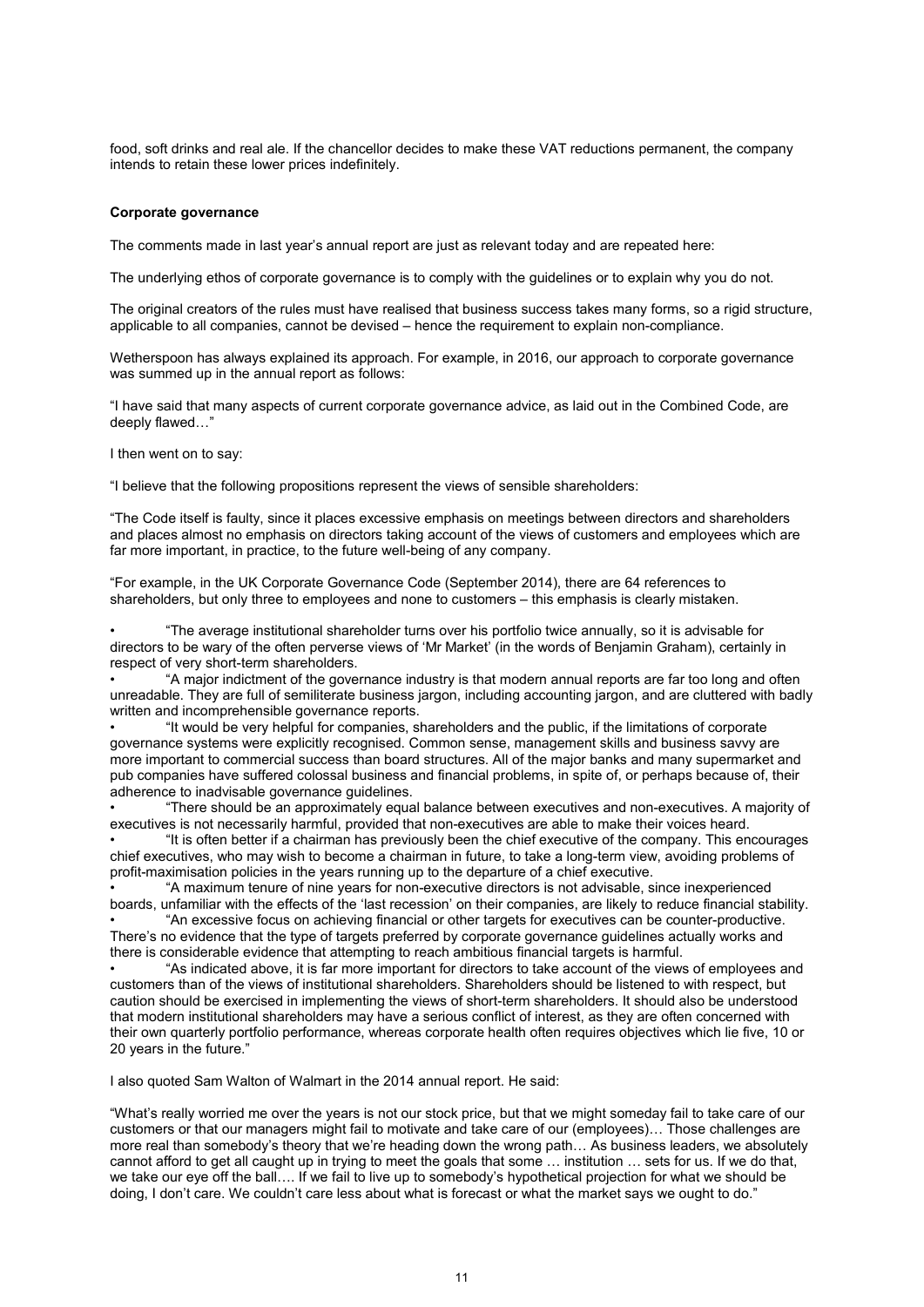It is, therefore, very disappointing that one large institutional shareholder does not appear, by its actions, to support the central tenet of our stance on the issue of governance, which is that experience is extremely important and that the so-called 'nine-year rule' is perverse and counterproductive.

This shareholder failed to support the re-election of two of our non-executive directors at last year's AGM. I arranged a meeting, in April 2019, for all of our main institutional shareholders, to further explain our position, which the shareholder in question failed to attend. I then arranged a further meeting, in May 2019, with the shareholder at that shareholder's office.

Following the meeting, there was no confirmation that the shareholder would support the re-election of our longserving non-executive directors. As a result, three of our four non-executives, in the best interests of the company, offered to leave, on a rotational basis.

The company contacted all of its main shareholders to inform them of this proposal. The shareholder in question agreed. However, several other shareholders expressed their discontent with the proposed resignations.

The executive board and I feel strongly that these sorts of board change disrupt and weaken the company. I wrote to the shareholder on 9 September 2019 to ask them to reconsider their position, but have not received a reply.

Wetherspoon has had harmonious relationships with almost all of its shareholders over many years and has complied with the corporate governance requirement for explanation. Judging from the absence of any adverse comment, our approach has generally been accepted by investors.

This year's annual general meeting will take place on 17 December 2020.

### **Further progress**

As always, the company has tried to improve as many areas of the business as possible, on a week-to-week basis, rather than aiming for 'big ideas' or grand strategies. Frequent calls on pubs by senior executives, the encouragement of criticism from pub staff and customers and the involvement of pub and area managers, among others, in weekly decisions, are the keys to success.

We now have 781 pubs rated on the Food Standards Agency's website – the average score is 4.96, with 96.9% of the pubs achieving a top rating of five stars and 2.3% receiving four stars. We believe this to be the highest average rating for any substantial pub company.

In the separate Scottish scheme, which records either a 'pass' or a 'fail', all of our 62 pubs have passed.

We paid £33m in respect of bonuses and free shares to employees in the year, of which 98% was paid to staff below board level and 87% was paid to staff working in our pubs.

The company has been recognised as a Top Employer UK (2020) by The Top Employers Institute for the 17th consecutive year.

Thanks to fantastic efforts by our employees and customers, in association with the charity CLIC Sargent, approximately £1.1m was raised, bringing the total (since August 2002) to over £18.7m.

### **Property**

The company opened two pubs during the year and sold or closed nine, resulting in a trading estate of 872 pubs at the financial year end.

The average development cost for a new pub (excluding the cost of freeholds) was £2.3m, compared with £2.6m a year ago. The full-year depreciation charge, excluding right-of-use assets, was £79.3m (2019: £81.8m).

Ten years ago, the company's freehold/leasehold split was 41.3%/58.7%. As at 26 July 2020, as a result of investment in freehold reversions (relating to pubs where the company was previously a tenant) and freehold pub openings, the split was 64.3%/35.7%. As at 26 July 2020, the net book value of the property, plant and equipment of the company was £1.4 billion, including £1.1 billion of freehold and long-leasehold property. The properties have not been revalued since 1999.

### **Property litigation**

As previously reported, Wetherspoon agreed on an out-of-court settlement with developer Anthony Lyons, formerly of property leisure agent Davis Coffer Lyons, in 2013 and received approximately £1.25m from Mr Lyons.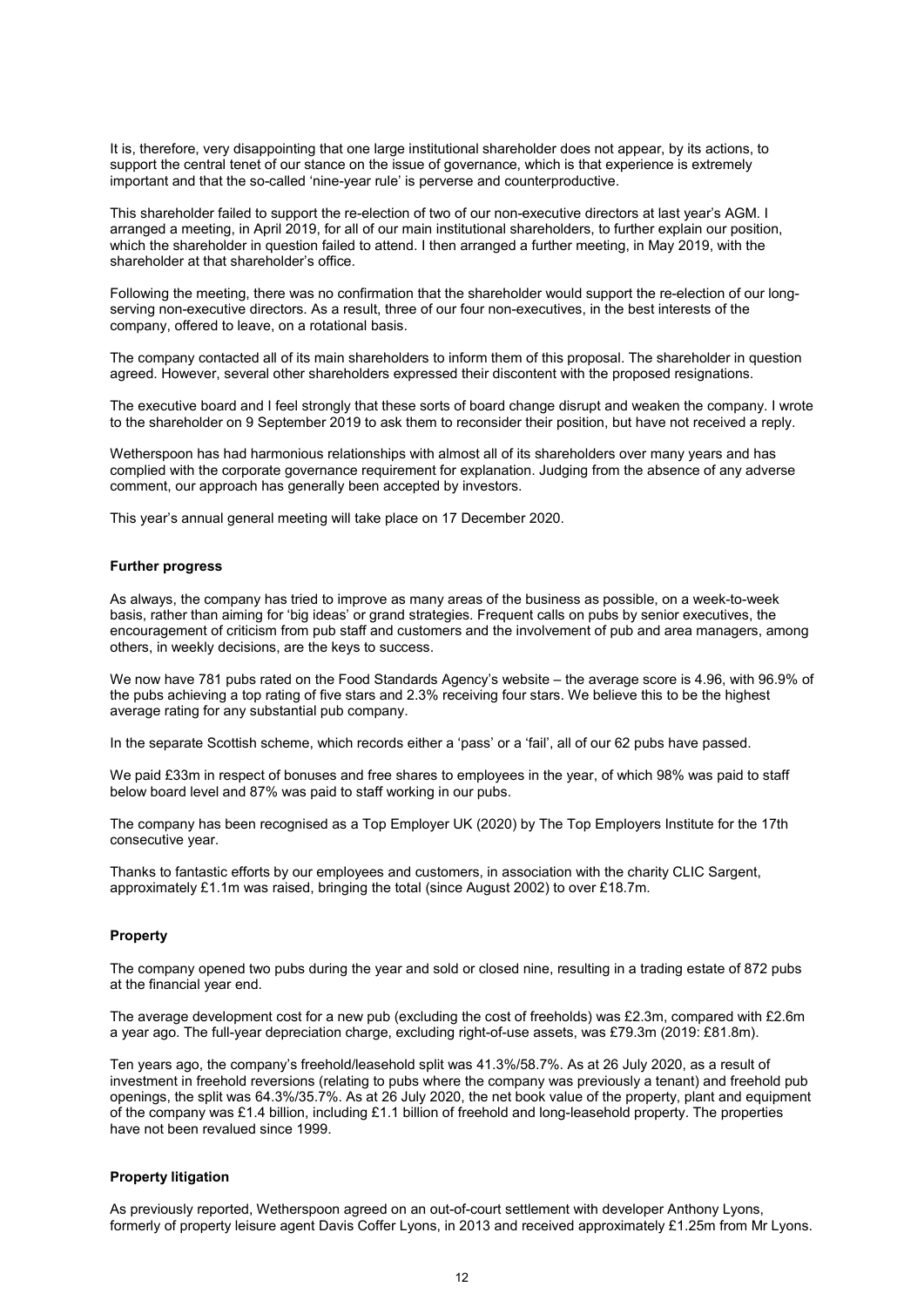The payment relates to litigation in which Wetherspoon claimed that Mr Lyons had been an accessory to frauds committed by Wetherspoon's former retained agent Van de Berg and its directors Christian Braun, George Aldridge and Richard Harvey. Mr Lyons denied the claim – and the litigation was contested.

The claim related to properties in Portsmouth, Leytonstone and Newbury. The Portsmouth property was involved in the 2008/9 Van de Berg case itself.

In that case, Mr Justice Peter Smith found that Van de Berg, but not Mr Lyons (who was not a party to the case), fraudulently diverted the freehold from Wetherspoon to Moorstown Properties Limited, a company owned by Simon Conway. Moorstown leased the premises to Wetherspoon. Wetherspoon is still a leaseholder of this property – a pub called The Isambard Kingdom Brunel.

The properties in Leytonstone and Newbury (the other properties in the case against Mr Lyons) were not pleaded in the 2008/9 Van de Berg case. Leytonstone was leased to Wetherspoon and trades today as The Walnut Tree public house. Newbury was leased to Pelican plc and became Café Rouge.

As we have also reported, the company agreed to settle its final claim in this series of cases and accepted £400,000 from property investor Jason Harris, formerly of First London and now of First Urban Group. Wetherspoon alleged that Harris was an accessory to frauds committed by Van de Berg. Harris contested the claim and has not admitted liability.

Before the conclusion of the above cases, Wetherspoon also agreed on a settlement with Paul Ferrari of London estate agent Ferrari Dewe & Co, in respect of properties referred to as the 'Ferrari Five' by Mr Justice Peter Smith.

### **Press corrections**

Following lockdown, a large number of press reports misrepresented Wetherspoon's position in several important areas. The company complained to the media organisations concerned and obtained apologies or corrections from the Times, the BBC, Sky News, the Mirror, the Sun, the Daily Mail, Forbes and several other publications. Please see the article I wrote on this subject in appendix 2.

#### **Current trading and outlook**

Warren Buffett, chairman of Berkshire Hathaway, commented in 1989 (below) on the dangers of what he calls the 'institutional imperative' and how it compels companies to stay on the same course, even if it's the wrong course – and how it compels companies to imitate competitors. The institutional imperative applies just as much to governments as it does to boards of directors. Professor Johan Giesecke, the Warren Buffett of epidemiology, is obviously perplexed in an April TV interview (appendix 1 below) as to how 100 countries all reacted, almost overnight, in the same way to the Covid-19 problem, based on the deeply flawed analysis of Imperial College.

### As Warren Buffett explains:

*"My most surprising discovery: the overwhelming importance in business of an unseen force that we might call "the institutional imperative." In business school, I was given no hint of the imperative's existence and I did not intuitively understand it when I entered the business world. I thought then that decent, intelligent, and experienced managers would automatically make rational business decisions. But I learned over time that isn't so. Instead, rationality frequently wilts when the institutional imperative comes into play.*

*"For example: (1) As if governed by Newton's First Law of Motion, an institution will resist any change in its current direction; (2) Just as work expands to fill available time, corporate projects or acquisitions will materialize to soak up available funds; (3) Any business craving of the leader, however foolish, will be quickly supported by detailed rate-of-return and strategic studies prepared by his troops; and (4) The behavior of peer companies, whether they are expanding, acquiring, setting executive compensation or whatever, will be mindlessly imitated.*

*"Institutional dynamics, not venality or stupidity, set businesses on these courses, which are too often misguided. After making some expensive mistakes because I ignored the power of the imperative, I have tried to organize and manage Berkshire in ways that minimize its influence. Furthermore, Charlie and I have attempted to concentrate our investments in companies that appear alert to the problem."*

Since 100 governments adopted a lockdown strategy, it was very difficult for any government to adopt a different course. However, pubs eventually reopened in England on 4 July and in the rest of the UK shortly thereafter.

The lockdown was far longer than was necessary to achieve its stated objective of 'flattening the curve' so as to assist the health service. Before pubs reopened, a detailed and comprehensive operating plan for the hospitality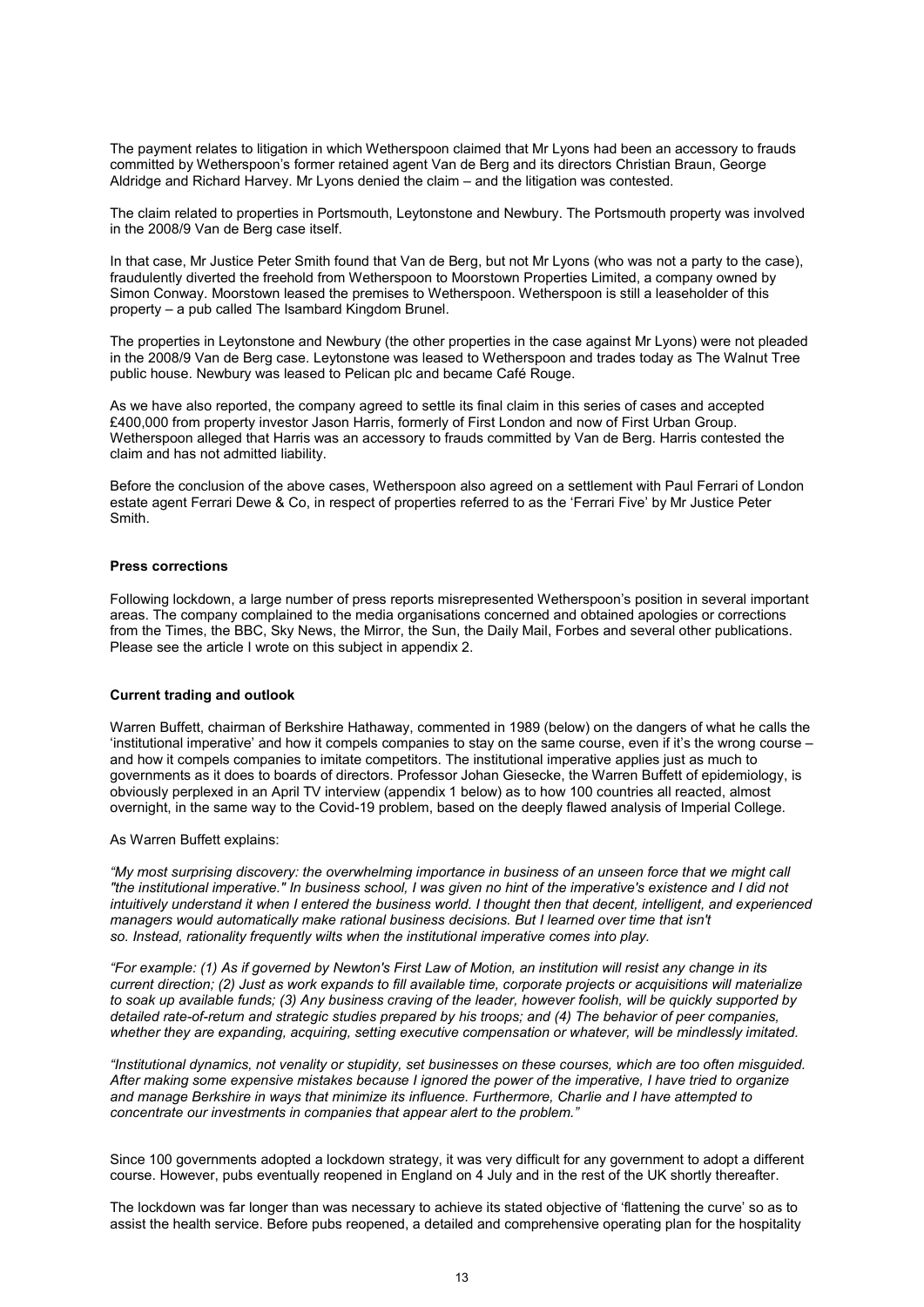industry was nevertheless agreed on among the government, parliamentary committees, UK Hospitality, civil servants and other interested parties.

The regulations and guidelines reflected in the plan drastically reduced pub capacity, but were carefully thought out and had the backing of the industry, legislators, licensing officials, local authorities and the public.

For the two months following reopening, it appeared that the hospitality industry, in difficult circumstances, was adapting to the new régime and was getting 'back on its feet', albeit in survival mode.

It appears that the government and its advisers were clearly uncomfortable as the country emerged from lockdown. They have introduced, without consultation, under emergency powers, an ever-changing raft of illthought-out regulations – these are extraordinarily difficult for the public and publicans to understand and to implement. None of the new regulations appears to have any obvious basis in science.

For example, a requirement for table service was introduced – which is expensive to implement and undermines the essential nature of pubs for many people – pubs have now become like restaurants. Customers can approach the till in a shop, but not in a pub – which is, in no sense, 'scientific'.

In addition, face-coverings, for which the health benefits are debatable, need not be worn while seated, yet must be worn to go to visit the bathroom – another capricious regulation.

The most damaging regulation relates to the 10pm curfew, which has few supporters outside of the narrow cloisters of Downing Street and SAGE meetings. This has meant that many thousands of hospitality industry employees, striving to maintain hygiene and social-distancing standards, go off duty at 10pm, leaving people to socialise in homes and at private events which are, in reality, impossible to regulate.

In marked contrast to the consistency of the comparatively successful Swedish approach, which emphasises social distancing, hygiene and trust in the people, the erratic UK government is jumping from pillar to post and is both tightening and tinkering with regulations, so we are now in quasi-lockdown which is producing visibly worse outcomes than those in Sweden, in respect of both health and the economy.

Risk cannot be eliminated completely in pubs, but sensible social-distancing and hygiene policies, combined with continued assistance and co-operation from the authorities, should minimise it.

Like-for-like sales in the first 11 weeks have been 15.0% below those of last year, with strong sales in the first few weeks, followed by a marked slowdown since the introduction of a curfew and other regulations, some of which are referred to above.

The recent curfew and introduction of table service only have been particularly damaging for trade, depressing sales for customers who find it too much 'faff', at the same time as substantially increasing costs.

As a result of recent changes in regulations, the outlook for pubs over the remainder of the current financial year is even more unpredictable than hitherto.

The company has successfully adapted its business, over the last 41 years, to cope with widely different political and economic circumstances. We now employ over 40,000 people, 10,000 of whom are shareholders in the company, and are a major contributor to national income, paying approximately one pound in every thousand of treasury receipts in 2019 and in preceding years.

However, the company and the entire hospitality industry need a more sensible and consistent regulatory framework in which to operate – the current environment of lockdowns, curfews and constantly changing regulations and announcements threatens not only pub companies, but the entire economy. The most important lesson, as Professor Mark Woolhouse of Edinburgh University has said, is that "lockdown just defers the problem; it doesn't solve it".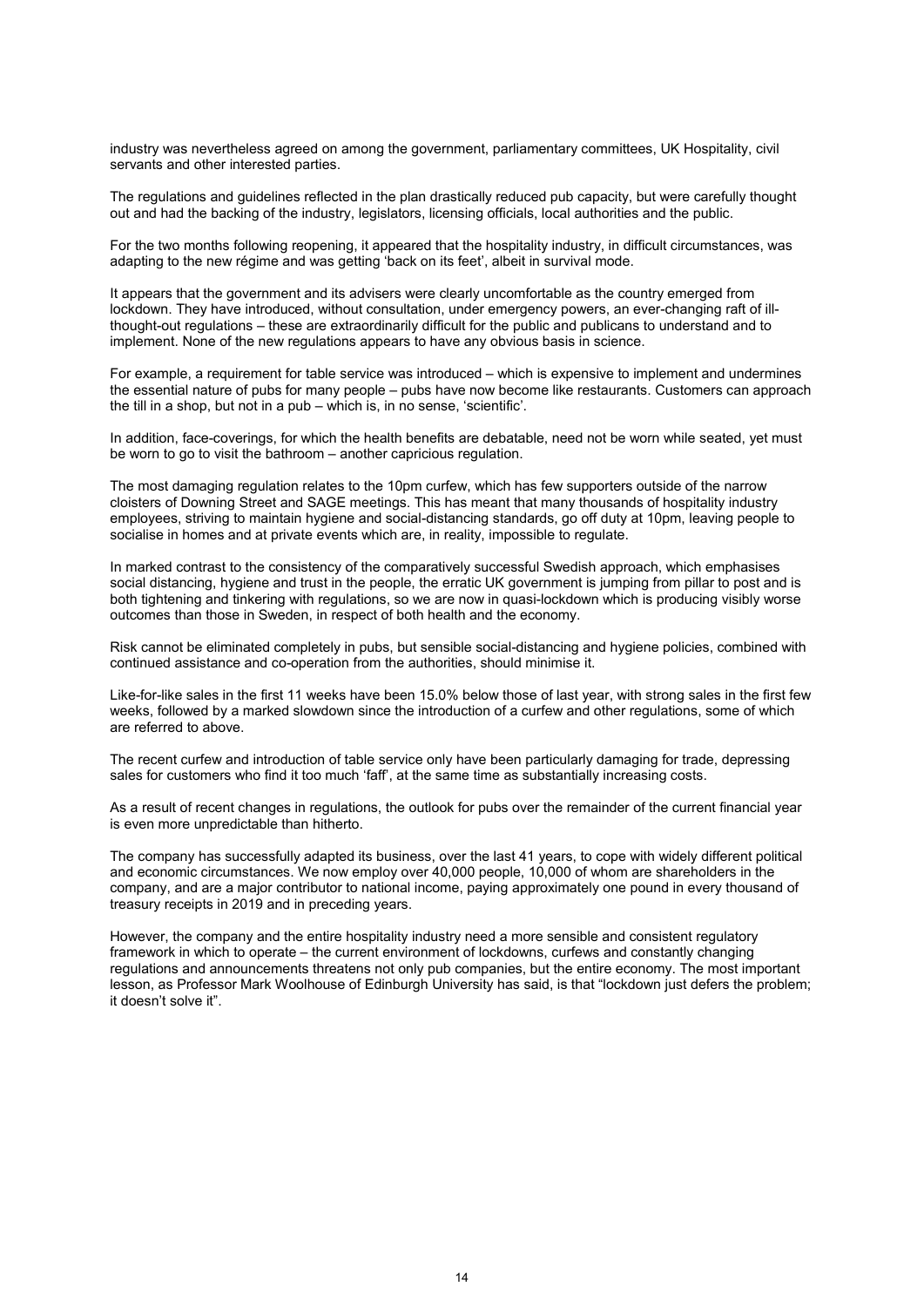### **Appendix 1 – Transcript of interview, former Swedish chief epidemiologist Johan Giesecke, SKY NEWS AUSTRALIA – 29th April 2020**

**Question:** You've been a strong critic of the idea of lockdowns, Sweden has avoided these sort of lockdowns that we're seeing here in Australia. Tell us your thoughts - are lockdowns the correct way to go?

**Johan:** You introduced me by saying that I would say that you got it all wrong. I don't think you go it all wrong but you painted yourself into a corner and I'm watching with interest how you and 100 other countries will climb out of the lockdown, because I don't think any government that I know gave a minute's thought about how they would get out of the different lockdowns that are installed. Take the school closure for example, if you close the schools, when are you going to open them, what's the criteria? I don't think anyone thought about that when the closure was decided on. Anyway, so Sweden doesn't have such a strict lockdown, there are a few things that are forbidden – the crowd can't be more than 50 people, at restaurants that are mostly open, there should be 5ft or 1.5 meters between the tables, you have to sit down to eat, there are a few things like that but rather mild things… there are very few laws and ordinances passed, you can go out without being stopped by the police and fined or threatened with prison and mostly we talk about trust… we trust the people - people are not stupid. That's… the basic line [in Sweden]. If you tell people what's good for them and what's good for their neighbours and other people, they do that. You take a restriction that's sensible and understandable, people will follow it.

**Question:** You said that you think the results are going to be similar across most countries regardless of the approach they've taken, can you take us through that?

**Johan:** There is a tsunami of a rather mild infection spreading around the globe and I think that's there's very little chance to stop it by any measure we take. Most people will become infected by this and most people won't even notice. We have data now from Sweden that shows between 98 and 99 percent of the cases have had a very mild infection or didn't even realise they were infected. So we have this spread of this mild disease around the globe and most of it is happening where we don't see it. It's among people that don't get very sick, spread it to someone else that doesn't get very sick and what we're looking at is a thin layer at the top of people who do develop the disease and even thinner layer of people that go into intensive care and then even thinner layer of people who die. But the real outbreak is happening where we don't see it.

**Question:** So…..you're saying that at some point pretty much everybody is going to get this disease to some degree or another. Here in Australia we've done an incredibly good job suppressing it. I'm wondering do you think we've done too good a job, is it possible to do too good a job suppressing it in the early stages such that you won't ever be able to take the foot off the break on your restrictions to get the disease just to a manageable flow of cases that the health system, which we were told this was all about preparing for that, be allowed to handle the cases as they come through.

**Johan:** Yes… one point is to flatten the curve a bit so that the health care isn't overused. You may succeed, and New Zealand may also succeed, but I've been asking myself when New Zealand or Australia has stamped out every case in the country, what do you do for the next 30 years. Will you close your borders completely? Quarantine everyone who is going to Australia or New Zealand? Because the disease will be out there. I don't know how you are going to handle that. That's your problem.

**Question:** You've said you think in most countries regardless of the measures we take, eg. Taiwan has been very successful and other countries like Italy have been disaster cases, but you think at the end of the day they're all pretty much going to end up with the same fatalities, the same results, the same deaths regardless of what measures they took. Explain that.

**Johan:** Yes. Basically I think it will be the same because, like I said, the real epidemic is invisible and it's going on all the time around us. The other thing with a lockdown is when you open it, you will have more cases, so the countries who pride themselves in having a few deaths now, will get these deaths when they start lifting the lockdown.

**Question:** Tell us briefly about the Imperial College results that sparked this worldwide panic. You believe they were flawed, these were the initial results that were coming out and the modelling that was saying millions are gonna die. You thought that was flawed, tell us why.

**Johan:** Yes, there are a few procedural things... One is that the paper was never published which is normal scientific behaviour. The second thing it wasn't peer-reviewed, which means it wasn't looked upon by other people, which is also normal scientific procedure. So it was more like an internal departmental communication, a memo. And then the big mistake of the Imperial group was under-estimating the proportion of the very mild cases that would never be detected, that's the main thing with that prediction. And it's fascinating how it changed the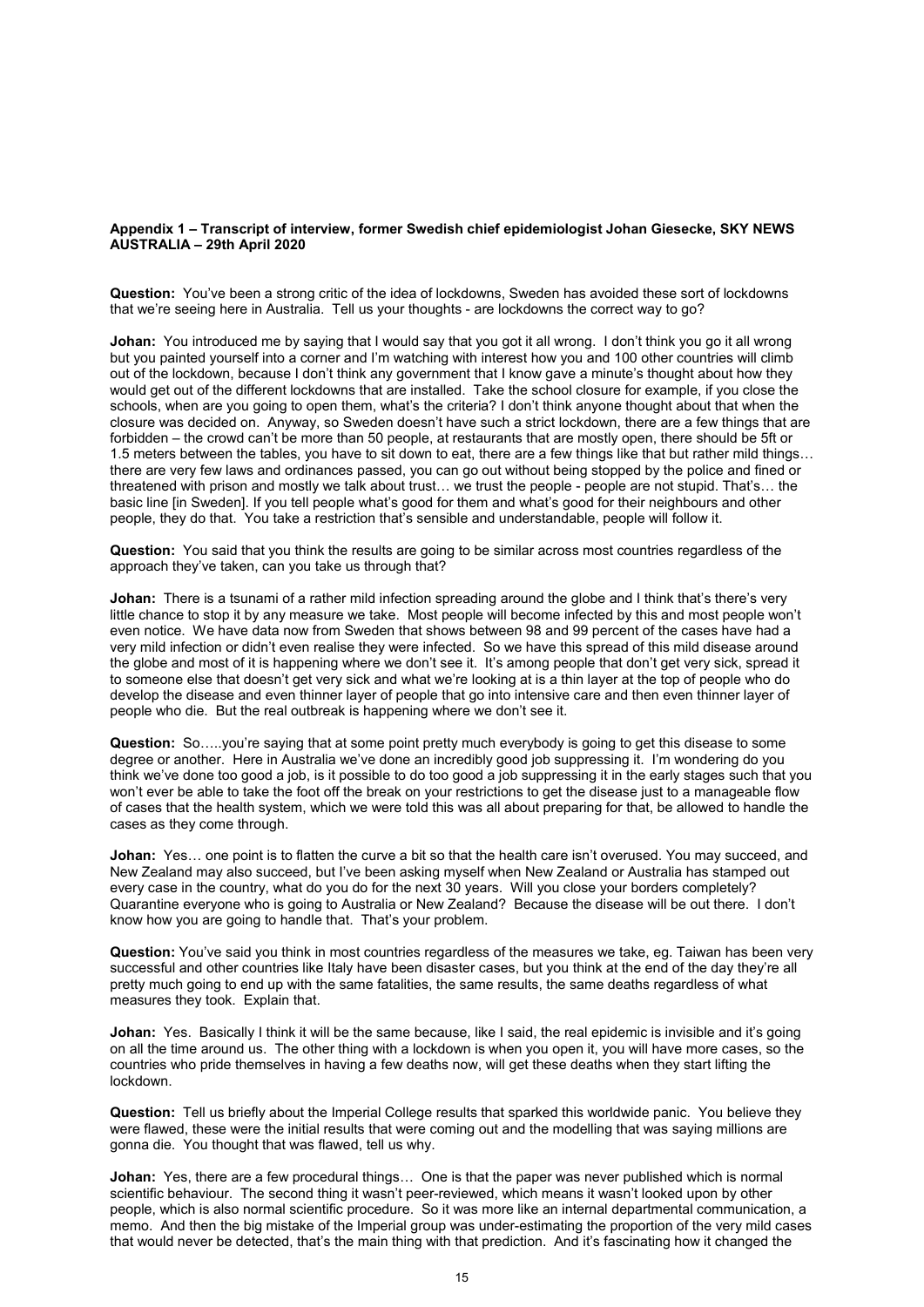policy of the world. The UK made a u-turn overnight [upon] the publication of the paper which is fascinating. So, yes, there were several other mistakes with the paper but it gets very technical to get into that.

**Question:** You mention that the overwhelming majority of people that get this disease have no symptoms or very minimal symptoms. Do we even know the real fatality rate of the coronavirus?

**Johan:** No. Well it's around 0.1%.

**Question:** We were told it was 3% initially, initially 2%, are you saying now that it's 0.1%., that's pretty much the same fatality rate as the regular flu isn't it?

**Johan:** I think it's a bit higher actually. I said before in Sweden that this is like a severe influenza. I don't think that's completely true – it will be a bit more severe than the influenza, maybe double but not tenfold.

**Question:** With all of the health care systems focusing on flattening the curve and being prepared for these waves of infection, which aren't necessarily coming because of the very restrictive measures, overall are we gonna see more people dying, we talked a little bit about this before on the show, of cancers, heart attacks, things like that, simply because they're too scared to go to the hospital because they think they won't get treated. Is there going to be other deaths that are going to be caused by our overweighting focus just on this one particular disease?

**Johan:** Could well be. The emergency rooms here in Stockholm have about 50% of the usual number of patients coming in, and one reason is probably that people are scared of contracting the disease when they go into hospitals, and another is that, I think, they say they can wait a bit until the thing is over.

**Question:** You've said the best policy, the correct policy, would be to simply protect the old and the frail. Is that correct?

**Johan:** Yes, and that's the Swedish model. It has… two pillars. One is only use measures that are evidencebased. And there are two that are evidence-based… one is washing hands… we've known that for 150 years since Semmelweis in Austria a long time ago. The other is social distancing. If you don't get too close to other people, they won't infect you. And the third may be trust people. People are not stupid, if you tell them what's good for them they will do what you say. You don't need soldiers on the street - and police. It's unnecessary.

END.

#### **Appendix 2 – Tim's Viewpoint, Wetherspoon News, Summer 2020**

### **The press plays a vital role – but don't believe everything you read**

Some journalists apply more spin than a Shane Warne googly and more venom than a Waqar Younis Yorker

The press plays a vital role in a free society by shining a light on privilege and power, including on those who run businesses – and by informing and entertaining.

We blame the press for many sins, but there's some truth in the defence that it's often just saying what we like to read.

To understand what makes a press 'story', it's useful to hark back to 2003, when a customer wrote to Wetherspoon News complaining about swearing in one of our pubs.

I replied in this magazine that I would ask customers to 'mind their language'.

Believe it or not, that workaday response to a customer in our humble publication became one of the biggest news stories in the world, for a few days.

It was a leading news headline on BBC and ITV and featured in most local papers – as well as in numerous publications in faraway India, Canada, the US, Australia and elsewhere.

I was even phoned by a relative living in the Swedish 'outback', saying that the story was on the front page of the village paper… but why did it go viral?

In truth, the story was given a 'twist' by a journalist from a pub industry newspaper who said that Wetherspoon might 'punish' customers for swearing.

This transformed the story from 'true, but boring' into 'not quite true, but very interesting'.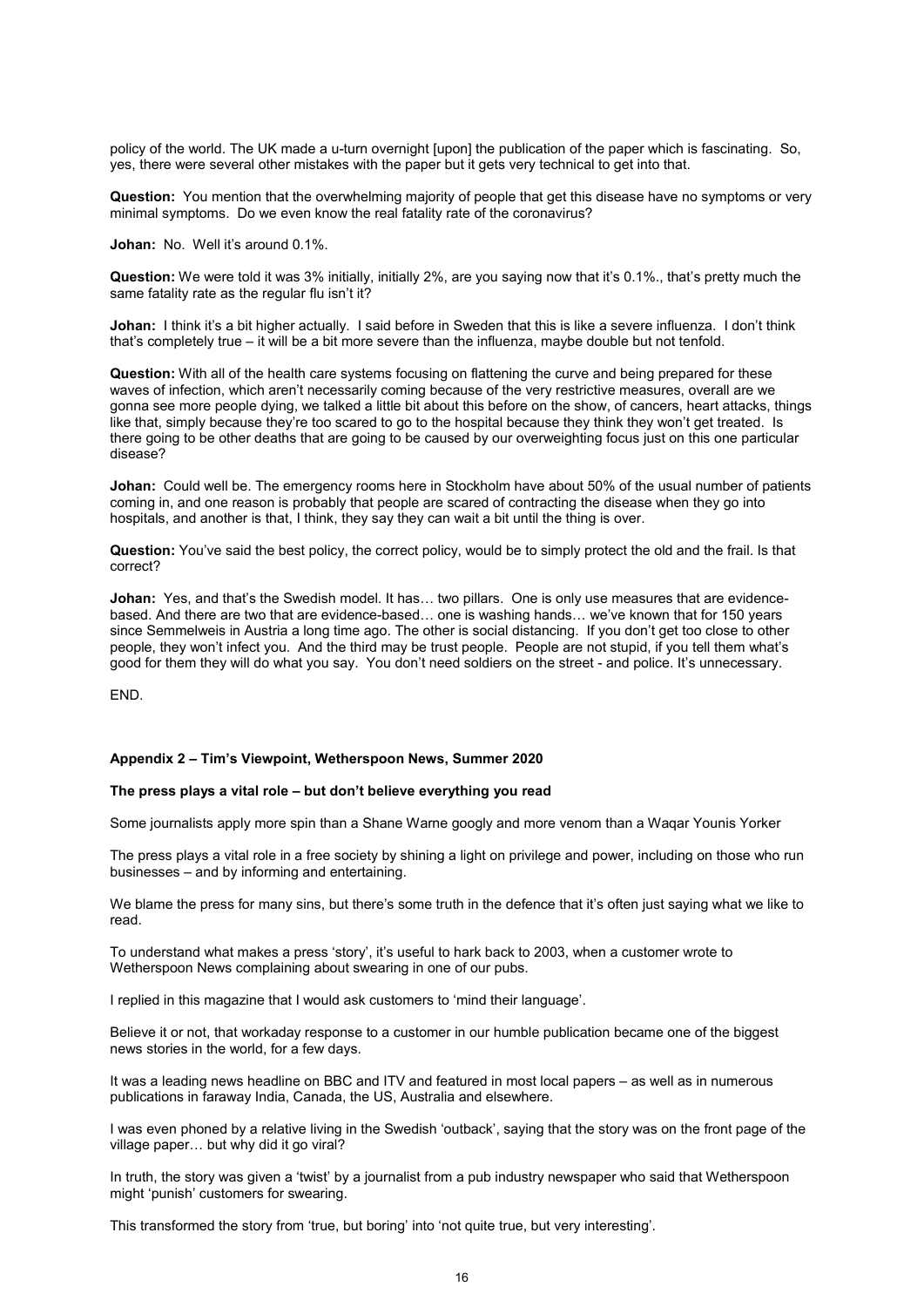Some people think that newspapers should always stick to the truth, but, to be fair, the 'Wetherspoon bans swearing' story was probably innocent fun – no harm done – and the public knew instinctively that it wasn't LITERALLY true.

Part (but only part) of the reason for buying a newspaper is to be entertained – no one attending a Billy Connolly or Kevin Bridges show expects them, for example, to stick to the literal truth.

Artistic licence is permitted to embellish a comedian's monologue, and the same can be true of journalists – with the proviso that, in the process, innocent parties should not be unfairly damaged or duped.

Hence, we have libel laws and controls over press accuracy, including a 'right of reply' – to protect what Shakespeare called the 'bubble reputation'.

However, a vicious side of the press was revealed after 20 March, when pubs and restaurants were closed, without notice, by the government, throwing Wetherspoon and almost the entire pub and restaurant industry into default on bank loans – with hundreds of thousands out of work.

I recorded an internal company video, less than 48 hours after pubs were closed, hoping to reassure employees that they would be 'furloughed' and would not lose their jobs – which was happening, on a large scale, elsewhere in the economy.

The video said: "All our endeavours are going to be on trying to make sure that you get your money."

And an e-mail, which went out with the video, said that "employees will be paid as normal on Friday 27 March".

In fact, staff were paid on that Friday and have been paid on every Friday since – thanks, above all, to the lightning-quick creation of a furlough scheme and, in our case at least, great flexibility from banks.

However, the press was looking for a 'story' with a villain, and the truth was subject to malicious distortion.

Times journalist Caitlin Moran, for example, with more spin than a Shane Warne googly, said that Wetherspoon employees "wouldn't get paid until the end of April for work they had done" which The Times has now retracted through gritted teeth.

Fellow Times columnist Alistair Osborne referred to me as a rat, while Caitlin Moran herself, with more venom than a Waqar Younis yorker, called me the worst word in the language, albeit with hyphens replacing some letters – as did the Daily Mail.

Ben Marlow of The Daily Telegraph said that I was "Britain's worst ever boss" – and scores of press stories made similar accusations.

Maybe the press can justify this hyperbole – it has newspapers to sell in an Internet-ravaged industry.

However, the wackiest behaviour, during these mad March days, was from two MPs, Rachel Reeves and Jo Stevens, who, with Wetherspoon and the hospitality industry at their most vulnerable, tried to turn the story to personal political advantage.

Jo Stevens, MP for Cardiff Central, invented a story on Twitter that I had appeared in front of a parliamentary committee (the BEIS) then chaired by Rachel Reeves, MP for Leeds West, and, as a result of that appearance, had "u-turned on decision not to pay 43,000 staff while pubs are shut".

This was complete cobblers.

I never appeared in front of the BEIS Committee, as both Stevens and Reeves know, and Wetherspoon had already undertaken to pay staff on 27 March.

They must have been bonkers to have made up a fictitious appearance in front of a parliamentary committee – since that could so easily be disproved.

Rachel Reeves added to Twitter 'disinformation' and confusion (7, opposite) by saying that Wetherspoon was at "first refusing to lock down altogether".

That's a complete lie.

All Wetherspoon pubs shut, when requested, on Friday 20 March – ask any of our staff or customers.

I wrote to Reeves on 2 April to complain, yet received no reply.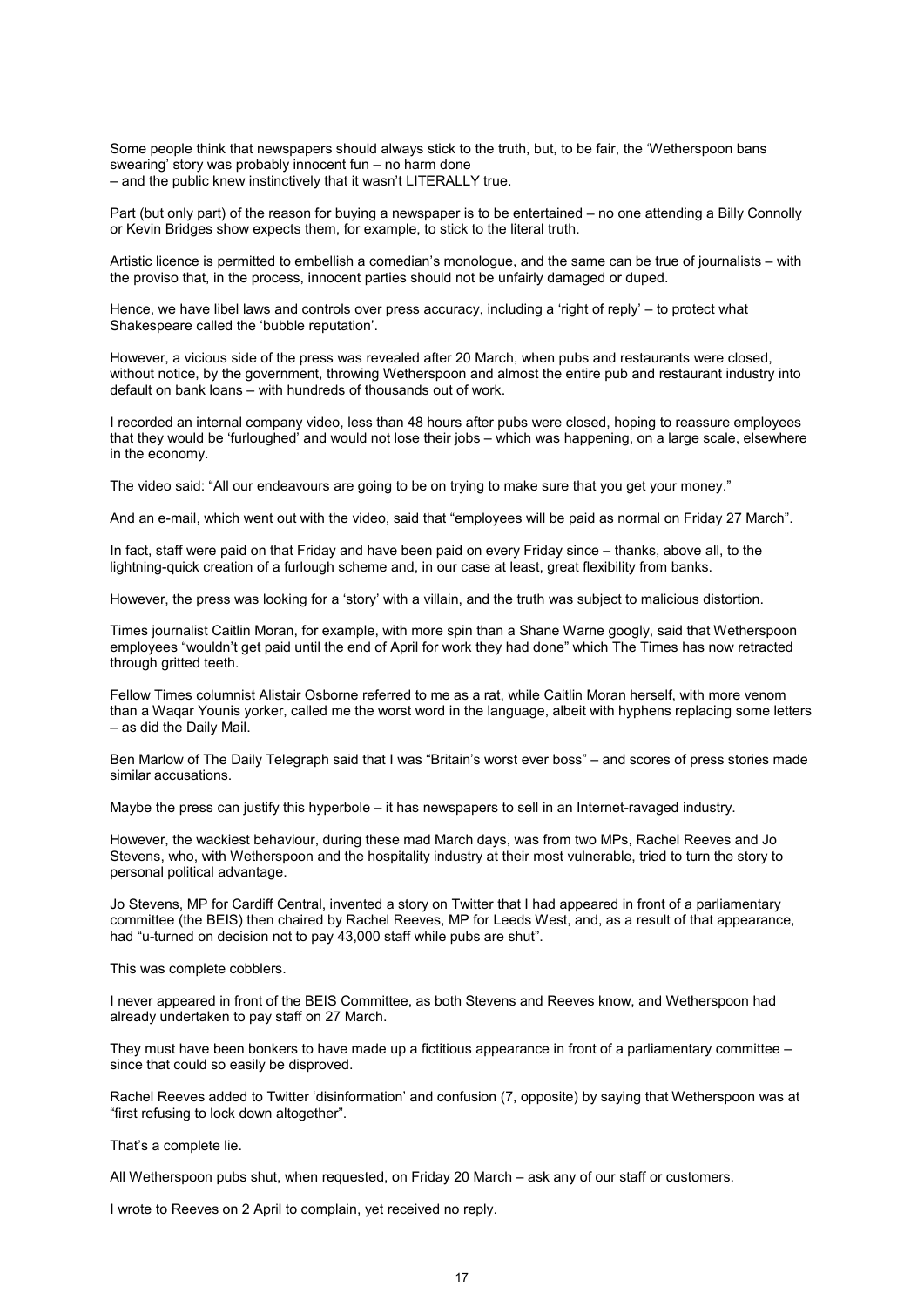Wetherspoon's response to the torrent of 'disinformation' has been to wade through the press articles, one by one, and to write to the various publications to ask them to print a correction.

Bravo and thanks to publications like the Daily Mirror, Sky News and local newspapers like the Herald Express and the Loughborough Echo which cared enough about the truth to publish a correction or a Wetherspoon article in response.

For democracy to work, the press itself, given its huge power, has to be subject to regulation and scrutiny.

If the press is the guardian of democracy, who guards the guardians, as Lord Leveson famously asked in his inquiry into the press, stemming from the phone-hacking scandal.

Politicians themselves, over the years, have championed the campaign to require the media to correct inaccurate statements.

As the public realises, the press often, but not always, bends the truth out of any recognisable shape, in pursuit of a story.

It is disturbing, therefore, that MPs Jo Stevens and Rachel Reeves have, themselves, resorted to blatant fabrication – which, itself, was the source of much media inaccuracy.

Perhaps John Webster, Shakespeare's contemporary, was right when he said:

"A politician is the devil's quilted anvil; he fashions all sins on him, and the blows are never heard."

But just as a free society needs the press, it also needs honest politicians.

Even in our murky and compromised world, the truth will out – that's why democracy works so well, despite its trials and tribulations.

Tim Martin Chairman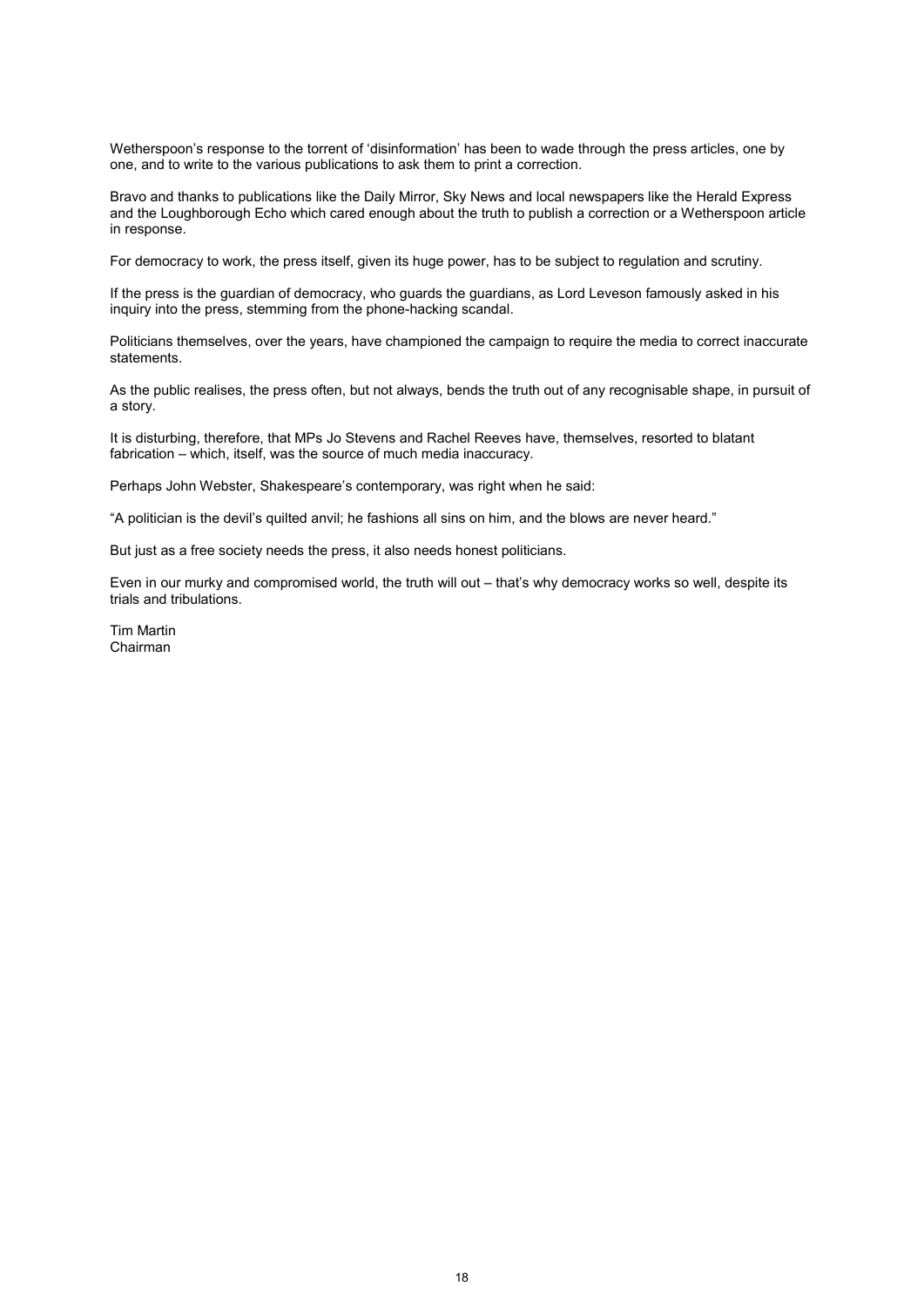### **PRE-IFRS 16 INCOME STATEMENT for the 52 weeks ended 26 July 2020**

J D Wetherspoon plc, company number: 1709784

|                              | Notes        | 52 weeks      | 52 weeks     | 52 weeks     | 52 weeks     | 52 weeks     | 52 weeks     |
|------------------------------|--------------|---------------|--------------|--------------|--------------|--------------|--------------|
|                              |              | ended         | ended        | ended        | ended        | ended        | Ended        |
|                              |              | 26 July 2020  | 26 July 2020 | 26 July 2020 | 28 July 2019 | 28 July 2019 | 28 July 2019 |
|                              |              | <b>Before</b> | Exceptional  | After        | Before       | Exceptional  | After        |
|                              |              | exceptional   | items        | exceptional  | exceptional  | items        | exceptional  |
|                              |              | items         | (note 4)     | items        | items        | (note 4)     | items        |
|                              |              | £000          | £000         | £000         | £000         | £000         | £000         |
| Revenue                      | $\mathbf{1}$ | 1,262,048     |              | 1,262,048    | 1,818,793    |              | 1,818,793    |
| Operating costs              |              | (1, 254, 896) | (13, 201)    | (1,268,097)  | (1,686,876)  |              | (1,686,876)  |
| Operating profit/(loss)      | 2            | 7,152         | (13, 201)    | (6,049)      | 131,917      |              | 131,917      |
| Property (losses)/gains      | 3            | (641)         | (47, 476)    | (48, 117)    | 5,599        | (7,040)      | (1, 441)     |
| Finance income               | 6            | 161           |              | 161          | 41           |              | 41           |
| Finance costs                | 6            | (40, 767)     |              | (40, 767)    | (35,098)     |              | (35,098)     |
| (Loss)/profit before tax     |              | (34,095)      | (60, 677)    | (94, 772)    | 102,459      | (7,040)      | 95,419       |
| Income tax expense           |              | 4,158         | 1,004        | 5,162        | (22, 830)    | 188          | (22, 642)    |
| (Loss)/profit for the period |              | (29, 937)     | (59, 673)    | (89, 610)    | 79,629       | (6, 852)     | 72,777       |
|                              |              |               |              |              |              |              |              |
| Earnings per share (p)       |              |               |              |              |              |              |              |
| – Basic[1]                   | 8            | (27.6)        | (55.0)       | (82.6)       | 77.2         | (6.6)        | 70.6         |
| $-$ Diluted[2]               | 8            | (27.6)        | (55.0)       | (82.6)       | 75.5         | (6.5)        | 69.0         |

### **RECONCILIATION TO STATUTORY PROFIT for the 52 weeks ended 26 July 2020**

| <b>Notes</b>                  | 52 weeks     | 52 weeks     | 52 weeks     | 52 weeks     | 52 weeks     | 52 weeks     |
|-------------------------------|--------------|--------------|--------------|--------------|--------------|--------------|
|                               | ended        | ended        | ended        | ended        | ended        | ended        |
|                               | 26 July 2020 | 26 July 2020 | 26 July 2020 | 28 July 2019 | 28 July 2019 | 28 July 2019 |
|                               | Before       | Exceptional  | After        | Before       | Exceptional  | After        |
|                               | exceptional  | items        | exceptional  | exceptional  | items        | exceptional  |
|                               | items        | (note 4)     | items        | items        | (note 4)     | items        |
|                               | £000         | £000         | £000         | £000         | £000         | £000         |
| Profit before IFRS 16         | (29, 937)    | (59, 673)    | (89, 610)    | 79,629       | (6, 852)     | 72,777       |
| Operating costs               | 58,503       |              | 58,503       |              |              |              |
| Amortisation and depreciation |              |              |              |              |              |              |
| Right-of-use assets           | (49, 059)    |              | (49, 059)    |              |              |              |
| Lease premium                 | 368          |              | 368          |              |              |              |
| Disposal of leases<br>3       | 1,125        |              | 1,125        |              |              |              |
| Impairment                    |              |              |              |              |              |              |
| Right-of-use assets<br>3      |              | (4, 722)     | (4, 722)     |              |              |              |
| Property, plant and equipment |              | 3,311        | 3,311        |              |              |              |
| Onerous leases provision      |              | 1,411        | 1,411        |              |              |              |
| Finance income<br>6           | 451          |              | 451          |              |              |              |
| Finance costs<br>6            | (21,980)     |              | (21,980)     |              |              |              |
| Income tax expense            | 2,012        | 629          | 2,641        |              |              |              |
| Profit for the period         | (38, 517)    | (59,044)     | (97, 561)    | 79,629       | (6, 852)     | 72,777       |

[1] Calculated excluding shares held in trust.

[2] Calculated using issued share capital which includes shares held in trust.

To provide meaningful comparatives the above statement has been presented under IAS 17 and does not form part of the audited financial statements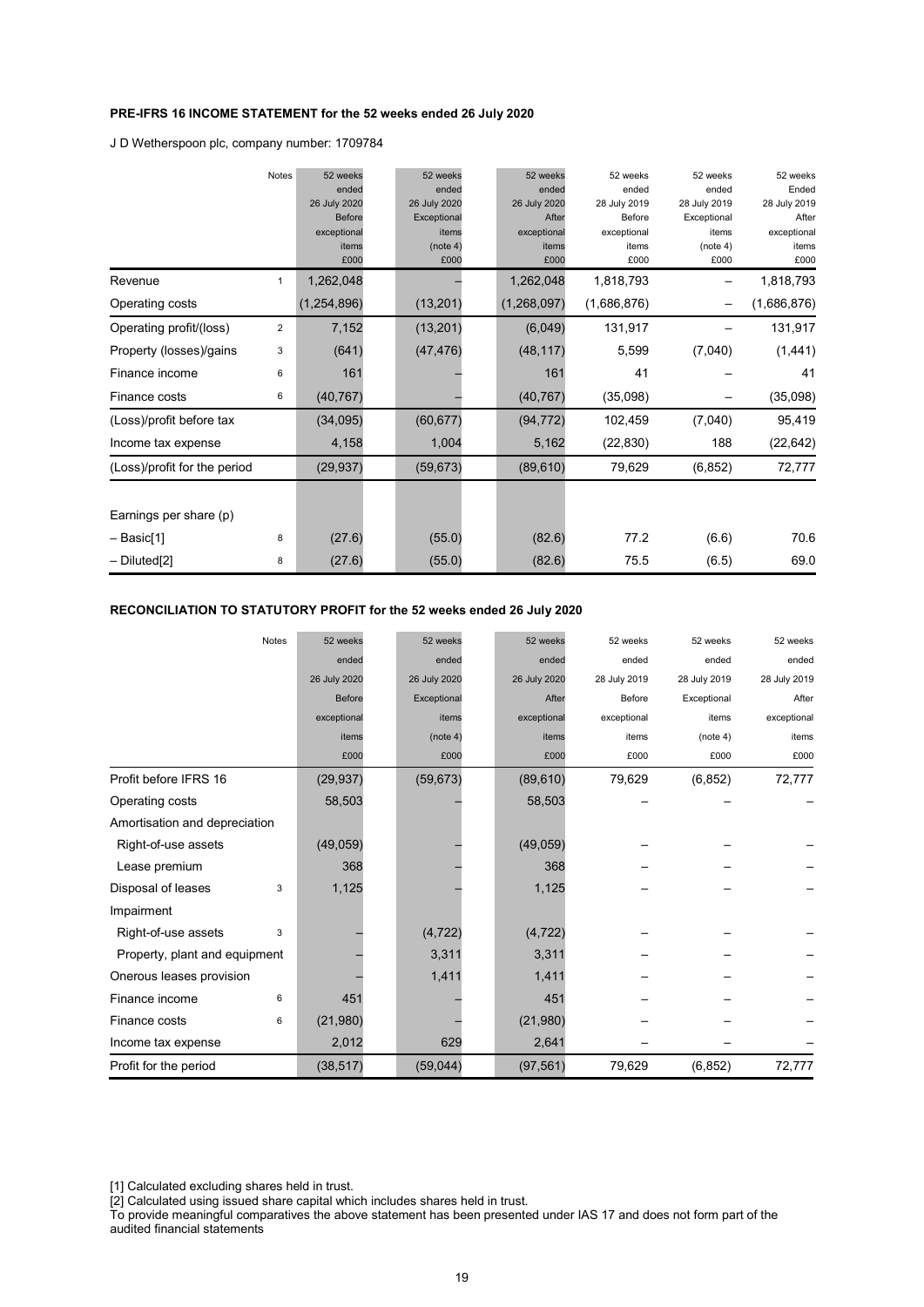### **PRE-IFRS 16 CASH FLOW STATEMENT for the 52 weeks ended 26 July 2020**

J D Wetherspoon plc, company number: 1709784

|                                                   | Notes |                     | Free cash           |                     | Free cash           |
|---------------------------------------------------|-------|---------------------|---------------------|---------------------|---------------------|
|                                                   |       | 52 weeks            | Flow[1]<br>52 weeks | 52 weeks            | Flow[1]<br>52 weeks |
|                                                   |       | ended               | ended               | ended               | ended               |
|                                                   |       | 26 Jul 2020<br>£000 | 26 Jul 2020<br>£000 | 28 Jul 2019<br>£000 | 28 Jul 2019<br>£000 |
| Cash flows from operating activities              |       |                     |                     |                     |                     |
| Cash generated from operations                    | 9     | 38,718              | 38,718              | 227,176             | 227,176             |
| Interest received                                 |       | 59                  | 59                  | 33                  | 33                  |
| Interest paid                                     |       | (29, 914)           | (29, 914)           | (33, 957)           | (33, 957)           |
| Corporation tax paid                              |       | (10, 971)           | (10, 971)           | (19,661)            | (19,661)            |
| Net cash flow from operating activities           |       | (2, 108)            | (2, 108)            | 173,591             | 173,591             |
| Cash flows from investing activities              |       |                     |                     |                     |                     |
| Reinvestment in pubs                              |       | (43, 370)           | (43, 370)           | (47, 398)           | (47, 398)           |
| Reinvestment in business and IT projects          |       | (926)               | (926)               | (6,923)             | (6,923)             |
| Investment in new pubs and pub extensions         |       | (50, 408)           |                     | (26, 778)           |                     |
| Freehold reversions and investment properties     |       | (98, 467)           |                     | (77, 207)           |                     |
| Lease premiums paid                               |       |                     |                     | (451)               |                     |
| Proceeds of sale of property, plant and equipment |       | 4,810               |                     | 9,319               |                     |
| Net cash flow from investing activities           |       | (188, 361)          | (44, 296)           | (149, 438)          | (54, 321)           |
|                                                   |       |                     |                     |                     |                     |
| Cash flows from financing activities              |       |                     |                     |                     |                     |
| Equity dividends paid                             | 11    | (8, 371)            |                     | (12, 652)           |                     |
| Purchase of own shares for cancellation           |       | (6, 456)            |                     | (5,399)             |                     |
| Purchase of own shares for share-based payments   |       | (11, 125)           | (11, 125)           | (16,004)            | (16,004)            |
| Loan issue cost                                   | 10    | (1, 323)            | (1, 323)            | (6, 268)            | (6, 268)            |
| Advances under private placement                  | 10    | 98,000              |                     |                     |                     |
| Advances under / (repayment of) bank loans        | 10    | 100,000             |                     | (13, 865)           |                     |
| Advances under asset-financing                    | 10    | 16,152              |                     | 12,000              |                     |
| Issue of share capital                            |       | 137,995             |                     |                     |                     |
| Asset-financing principal payments                | 10    | (2,902)             |                     | (2, 106)            |                     |
| Net cash flow from financing activities           |       | 321,970             | (12, 448)           | (44, 294)           | (22, 272)           |
| Net change in cash and cash equivalents           | 10    | 131,501             |                     | (20, 141)           |                     |
| Opening cash and cash equivalents                 |       | 42,950              |                     | 63,091              |                     |
| Closing cash and cash equivalents                 |       | 174,451             |                     | 42,950              |                     |
| Free cash flow                                    | 8     |                     | (58, 852)           |                     | 96,998              |
| Free cash flow per ordinary share (p)             | 8     |                     | (54.2)              |                     | 92.0                |

[1]Free cash flow is a measure not required by accounting standards; a definition is provided in our accounting policies To provide meaningful comparatives the above statement has been presented under IAS 17 and does not form part of the audited financial statements.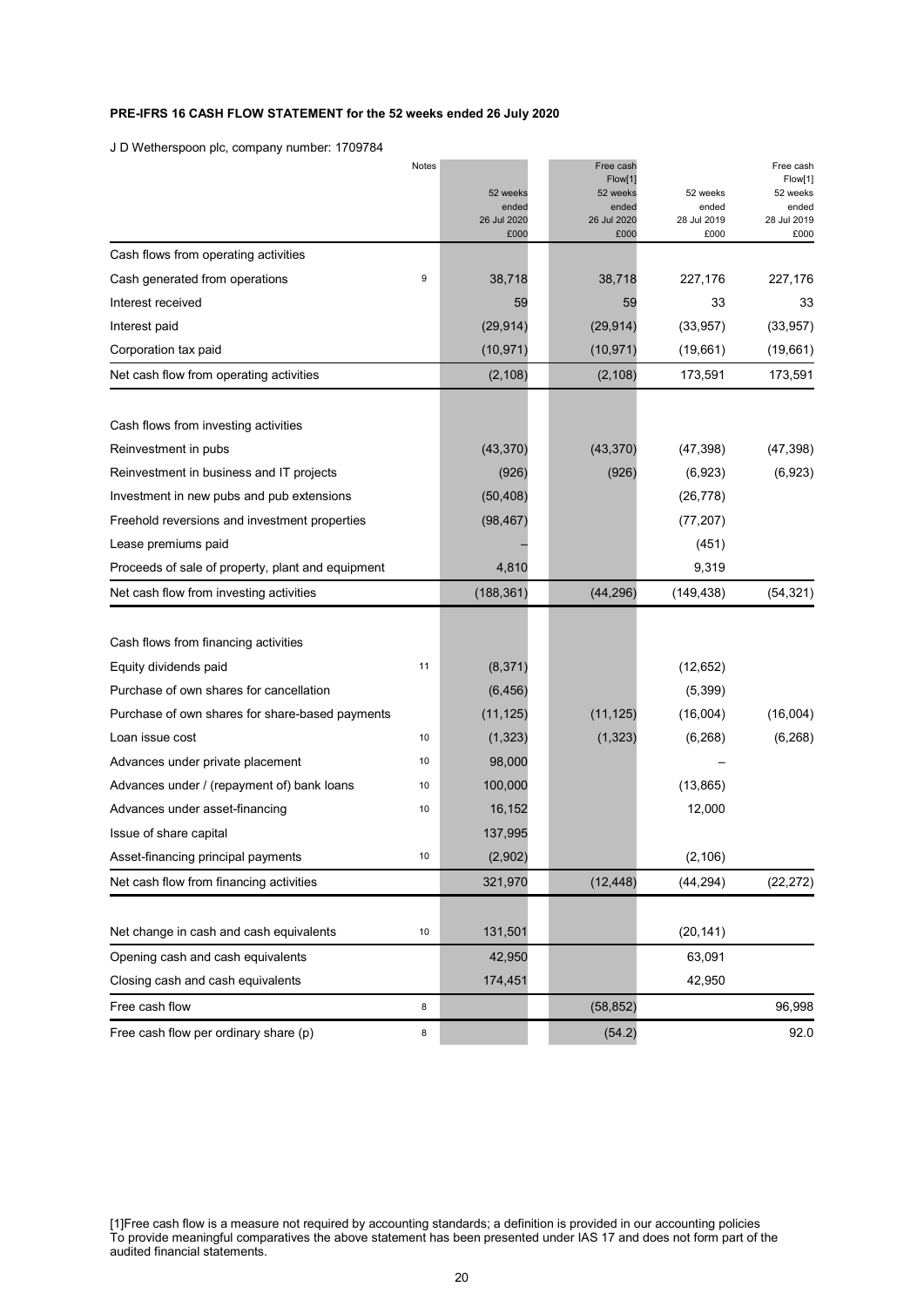### **PRE-IFRS 16 BALANCE SHEET as at 26 July 2020**

J D Wetherspoon plc, company number: 1709784

|                                  | Notes            | 26 Jul 2020   | 28 Jul 2019 |
|----------------------------------|------------------|---------------|-------------|
|                                  |                  | £000          | £000        |
| Non-current assets               |                  |               |             |
| Property, plant and equipment    | 13               | 1,439,467     | 1,384,971   |
| Intangible assets                | 12               | 8,895         | 23,070      |
| Investment property              | 14               | 11,527        | 5,531       |
| Other non-current assets         |                  | 7,520         | 7,888       |
| Derivative financial instruments |                  |               | 321         |
| Deferred tax assets              | $\boldsymbol{7}$ | 15,617        | 8,342       |
| Total non-current assets         |                  | 1,483,026     | 1,430,123   |
|                                  |                  |               |             |
| <b>Current assets</b>            |                  |               |             |
| Assets held for sale             |                  |               | 3,146       |
| Inventories                      |                  | 23,095        | 23,717      |
| Receivables                      |                  | 36,387        | 21,903      |
| Current income tax receivables   |                  | 7,672         |             |
| Cash and cash equivalents        |                  | 174,451       | 42,950      |
| Total current assets             |                  | 241,605       | 91,716      |
| <b>Total assets</b>              |                  | 1,724,631     | 1,521,839   |
| <b>Current liabilities</b>       |                  |               |             |
| <b>Borrowings</b>                |                  | (7,610)       | (3,287)     |
| Trade and other payables         |                  | (267, 677)    | (308, 326)  |
| Current income tax liabilities   |                  |               |             |
| Provisions                       |                  | (4, 759)      | (10, 986)   |
|                                  |                  |               | (4,072)     |
| Total current liabilities        |                  | (280, 046)    | (326, 671)  |
| Non-current liabilities          |                  |               |             |
| <b>Borrowings</b>                |                  | (983, 828)    | (776, 683)  |
| Derivative financial instruments |                  | (82, 194)     | (49, 393)   |
| Deferred tax liabilities         | $\overline{7}$   | (42, 138)     | (39, 416)   |
| Provisions                       |                  | (1, 488)      | (1,934)     |
| Other liabilities                |                  | (9,738)       | (10, 930)   |
| Total non-current liabilities    |                  | (1, 119, 386) | (878, 356)  |
| Net assets                       |                  | 325,199       | 316,812     |
| Shareholders' equity             |                  |               |             |
| Share capital                    |                  | 2,408         | 2,102       |
| Share premium account            |                  | 280,975       | 143,294     |
| Capital redemption reserve       |                  | 2,337         | 2,329       |
| Hedging reserve                  |                  | (66, 577)     | (40, 730)   |
| Currency translation reserve     |                  | 7,089         | 5,370       |
|                                  |                  | 98,967        | 204,447     |
| Retained earnings                |                  |               |             |
| Total shareholders' equity       |                  | 325,199       | 316,812     |

To provide meaningful comparatives the above statement has been presented under IAS 17 and does not form part of the audited financial statements.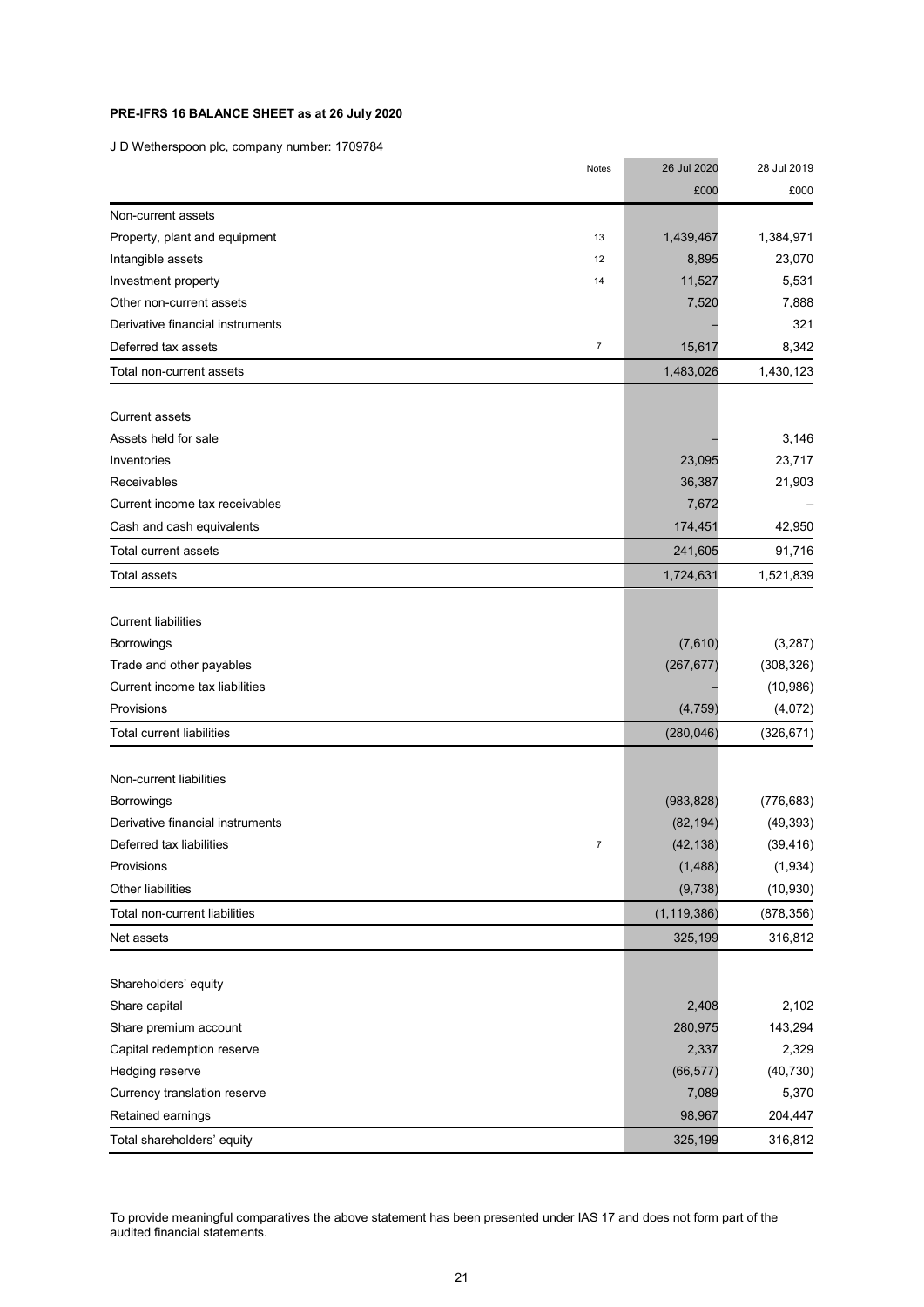### **INCOME STATEMENT for the 52 weeks ended 26 July 2020**

J D Wetherspoon plc, company number: 1709784

|                                       | <b>Notes</b>   | 52 weeks      | 52 weeks     | 52 weeks      | 52 weeks     | 52 weeks     | 52 weeks     |
|---------------------------------------|----------------|---------------|--------------|---------------|--------------|--------------|--------------|
|                                       |                | ended         | ended        | ended         | ended        | ended        | ended        |
|                                       |                | 26 July 2020  | 26 July 2020 | 26 July 2020  | 28 July 2019 | 28 July 2019 | 28 July 2019 |
|                                       |                | <b>Before</b> | Exceptional  | After         | Before       | Exceptional  | After        |
|                                       |                | exceptional   | items        | exceptional   | exceptional  | items        | exceptional  |
|                                       |                | items         | (note 4)     | items         | items        | (note 4)     | items        |
|                                       |                | £000          | £000         | £000          | £000         | £000         | £000         |
| Revenue                               | $\mathbf{1}$   | 1,262,048     |              | 1,262,048     | 1,818,793    |              | 1,818,793    |
| Operating costs                       |                | (1, 245, 084) | (13, 201)    | (1, 258, 285) | (1,686,876)  |              | (1,686,876)  |
| Operating profit/(loss)               | $\overline{2}$ | 16,964        | (13, 201)    | 3,763         | 131,917      |              | 131,917      |
| Property (losses)/gains               | 3              | 484           | (47, 476)    | (46,992)      | 5,599        | (7,040)      | (1, 441)     |
| Finance income                        | 6              | 612           |              | 612           | 41           |              | 41           |
| Finance costs                         | 6              | (62, 747)     |              | (62, 747)     | (35,098)     |              | (35,098)     |
| (Loss)/profit before tax              |                | (44, 687)     | (60, 677)    | (105, 364)    | 102,459      | (7,040)      | 95,419       |
| Income tax expense                    | $\overline{7}$ | 6,170         | 1,633        | 7,803         | (22, 830)    | 188          | (22, 642)    |
| (Loss)/profit for the period          |                | (38, 517)     | (59, 044)    | (97, 561)     | 79,629       | (6, 852)     | 72,777       |
|                                       |                |               |              |               |              |              |              |
| Earnings per share (p)                |                |               |              |               |              |              |              |
| – Basic[1]                            | 8              | (35.5)        | (54.4)       | (89.9)        | 77.2         | (6.6)        | 70.6         |
| $-$ Diluted[2]                        | 8              | (35.5)        | (54.4)       | (89.9)        | 75.5         | (6.5)        | 69.0         |
| Operating profit/(loss) per share (p) |                |               |              |               |              |              |              |
| - Diluted <sup>[2]</sup>              | 8              | 15.8          | (12.3)       | 3.4           | 125.1        |              | 125.1        |

### **STATEMENT OF COMPREHENSIVE INCOME for the 52 weeks ended 26 July 2020**

| <b>Notes</b>                                                    | 52 weeks     | 52 weeks     |
|-----------------------------------------------------------------|--------------|--------------|
|                                                                 | ended        | ended        |
|                                                                 | 26 July 2020 | 28 July 2019 |
|                                                                 | £000         | £000         |
| Items which may be reclassified subsequently to profit or loss: |              |              |
| Interest-rate swaps: loss taken to other comprehensive income   | (33, 122)    | (24, 963)    |
| Tax on items taken directly to other comprehensive income       | 7.275        | 4.243        |
| Currency translation differences                                | 1,293        | 181          |
| Net loss recognised directly in other comprehensive income      | (24, 554)    | (20, 539)    |
| (Loss)/profit for the period                                    | (97, 561)    | 72,777       |
| Total comprehensive income for the period                       | (122, 115)   | 52,238       |

[1] Calculated excluding shares held in trust.

[2] Calculated using issued share capital which includes shares held in trust.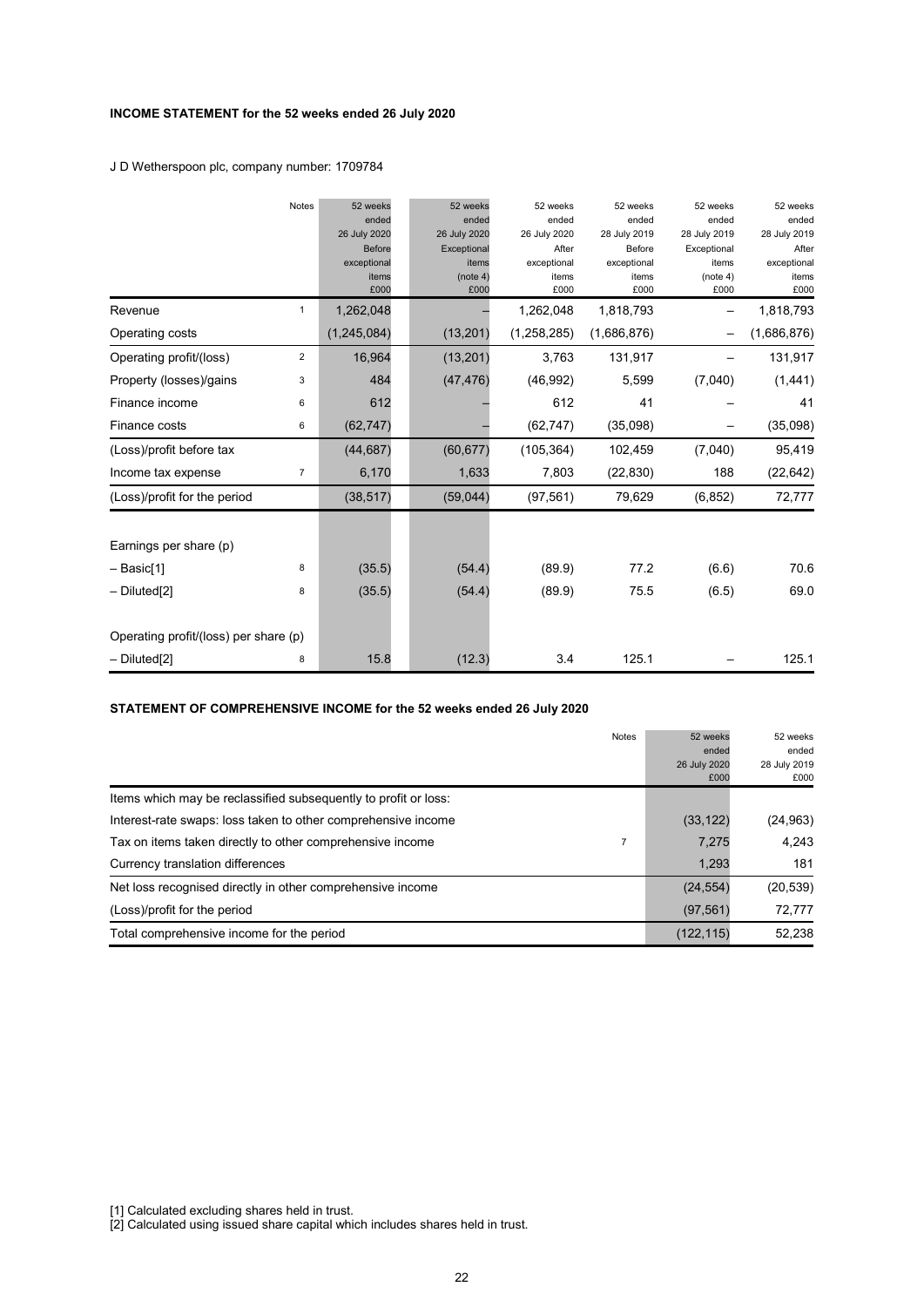### **CASH FLOW STATEMENT for the 52 weeks ended 26 July 2020**

J D Wetherspoon plc, company number: 1709784

|                                                   | Notes | 52 weeks<br>ended<br>26 Jul 2020<br>£000 | Free cash<br>Flow[1]<br>52 weeks<br>ended<br>26 Jul 2020<br>£000 | 52 weeks<br>ended<br>28 Jul 2019<br>£000 | Free cash<br>Flow[1]<br>52 weeks<br>ended<br>28 Jul 2019<br>£000 |
|---------------------------------------------------|-------|------------------------------------------|------------------------------------------------------------------|------------------------------------------|------------------------------------------------------------------|
| Cash flows from operating activities              |       |                                          |                                                                  |                                          |                                                                  |
| Cash generated from operations                    | 9     | 75,665                                   | 75,665                                                           | 227,176                                  | 227,176                                                          |
| Interest received                                 |       | 59                                       | 59                                                               | 33                                       | 33                                                               |
| Interest paid                                     |       | (29, 914)                                | (29, 914)                                                        | (33, 957)                                | (33, 957)                                                        |
| Corporation tax paid                              |       | (10, 971)                                | (10, 971)                                                        | (19,661)                                 | (19,661)                                                         |
| Lease interest                                    |       | (18,080)                                 | (18,080)                                                         |                                          |                                                                  |
| Net cash flow from operating activities           |       | 16,759                                   | 16,759                                                           | 173,591                                  | 173,591                                                          |
| Cash flows from investing activities              |       |                                          |                                                                  |                                          |                                                                  |
| Reinvestment in pubs                              |       | (43, 370)                                | (43, 370)                                                        | (47, 398)                                | (47, 398)                                                        |
| Reinvestment in business and IT projects2         |       | (926)                                    | (926)                                                            | (6,923)                                  | (6,923)                                                          |
| Investment in new pubs and pub extensions         |       | (50, 408)                                |                                                                  | (26, 778)                                |                                                                  |
| Freehold reversions and investment properties     |       | (98, 467)                                |                                                                  | (77, 207)                                |                                                                  |
| Lease premiums paid                               |       |                                          |                                                                  | (451)                                    |                                                                  |
| Proceeds of sale of property, plant and equipment |       | 4,810                                    |                                                                  | 9,319                                    |                                                                  |
| Net cash flow from investing activities           |       | (188, 361)                               | (44, 296)                                                        | (149, 438)                               | (54, 321)                                                        |
| Cash flows from financing activities              |       |                                          |                                                                  |                                          |                                                                  |
| Equity dividends paid                             | 11    | (8, 371)                                 |                                                                  | (12, 652)                                |                                                                  |
| Purchase of own shares for cancellation           |       | (6, 456)                                 |                                                                  | (5,399)                                  |                                                                  |
| Purchase of own shares for share-based payments   |       | (11, 125)                                | (11, 125)                                                        | (16,004)                                 | (16,004)                                                         |
| Loan issue cost                                   | 10    | (1, 323)                                 | (1, 323)                                                         | (6, 268)                                 | (6, 268)                                                         |
| Advances under private placement                  | 10    | 98,000                                   |                                                                  |                                          |                                                                  |
| Advances under / (repayment of) bank loans        | 10    | 100,000                                  |                                                                  | (13, 865)                                |                                                                  |
| Advances under asset-financing                    | 10    | 16,152                                   |                                                                  | 12,000                                   |                                                                  |
| Lease principal payments                          |       | (18, 867)                                | (18, 867)                                                        |                                          |                                                                  |
| Issue of share capital                            |       | 137,995                                  |                                                                  |                                          |                                                                  |
| Asset-financing principal payments                | $10$  | (2,902)                                  |                                                                  | (2, 106)                                 |                                                                  |
| Net cash flow from financing activities           |       | 303,103                                  | (31, 315)                                                        | (44, 294)                                | (22, 272)                                                        |
| Net change in cash and cash equivalents           | $10$  | 131,501                                  |                                                                  | (20, 141)                                |                                                                  |
| Opening cash and cash equivalents                 |       | 42,950                                   |                                                                  | 63,091                                   |                                                                  |
| Closing cash and cash equivalents                 |       | 174,451                                  |                                                                  | 42,950                                   |                                                                  |
| Free cash flow                                    | 8     |                                          | (58, 852)                                                        |                                          | 96,998                                                           |
| Free cash flow per ordinary share                 | 8     |                                          | (54.2)p                                                          |                                          | 92.0p                                                            |

<sup>[1]</sup> Free cash flow is a measure not required by accounting standards; a definition is provided in our accounting policies. [2] Within reinvestment in business and IT projects, all amounts were intangible assets (2019: £5,859,000, with the remaining balance being related equipment).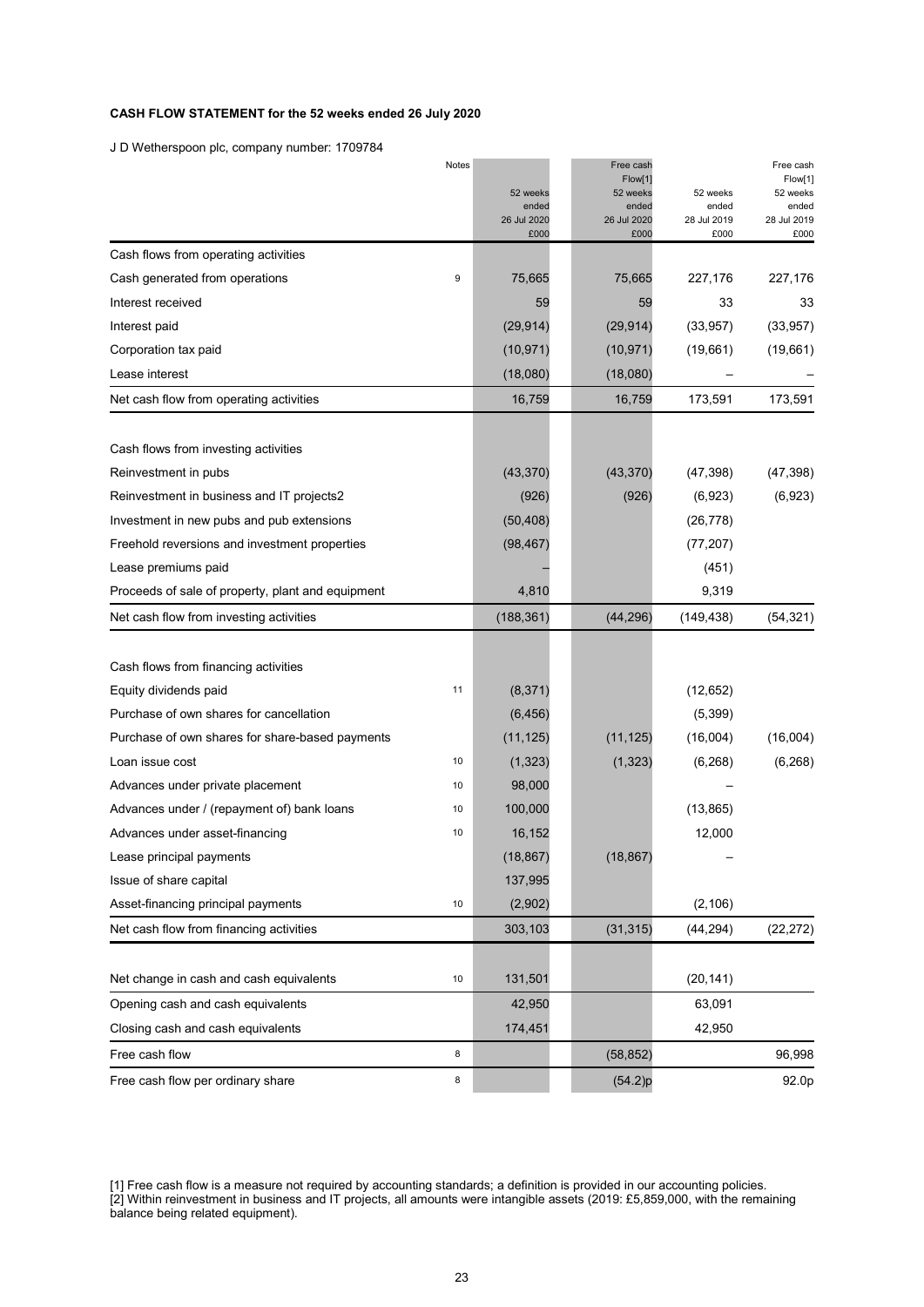## **BALANCE SHEET as at 26 July 2020**

J D Wetherspoon plc, company number: 1709784

|                                  | Notes            | 26 Jul 2020<br>£000 | 28 Jul 2019<br>£000 |
|----------------------------------|------------------|---------------------|---------------------|
| Non-current assets               |                  |                     |                     |
| Property, plant and equipment    | 13               | 1,442,778           | 1,384,971           |
| Intangible assets                | 12               | 8,895               | 23,070              |
| Investment property              | 14               | 11,527              | 5,531               |
| Other non-current assets         | 15               |                     | 7,888               |
| Right-of-use assets              |                  | 514,169             |                     |
| Derivative financial instruments |                  |                     | 321                 |
| Deferred tax assets              | $\boldsymbol{7}$ | 15,617              | 8,342               |
| Lease assets                     |                  | 11,115              |                     |
| Total non-current assets         |                  | 2,004,101           | 1,430,123           |
| <b>Current assets</b>            |                  |                     |                     |
| Lease assets                     |                  | 1,736               |                     |
| Assets held for sale             |                  |                     | 3,146               |
| Inventories                      |                  | 23,095              | 23,717              |
| Receivables                      |                  | 32,176              | 21,903              |
| Current income tax receivables   | $\overline{7}$   | 10,313              |                     |
| Cash and cash equivalents        |                  | 174,451             | 42,950              |
| Total current assets             |                  | 241,771             | 91,716              |
| Total assets                     |                  | 2,245,872           | 1,521,839           |
| <b>Current liabilities</b>       |                  |                     |                     |
| Borrowings                       |                  | (7,610)             | (3, 287)            |
| Trade and other payables         |                  | (255,085)           | (308, 326)          |
| Current income tax liabilities   | $\boldsymbol{7}$ |                     | (10, 986)           |
| Provisions                       |                  | (3,038)             | (4,072)             |
| Lease liabilities                |                  | (65, 343)           |                     |
| <b>Total current liabilities</b> |                  | (331, 076)          | (326, 671)          |
|                                  |                  |                     |                     |
| Non-current liabilities          |                  |                     |                     |
| <b>Borrowings</b>                |                  | (983, 828)          | (776, 683)          |
| Derivative financial instruments |                  | (82, 194)           | (49, 393)           |
| Deferred tax liabilities         | $\overline{7}$   | (42, 138)           | (39, 416)           |
| Provisions                       |                  |                     | (1,934)             |
| Other liabilities                |                  |                     | (10, 930)           |
| Lease liabilities                |                  | (489, 388)          |                     |
| Total non-current liabilities    |                  | (1,597,548)         | (878, 356)          |
| Net assets                       |                  | 317,248             | 316,812             |
| Shareholders' equity             |                  |                     |                     |
| Share capital                    |                  | 2,408               | 2,102               |
| Share premium account            |                  | 280,975             | 143,294             |
| Capital redemption reserve       |                  | 2,337               | 2,329               |
| Hedging reserve                  |                  | (66, 577)           | (40, 730)           |
| Currency translation reserve     |                  | 7,089               | 5,370               |
| Retained earnings                |                  | 91,016              | 204,447             |
| Total shareholders' equity       |                  | 317,248             | 316,812             |
|                                  |                  |                     |                     |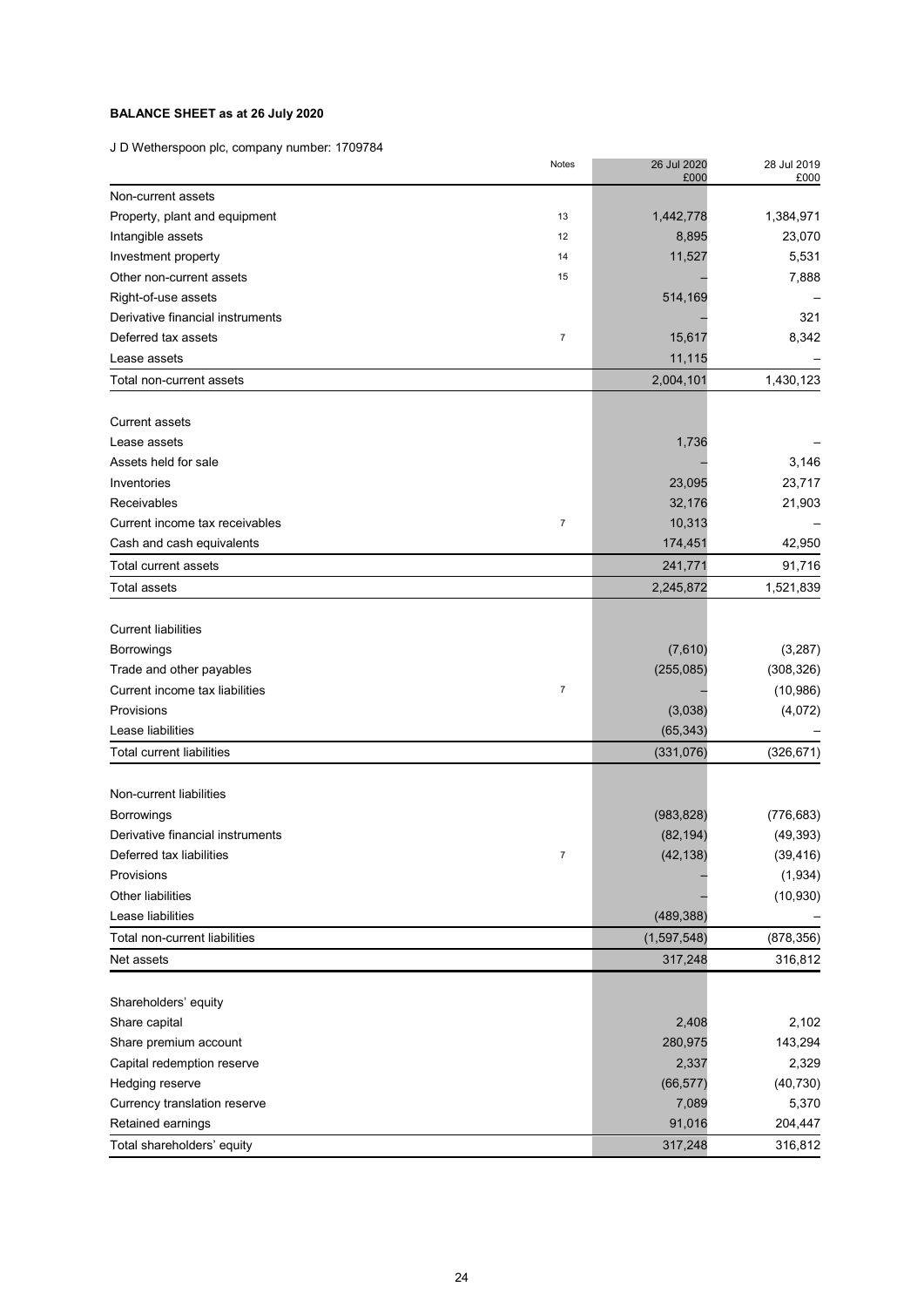### **STATEMENT OF CHANGES IN EQUITY**

J D Wetherspoon plc, company number: 1709784

|                                                 | Notes          | Share<br>capital | Share<br>premium | Capital<br>redemption | Hedging<br>reserve | Currency<br>translation | Retained<br>earnings | Total      |  |
|-------------------------------------------------|----------------|------------------|------------------|-----------------------|--------------------|-------------------------|----------------------|------------|--|
|                                                 |                | £000             | account<br>£000  | reserve<br>£000       | £000               | reserve<br>£000         | £000                 | £000       |  |
| At 29 July 2018                                 |                | 2,110            | 143,294          | 2,321                 | (20, 010)          | 4,767                   | 154,080              | 286,562    |  |
|                                                 |                |                  |                  |                       |                    |                         |                      |            |  |
| Total comprehensive income                      |                |                  |                  |                       | (20, 720)          | 603                     | 72,355               | 52,238     |  |
| Profit for the period                           |                |                  |                  |                       |                    |                         | 72,777               | 72,777     |  |
| Interest-rate swaps: cash flow hedges           |                |                  |                  |                       | (24, 963)          |                         |                      | (24, 963)  |  |
| Tax on cash flow hedges                         | $\overline{7}$ |                  |                  |                       | 4,243              |                         |                      | 4,243      |  |
| Currency translation differences                |                |                  |                  |                       |                    | 603                     | (422)                | 181        |  |
| Purchase of own shares for cancellation         |                | (8)              |                  | 8                     |                    |                         | (5,399)              | (5, 399)   |  |
| Share-based payment charges                     |                |                  |                  |                       |                    |                         | 11,558               | 11,558     |  |
| Tax on share-based payments                     | $\overline{7}$ |                  |                  |                       |                    |                         | 509                  | 509        |  |
| Purchase of own shares for share-based payments |                |                  |                  |                       |                    |                         | (16,004)             | (16,004)   |  |
| <b>Dividends</b>                                | 11             |                  |                  |                       |                    |                         | (12, 652)            | (12, 652)  |  |
| At 28 July 2019                                 |                | 2,102            | 143,294          | 2,329                 | (40, 730)          | 5,370                   | 204,447              | 316,812    |  |
|                                                 |                |                  |                  |                       |                    |                         |                      |            |  |
| Total comprehensive income                      |                |                  |                  |                       | (25, 847)          | 1,719                   | (97, 987)            | (122, 115) |  |
| Profit for the period                           |                |                  |                  |                       |                    |                         | (97, 561)            | (97, 561)  |  |
| Interest-rate swaps: cash flow hedges           |                |                  |                  |                       | (33, 122)          |                         |                      | (33, 122)  |  |
| Tax on cash flow hedges                         | $\overline{7}$ |                  |                  |                       | 7,275              |                         |                      | 7,275      |  |
| Currency translation differences                |                |                  |                  |                       |                    | 1,719                   | (426)                | 1,293      |  |
| Issue of share capital                          |                | 314              | 137,681          |                       |                    |                         |                      | 137,995    |  |
| Purchase of own shares for cancellation         |                | (8)              |                  | 8                     |                    |                         | (6, 456)             | (6, 456)   |  |
| Share-based payment charges                     |                |                  |                  |                       |                    |                         | 10,705               | 10,705     |  |
| Tax on share-based payments                     | $\overline{7}$ |                  |                  |                       |                    |                         | (197)                | (197)      |  |
| Purchase of own shares for share-based payments |                |                  |                  |                       |                    |                         | (11, 125)            | (11, 125)  |  |
| Dividends                                       | 11             |                  |                  |                       |                    |                         | (8, 371)             | (8, 371)   |  |
| At 26 July 2020                                 |                | 2.408            | 280,975          | 2,337                 | (66, 577)          | 7,089                   | 91,016               | 317,248    |  |

The balance classified as share capital represents proceeds arising on issue of the company's equity share capital, comprising 2p ordinary shares and the cancellation of shares repurchased by the company.

The capital redemption reserve increased owing to the repurchase of a number of shares in the year.

Shares acquired in relation to the employee Share Incentive Plan and the Deferred Bonus Scheme are held in trust, until such time as the awards vest. At 26 July 2020, the number of shares held in trust was 1,996,358 (2019: 2,259,401), with a nominal value of £35,447 (2019: £45,188) and a market value of £16,961,227 (2019: £34,794,775); these are included in retained earnings.

During the year, 419,741 shares were repurchased by the company for cancellation, representing approximately 0.40% of the issued share capital, at a cost of £6.5m, including stamp duty, representing an average cost per share of 1,523p.

The currency translation reserve contains the accumulated currency gains and losses on the long-term financing and balance sheet translation of the overseas branch. The currency translation difference reported in retained earnings is the restatement of the opening reserves in the overseas branch at the current year end currency exchange rate.

As at 26 July 2020, the company had distributable reserves of £31.5m.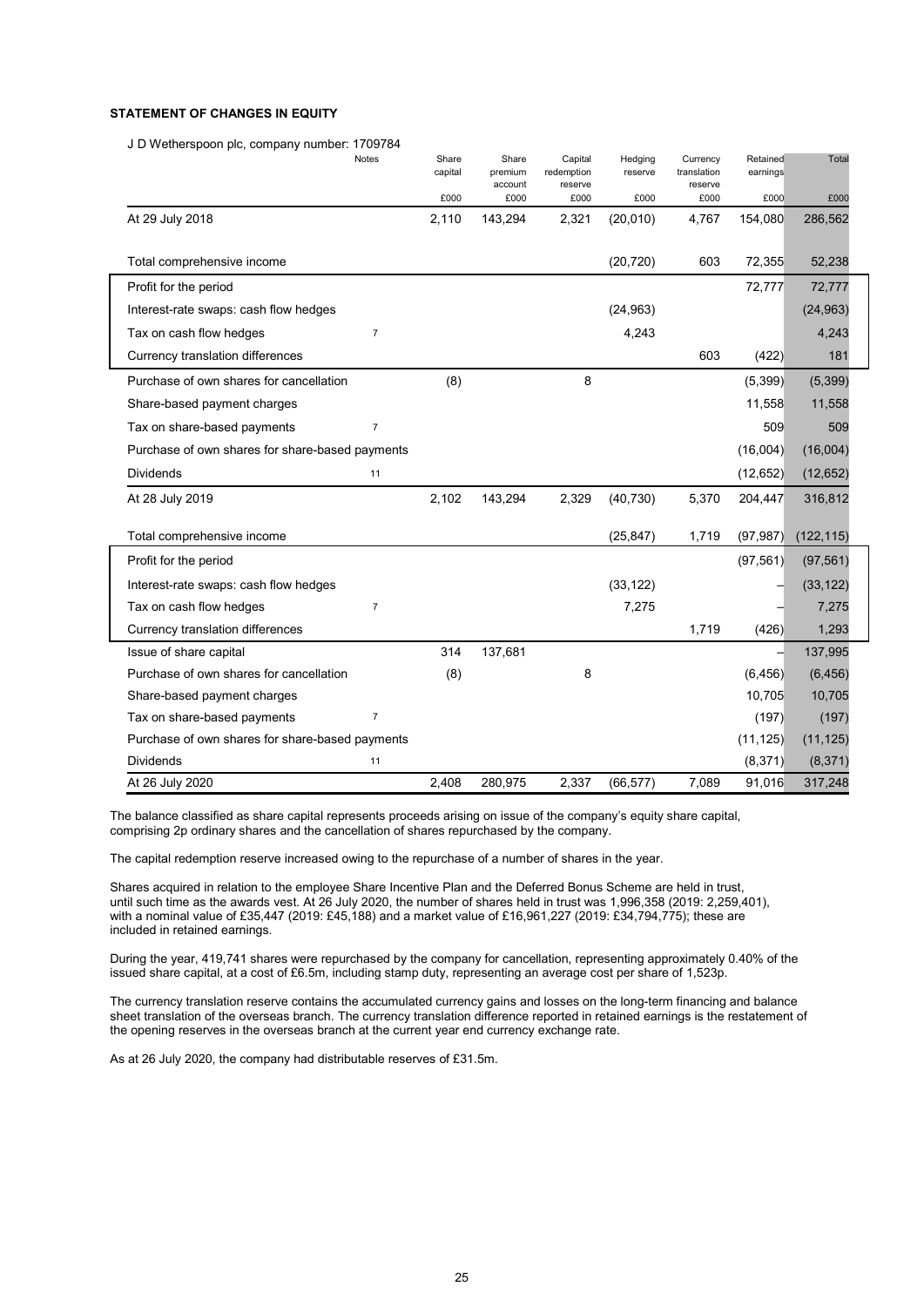### **NOTES TO THE FINANCIAL STATEMENTS**

**1. Revenue**

|                     | 52 weeks  | 52 weeks  |
|---------------------|-----------|-----------|
|                     | ended     | ended     |
|                     | 26 July   | 28 July   |
|                     | 2020      | 2019      |
|                     | £000      | £000      |
| Bar                 | 761,065   | 1,094,001 |
| Food                | 452,150   | 656,955   |
| Slot/fruit machines | 35,931    | 46,404    |
| Hotel               | 11,780    | 19,699    |
| Other               | 1,122     | 1,734     |
|                     | 1,262,048 | 1,818,793 |

### **2. Operating profit/loss – analysis of costs by nature**

| This is stated after charging/(crediting):                                      | 52 weeks         | 52 weeks         |
|---------------------------------------------------------------------------------|------------------|------------------|
|                                                                                 | ended<br>26 July | ended<br>28 July |
|                                                                                 | 2020             | 2019             |
|                                                                                 | £000             | £000             |
| Concession rental payments                                                      |                  | 32,086           |
| Minimum operating lease payments                                                |                  | 38,241           |
| Variable concession rental payments                                             | 4,609            |                  |
| Short leases                                                                    | 204              |                  |
| Repairs and maintenance                                                         | 75,861           | 76,879           |
| Net rent receivable                                                             | (1, 484)         | (1, 545)         |
| Share-based payments (note 5)                                                   | 10,705           | 11,558           |
| Depreciation of property, plant and equipment (note 13)                         | 75,386           | 73,779           |
| Amortisation of intangible assets (note 12)                                     | 3,806            | 7,634            |
| Depreciation of investment properties (note 14)                                 | 79               | 55               |
| Amortisation of right-of-use assets                                             | 49,059           |                  |
| Amortisation of other non-current assets (note 15)                              |                  | 343              |
|                                                                                 |                  |                  |
| Auditor's remuneration                                                          | 52 weeks         | 52 weeks         |
|                                                                                 | ended<br>26 July | ended<br>28 July |
|                                                                                 | 2020             | 2019             |
|                                                                                 | £000             | £000             |
| Fees payable for the audit of the financial statements<br>- Standard audit fees | 171              | 167              |
| – Additional audit work                                                         |                  | 23               |
|                                                                                 |                  |                  |
| Fees payable for other services:                                                |                  |                  |
| – Audit related services                                                        | 27               | 27               |
| Total auditor's fees                                                            | 198              | 217              |
| Analysis of continuing operations                                               | 52 weeks         | 52 weeks         |
|                                                                                 | ended            | ended            |
|                                                                                 | 26 July          | 28 July          |
|                                                                                 | 2020<br>£000     | 2019<br>£000     |
| Revenue                                                                         | 1,262,048        | 1,818,793        |
| Cost of sales                                                                   | (1,217,521)      | (1,639,378)      |
| Gross profit                                                                    | 44,527           | 179,415          |
| Administration costs                                                            | (40, 764)        | (47,498)         |
| Operating profit after exceptional items                                        | 3,763            | 131,917          |

Included within cost of sales is £449.2m (2019: £640.5m) relating to cost of inventory recognised as expense.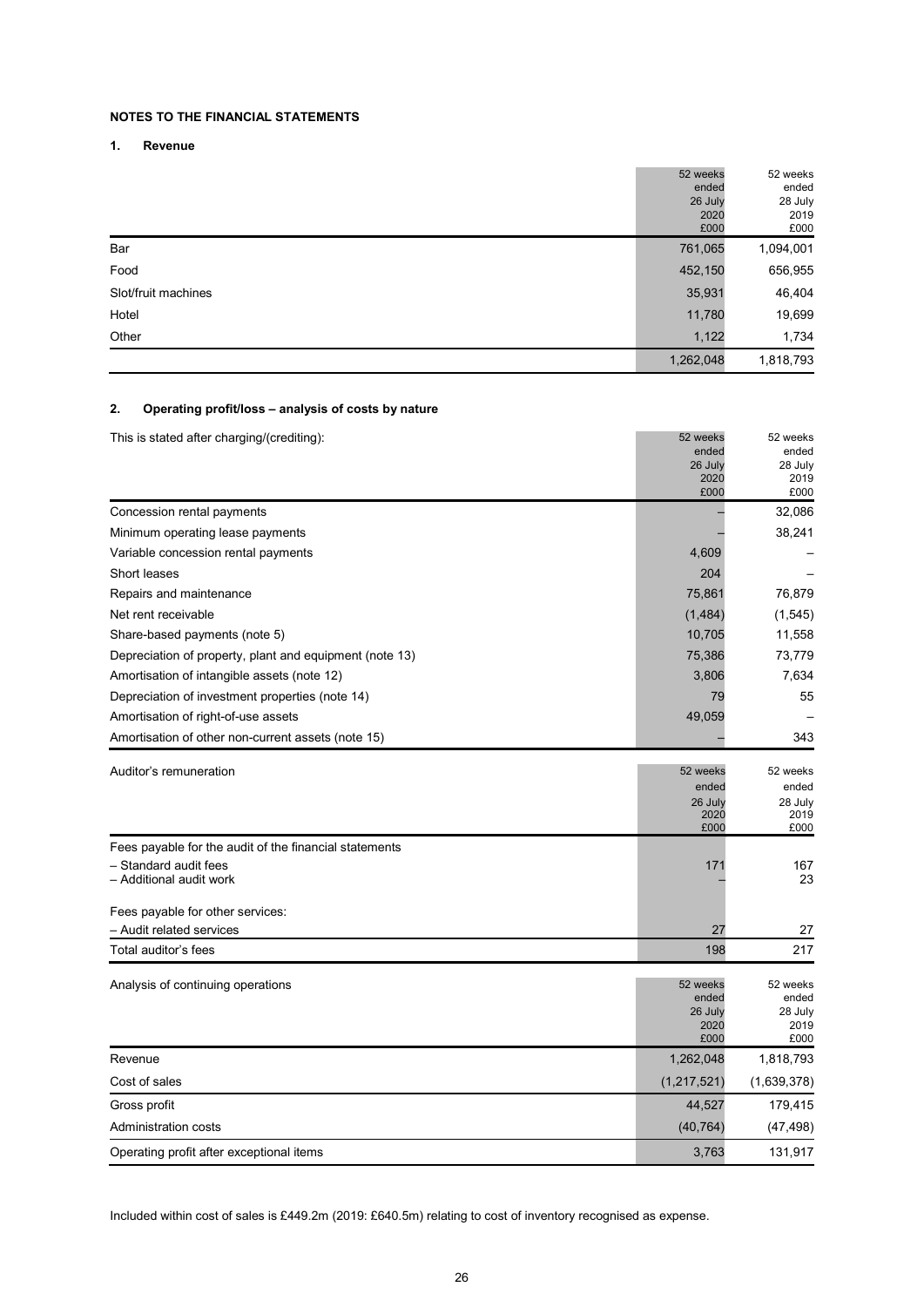### **3. Property gains and losses**

|                                         | 52 weeks      | 52 weeks         | 52 weeks      | 52 weeks      | 52 weeks         | 52 weeks      |
|-----------------------------------------|---------------|------------------|---------------|---------------|------------------|---------------|
|                                         | ended         | ended            | ended         | ended         | ended            | ended         |
|                                         | 26 July       | 26 July          | 26 July       | 28 July       | 28 July          | 28 July       |
|                                         | 2020          | 2020             | 2020          | 2019          | 2019             | 2019          |
|                                         | <b>Before</b> | Exceptional      | After         | <b>Before</b> | Exceptional      | After         |
|                                         | exceptional   | items            | exceptional   | exceptional   | items            | exceptional   |
|                                         | items<br>£000 | (note 4)<br>£000 | items<br>£000 | items<br>£000 | (note 4)<br>£000 | items<br>£000 |
| Disposals                               |               |                  |               |               |                  |               |
| <b>Fixed assets</b>                     | 1,002         | 2,769            | 3,771         | (4,650)       | 1,015            | (3,635)       |
| Leases                                  | (1, 125)      |                  | (1, 125)      |               |                  |               |
| Additional costs of disposal            | 258           | 684              | 942           | 230           | 568              | 798           |
|                                         | 135           | 3,453            | 3,588         | (4, 420)      | 1,583            | (2, 837)      |
| Impairments                             |               |                  |               |               |                  |               |
| Property, plant and equipment (note 13) |               | 28,602           | 28,602        |               | 3,550            | 3,550         |
| Intangible assets (note 12)             |               | 10,699           | 10,699        |               |                  |               |
| Right-of-use assets                     |               | 4,722            | 4,722         |               |                  |               |
| Other assets (note 15)                  |               |                  |               |               | 145              | 145           |
|                                         |               | 44,023           | 44,023        |               | 3,695            | 3,695         |
| Other                                   |               |                  |               |               |                  |               |
| Onerous lease provision                 |               |                  |               |               | 1,762            | 1,762         |
| Other property gains                    | (619)         |                  | (619)         | (1, 179)      |                  | (1, 179)      |
|                                         | (619)         |                  | (619)         | (1, 179)      | 1,762            | 583           |
| Total property (gains)/losses           | (484)         | 47,476           | 46,992        | (5, 599)      | 7,040            | 1,441         |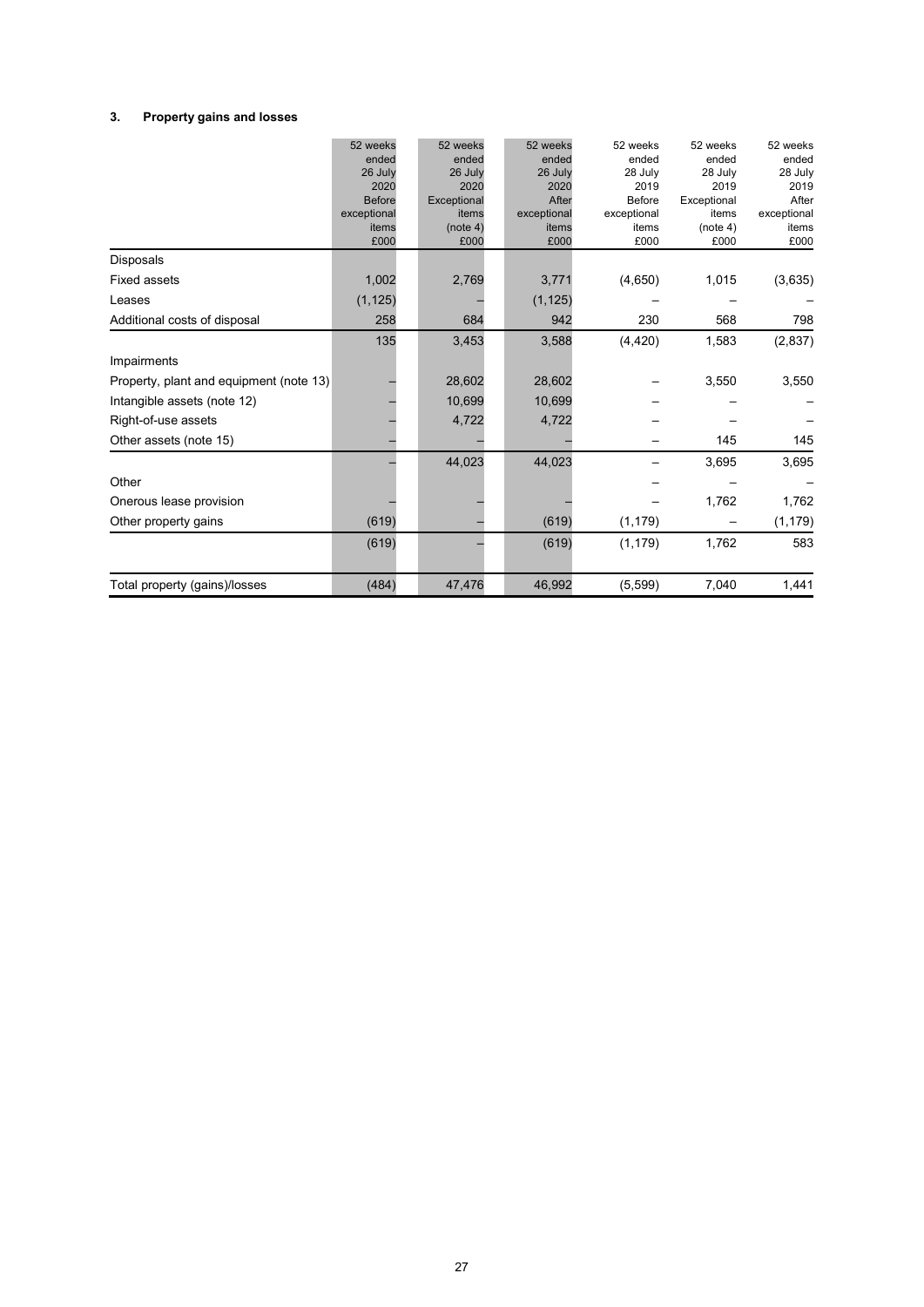#### **4. Exceptional items**

|                                             | 52 weeks        | 52 weeks        |
|---------------------------------------------|-----------------|-----------------|
|                                             | ended           | ended           |
|                                             | 26 July<br>2020 | 28 July<br>2019 |
|                                             | £000            | £000            |
| Operating exceptional items                 |                 |                 |
| Covid-19                                    |                 |                 |
| Stock losses                                | 5,862           |                 |
| Equipment                                   | 6,167           |                 |
| Staff costs                                 | 17,062          |                 |
|                                             | 29,091          |                 |
| Other                                       |                 |                 |
| Gaming machine settlement                   | (15, 890)       |                 |
| Total exceptional operating costs           | 13,201          |                 |
|                                             |                 |                 |
| Exceptional property losses                 |                 |                 |
| Disposal programme                          |                 |                 |
| Loss on disposal of pubs                    | 3,453           | 1,583           |
| Impairment of property plant and equipment  | 4,698           | 1,298           |
| Impairment of other non-current assets      |                 | 93              |
| Onerous lease provision                     |                 | 1,134           |
|                                             | 8,151           | 4,108           |
| Other property losses                       |                 |                 |
| Impairment of early stage development costs | 1,290           |                 |
| Impairment of delayed projects              | 2,112           |                 |
| Impairment of trading pubs                  | 25,224          | 2,304           |
| Impairment of intangible assets             | 10,699          |                 |
| Onerous lease provision                     |                 | 628             |
|                                             | 39,325          | 2,932           |
| Total exceptional property losses           | 47,476          | 7,040           |
|                                             |                 |                 |
| Exceptional tax                             |                 |                 |
| Impact of corporate tax rate change         | 4,252           |                 |
| Tax effect on exceptional items             | (5,885)         | (188)           |
|                                             | (1,633)         | (188)           |
| Total exceptional items                     | 59,044          | 6,852           |

#### **Covid-19**

.

The company had recognised an exceptional charge of £29,091,000 which included £5,862,000 for stock which perished, £6,167,000 for personal protective equipment and hygiene products and £17,062,000 on pub-based staff costs during the closure period. The payments made to staff during this period are amounts paid by the company to staff over and above the furlough grants received and the costs of employing staff during preopening training and pub-cleaning.

Assuming that the company would have been trading in a similar manner in the second half of the year to that of the first, the full impact of 'lockdown' on the company is estimated to be £0.5 billion in lost sales, £152 million in lost profits and a £156-million reduction in free cash flow [1].

[1] Information on the impact of Covid-19 on the full-year results is an estimate based on historic trends and does not form part of the required reporting within these financial statements; consequently, a review of these numbers does not form part of the audit work completed by the company's auditor.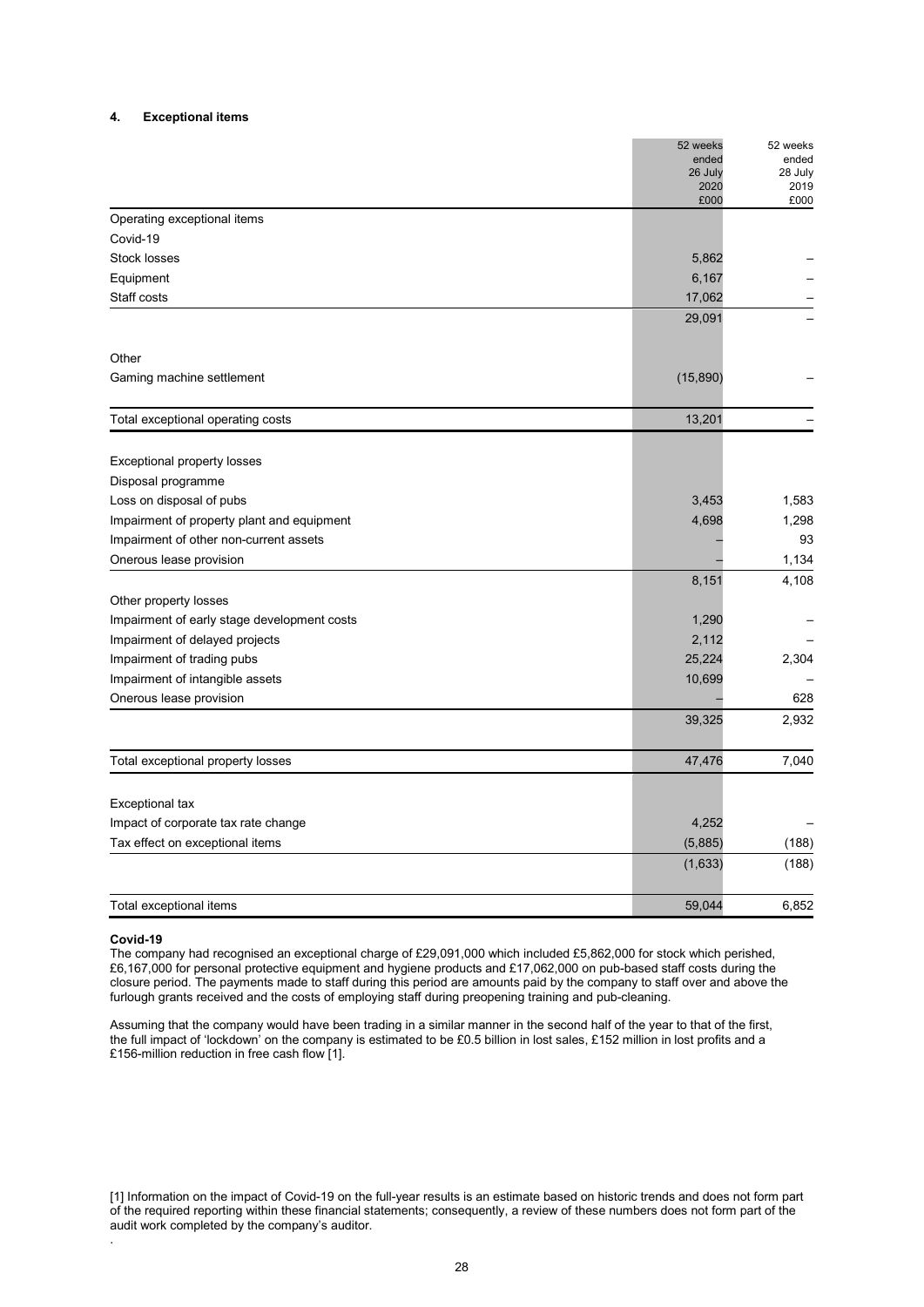#### **4. Exceptional items (continued)**

#### **Gaming machine settlement**

The income of £15,890,000 related to a long-standing claim with HMRC, relating to VAT on gaming machines. HMRC first paid the company these monies in April 2010; following an appeal by HMRC, the company paid back the original monies and an interest charge of £997,000 in October 2013. During the financial year, HMRC agreed to settle this amount with the company. The amount recognised is the settlement value including interest less professional fees paid by the company in support of this case.

The company has requested that HMRC repay the interest of £997,000 charged to the company between April 2010 and October 2013. As repayment of these monies is not certain, it has not been recognised in the financial year ended 26 July 2020.

#### **Disposal programme**

The company has offered several of its sites for sale. At the year end, a further eight (2019: eight) sites had been sold. The company closed one pub in the year which fell outside of the disposal programme's scope.

In the table above, the costs classified as loss on disposal are the losses on sold sites and associated costs to sale.

#### **Other property losses**

The company has reviewed its approach to capitalising costs in the early stages of a pub's development. In future, some initial costs will be expensed to the income statement. A property impairment charge of £1,290,000 relates to similar costs held on the balance sheet at the start of the year. A further impairment charge for early stage project costs of £2,112,000 related to projects being delayed as a result of the current economic environment following lockdown.

Property impairment relates to the situation in which, owing to poor trading performance, pubs are unlikely to generate sufficient cash flows in the future to justify their current book value. In the year, an exceptional charge of £25,224,000 (2019: £2,304,000) was incurred in respect of the impairment of assets as required under IAS 36. This comprises an impairment charge of £25,224,000 (2019: £2,304,000), offset by impairment reversals of £Nil (2019: £Nil).

During the year, the company reviewed its accounting for the development and implementation of information technology systems. As a result of this review, it is the company's assessment that it will not achieve the future economic benefit from some of these assets, which it had previously anticipated. The impairment charge of £9,540,000 reflects the company's view of future economic benefits which will be achieved. An additional impairment charge of £1,159,000 was made for the development and implementation of information technology systems for projects which were delayed or cancelled.

The exceptional items listed above generated a net cash outflow of £10,575,000 (2019: outflow of £6,040,000).

#### **Taxation**

An exceptional tax credit of £5,885,000, relating to the exceptional operating items, the impairment of right-of-use assets and a proportion of the impairment of intangible assets, has been recognised.

During the year, the UK government has announced that corporation tax rates will increase from 17% to 19%; this has resulted in an increase in the company's deferred tax liabilities of £4,252,000.

### **5. Employee benefits expenses**

|                       | 52 weeks   | 52 weeks |
|-----------------------|------------|----------|
|                       | ended      | ended    |
|                       | 26 July    | 28 July  |
|                       | 2020       | 2019     |
|                       | £000       | £000     |
| Wages and salaries    | 565,032    | 568,758  |
| Government grant      | (131, 539) |          |
| Social Security costs | 31,710     | 35,783   |
| Other pension costs   | 8,308      | 6,912    |
| Share-based payments  | 10,705     | 11,558   |
|                       | 484,216    | 623,011  |

| Directors' emoluments                                         | 2020<br>£000 | 2019<br>£000 |
|---------------------------------------------------------------|--------------|--------------|
| Aggregate emoluments                                          | 1,547        | 1.858        |
| Aggregate amount receivable under long-term incentive schemes | 173          | 515          |
| Company contributions to money purchase pension scheme        | 165          | 162          |
|                                                               | 1,885        | 2,535        |

Government grants disclosed above are amounts claimed by the company under the coronavirus job retention scheme.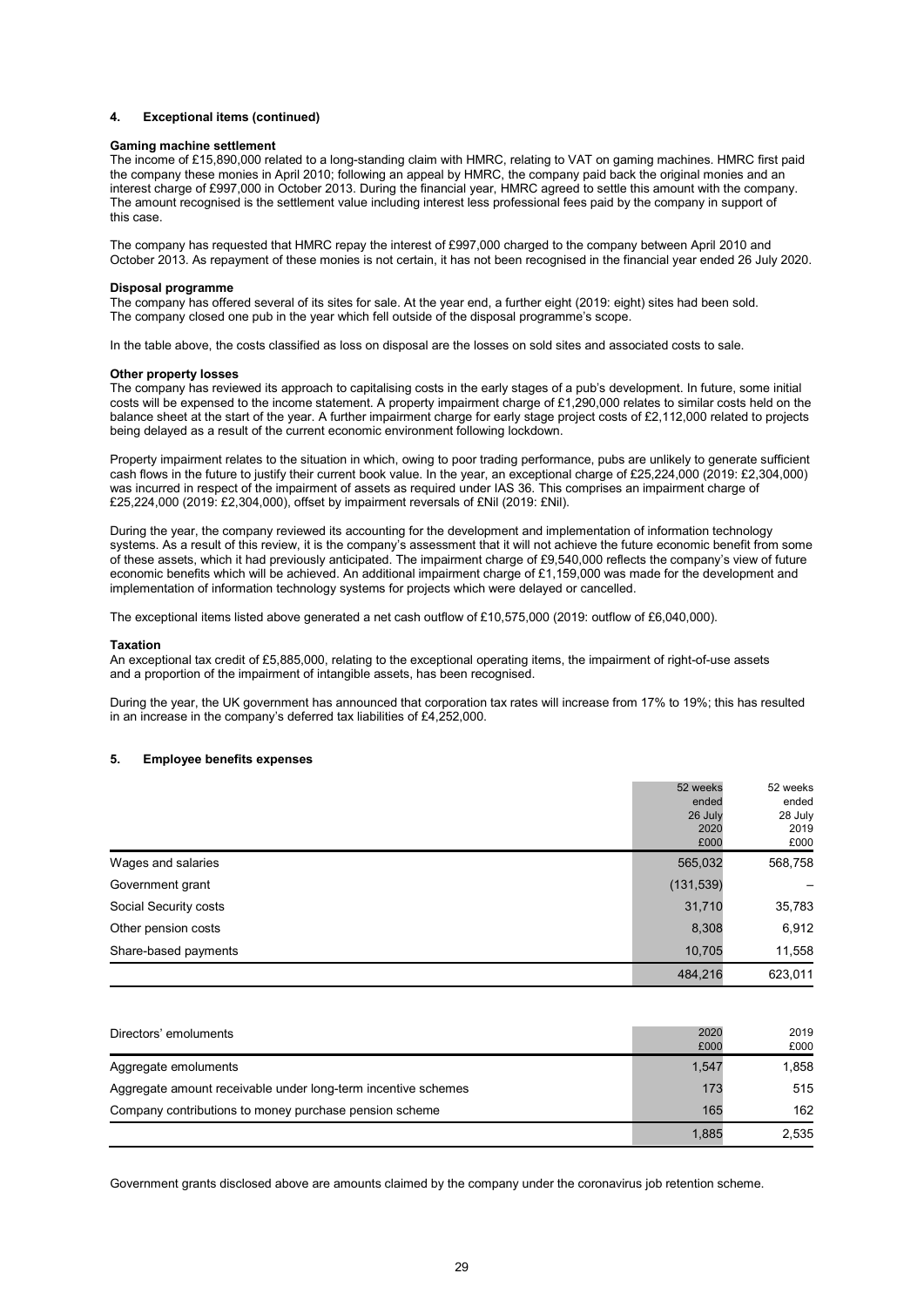### **5. Employee benefits expenses (continued)**

The totals below relate to the monthly average number of employees during the year, not the total number of employees at the end of the year (including directors on a service contract).

|                           | 2020<br>Number | 2019<br>Number |
|---------------------------|----------------|----------------|
| Full-time equivalents     |                |                |
| Managerial/administration | 4,696          | 4,442          |
| Hourly paid staff         | 20,952         | 21,035         |
|                           | 25,648         | 25,477         |
|                           | 2020<br>Number | 2019<br>Number |
| Total employees           |                |                |
| Managerial/administration | 4,792          | 4,541          |
| Hourly paid staff         | 38,427         | 37,358         |
|                           | 43,219         | 41,899         |

The shares awarded as part of the above schemes are based on the cash value of the bonuses at the date of the awards. These awards vest over three years – with their cost spread equally over their three-year life. The share-based payment charge above represents the annual cost of bonuses awarded over the past three years. All awards are settled in equity.

The company operates two share-based compensation plans. In both schemes, the fair values of the shares granted are determined by reference to the share price at the date of the award. The shares vest at a £Nil exercise price – and there are no market-based conditions to the shares which affect their ability to vest.

| Share-based payments                                       | 52 weeks<br>ended<br>26 July<br>2020 | 52 weeks<br>ended<br>28 July<br>2019 |
|------------------------------------------------------------|--------------------------------------|--------------------------------------|
| Shares awarded during the year (shares)                    | 568,821                              | 1,390,290                            |
| Average price of shares awarded (p)                        | 1.542                                | 1.313                                |
| Market value of shares vested during the year (£000)       | 14.097                               | 17.173                               |
| Total obligation of the share-based payments scheme (£000) | 14.999                               | 16.259                               |

#### **6. Finance income and costs**

|                                                 | 52 weeks        | 52 weeks        |
|-------------------------------------------------|-----------------|-----------------|
|                                                 | ended           | ended           |
|                                                 | 26 July<br>2020 | 28 July<br>2019 |
|                                                 | £000            | £000            |
| Finance costs                                   |                 |                 |
| Interest payable on bank loans and overdrafts   | 21,292          | 21,089          |
| Amortisation of bank loan issue costs (note 10) | 1,541           | 925             |
| Interest payable on swaps                       | 14,522          | 12,705          |
| Interest payable on asset-financing             | 503             | 379             |
| Interest payable on private placement           | 2,909           |                 |
| Finance costs, excluding lease interest         | 40,767          | 35,098          |
| Interest payable on leases                      | 21,980          |                 |
| Total finance costs                             | 62,747          | 35,098          |
| Bank interest receivable                        | (161)           | (41)            |
| Lease interest receivable                       | (451)           |                 |
| Total finance income                            | (612)           | (41)            |

The finance costs in the income statement were covered 0.3 times by earnings before interest, tax and exceptional items. On a pre-IFRS 16 basis, the finance costs in the income statement were covered 0.2 times (2019: 3.9 times) by earnings before interest, tax and exceptional items.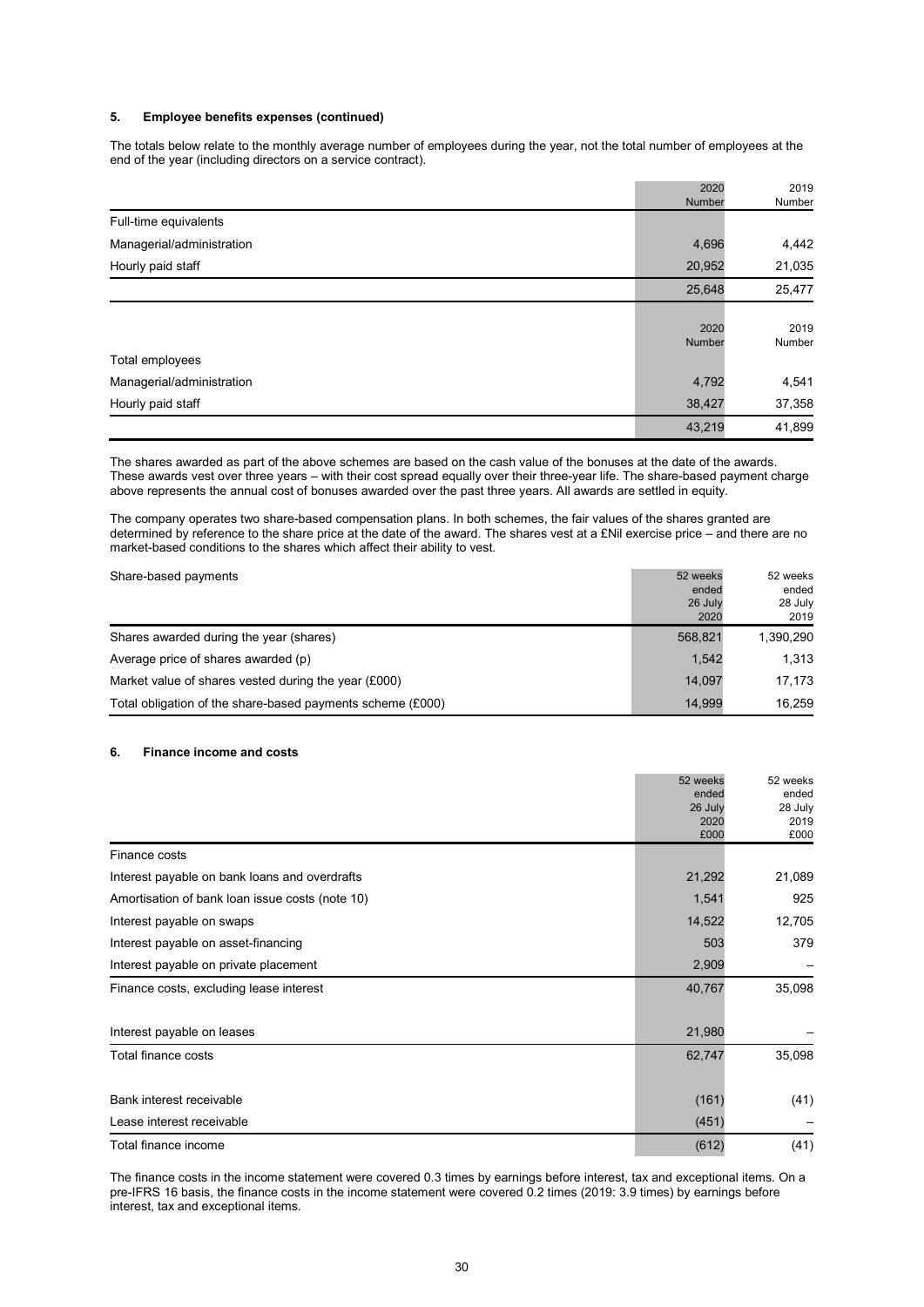### **7. Income tax expense**

### **(a) Tax on profit on ordinary activities**

The standard rate of corporation tax in the UK is 19.00%. The company's profits for the accounting period are taxed at a rate of 19.00% (2019: 19.00%).

|                                            | 52 weeks<br>ended<br>26 July<br>2020<br><b>Before</b><br>exceptional<br>items<br>£000 | 52 weeks<br>ended<br>26 July<br>2020<br>Exceptional<br>items<br>(note 4)<br>£000 | 52 weeks<br>ended<br>26 July<br>2020<br>After<br>exceptional<br>items<br>£000 | 52 weeks<br>ended<br>28 July<br>2019<br>Before<br>exceptional<br>items<br>£000      | 52 weeks<br>ended<br>28 July<br>2019<br>Exceptional<br>items<br>(note 4)<br>£000      | 52 weeks<br>ended<br>28 July<br>2019<br>After<br>exceptional<br>items<br>£000      |
|--------------------------------------------|---------------------------------------------------------------------------------------|----------------------------------------------------------------------------------|-------------------------------------------------------------------------------|-------------------------------------------------------------------------------------|---------------------------------------------------------------------------------------|------------------------------------------------------------------------------------|
| Taken through income statement             |                                                                                       |                                                                                  |                                                                               |                                                                                     |                                                                                       |                                                                                    |
| Current income tax:                        |                                                                                       |                                                                                  |                                                                               |                                                                                     |                                                                                       |                                                                                    |
| Current income tax (credit)/charge         | (2,827)                                                                               | (7, 502)                                                                         | (10, 329)                                                                     | 23,406                                                                              | (273)                                                                                 | 23,133                                                                             |
| Previous period adjustment                 | 227                                                                                   |                                                                                  | 227                                                                           | (922)                                                                               |                                                                                       | (922)                                                                              |
| Total current income tax                   | (2,600)                                                                               | (7, 502)                                                                         | (10, 102)                                                                     | 22,484                                                                              | (273)                                                                                 | 22,211                                                                             |
| Deferred tax:                              |                                                                                       |                                                                                  |                                                                               |                                                                                     |                                                                                       |                                                                                    |
| Temporary differences                      | (3,660)                                                                               | 1,617                                                                            | (2,043)                                                                       | 2,174                                                                               | 85                                                                                    | 2,259                                                                              |
| Previous year deferred tax charge/(credit) | 90                                                                                    |                                                                                  | 90                                                                            | (1,828)                                                                             |                                                                                       | (1,828)                                                                            |
| Impact of change in UK tax rate            |                                                                                       | 4,252                                                                            | 4,252                                                                         |                                                                                     |                                                                                       |                                                                                    |
| Total deferred tax                         | (3, 570)                                                                              | 5,869                                                                            | 2,299                                                                         | 346                                                                                 | 85                                                                                    | 431                                                                                |
| Tax (credit)/charge                        | (6, 170)                                                                              | (1,633)                                                                          | (7, 803)                                                                      | 22,830                                                                              | (188)                                                                                 | 22,642                                                                             |
|                                            | 52 weeks<br>ended<br>26 July<br>2020<br><b>Before</b><br>exceptional<br>items<br>£000 | 52 weeks<br>ended<br>26 July<br>2020<br>Exceptional<br>items<br>(note 4)<br>£000 | 52 weeks<br>ended<br>26 July<br>2020<br>After<br>exceptional<br>items<br>£000 | 52 weeks<br>ended<br>28 July 2019<br>2019<br>Before<br>exceptional<br>items<br>£000 | 52 weeks<br>ended<br>28 July 2019<br>2019<br>Exceptional<br>items<br>(note 4)<br>£000 | 52 weeks<br>ended<br>28 July 2019<br>2019<br>After<br>exceptional<br>items<br>£000 |
| Taken through equity                       |                                                                                       |                                                                                  |                                                                               |                                                                                     |                                                                                       |                                                                                    |
| Current tax                                | (226)                                                                                 |                                                                                  | (226)                                                                         | (514)                                                                               |                                                                                       | (514)                                                                              |
| Deferred tax                               | 423                                                                                   |                                                                                  | 423                                                                           | 5                                                                                   |                                                                                       | 5                                                                                  |
| Tax charge/(credit)                        | 197                                                                                   |                                                                                  | 197                                                                           | (509)                                                                               | $\overline{\phantom{0}}$                                                              | (509)                                                                              |
|                                            | 52 weeks<br>ended<br>26 July<br>2020<br><b>Before</b><br>exceptional<br>items<br>£000 | 52 weeks<br>ended<br>26 July<br>2020<br>Exceptional<br>items<br>(note 4)<br>£000 | 52 weeks<br>ended<br>26 July<br>2020<br>After<br>exceptional<br>items<br>£000 | 52 weeks<br>ended<br>28 July<br>2019<br>Before<br>exceptional<br>items<br>£000      | 52 weeks<br>ended<br>28 July<br>2019<br>Exceptional<br>items<br>(note 4)<br>£000      | 52 weeks<br>ended<br>28 July<br>2019<br>After<br>exceptional<br>items<br>£000      |
| Taken through comprehensive income         |                                                                                       |                                                                                  |                                                                               |                                                                                     |                                                                                       |                                                                                    |
| Deferred tax charge on swaps               | (5, 720)                                                                              |                                                                                  | (5,720)                                                                       | (4, 243)                                                                            |                                                                                       | (4, 243)                                                                           |
| Impact of change in UK tax rate            | (1, 555)                                                                              |                                                                                  | (1, 555)                                                                      |                                                                                     |                                                                                       |                                                                                    |
| Tax credit                                 | (7, 275)                                                                              |                                                                                  | (7, 275)                                                                      | (4, 243)                                                                            | -                                                                                     | (4, 243)                                                                           |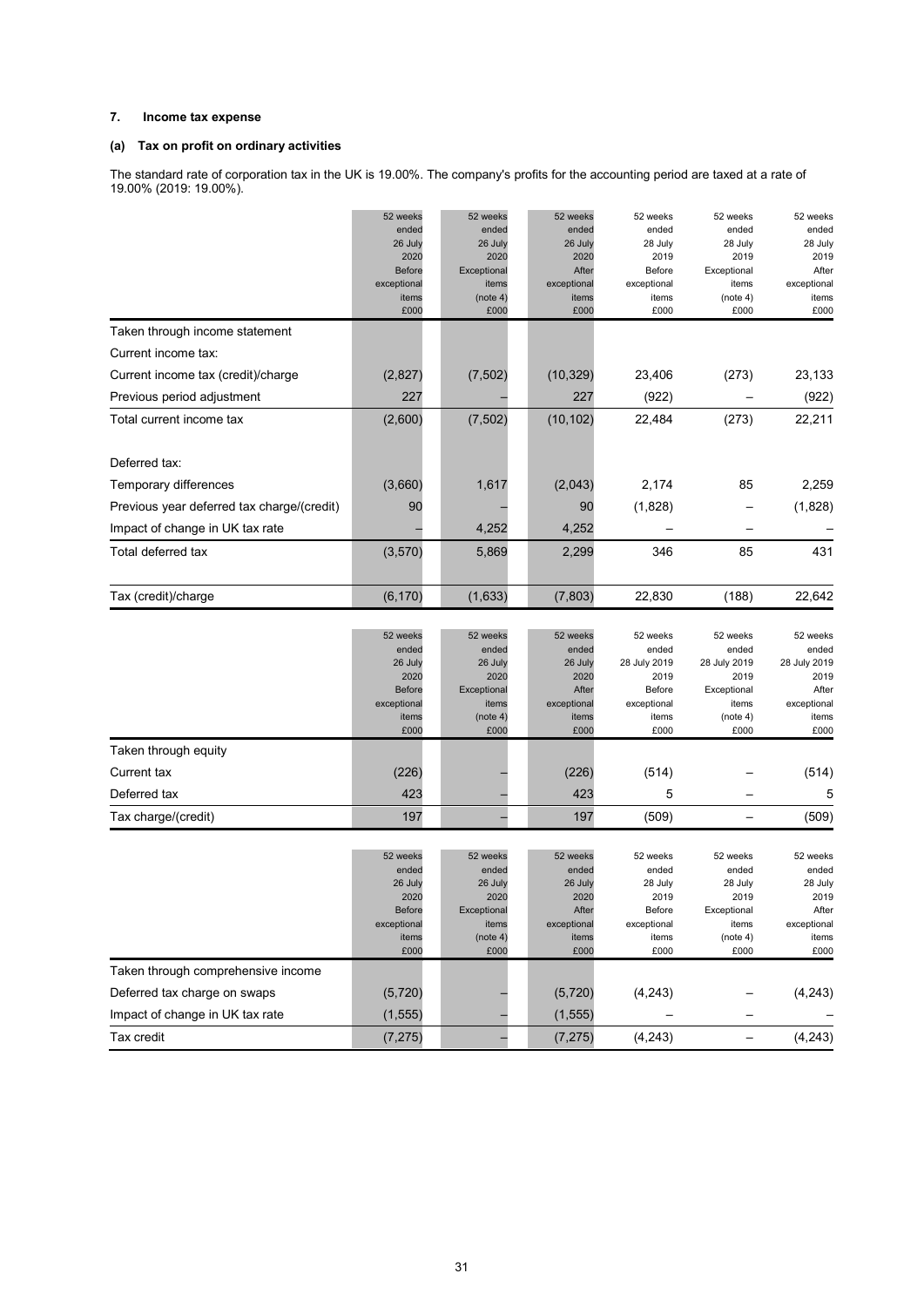### **7. Income tax expense (continued)**

### **(b) Reconciliation of the total tax charge**

The taxation charge for the 52 weeks ended 26 July 2020 is based on the pre-exceptional profit before tax of £44.7m and the estimated effective tax rate before exceptional items for the 52 weeks ended 26 July 2020 of 13.8% (2019: 22.3%). This comprises a pre-exceptional current tax rate of 5.8% (2019: 22.0%) and a pre-exceptional deferred tax charge of 8.0% (2019: 0.3% charge).

The UK standard weighted average tax rate for the period is 19.0% (2019: 19.0%). The current tax rate is higher than the UK standard weighted average tax rate, owing mainly to depreciation which is not eligible for tax relief.

|                                                    | 52 weeks              | 52 weeks      | 52 weeks       | 52 weeks      |
|----------------------------------------------------|-----------------------|---------------|----------------|---------------|
|                                                    | ended                 | ended         | ended          | ended         |
|                                                    | 26 July               | 26 July       | 28 July        | 28 July       |
|                                                    | 2020<br><b>Before</b> | 2020<br>After | 2019<br>Before | 2019<br>After |
|                                                    | exceptional           | exceptional   | exceptional    | exceptional   |
|                                                    | items                 | items         | items          | items         |
|                                                    | £000                  | £000          | £000           | £000          |
| (Loss)/profit before income tax                    | (44, 687)             | (105, 364)    | 102,459        | 95,419        |
| Profit multiplied by the UK standard rate of       | (8, 491)              | (20, 019)     | 19,467         | 18,130        |
| corporation tax of 19.0% (2019: 19.0%)             |                       |               |                |               |
| Abortive acquisition costs and disposals           | 6                     | 6             | 85             | 85            |
| Other disallowables                                | 86                    | 216           | 384            | 567           |
| Other allowable deductions                         | (35)                  | (35)          | (111)          | (111)         |
| Capital gains – effects of reliefs                 | 603                   | 603           | (380)          | (295)         |
| Non-qualifying depreciation                        | 83                    | 5,122         | 2,487          | 3,368         |
| Deduction for shares and SIPs                      | 622                   | 622           | (449)          | (449)         |
| Remeasurement of other balance sheet items         | (67)                  | (67)          | (71)           | (71)          |
| Unrecognised losses in overseas companies          | 706                   | 1,180         | 557            | 557           |
| Unrecognised losses capital losses                 |                       |               | 3,611          | 3,611         |
| Adjust current year deferred tax movement to 19.0% |                       | 4,252         |                |               |
| Previous year adjustment - current tax             | 227                   | 227           | (922)          | (922)         |
| Previous year adjustment - deferred tax            | 90                    | 90            | (1,828)        | (1,828)       |
| Total tax expense reported in the income statement | (6, 170)              | (7,803)       | 22,830         | 22,642        |

### **(c) Reconciliation of the total tax charge**

### Current tax liability/(asset)

|                                  | £000      |
|----------------------------------|-----------|
| As at 29 July 2018               | 8,950     |
| Charge to the income statement   | 22,211    |
| Credited to equity               | (514)     |
| Paid                             | (19,661)  |
| As at 28 July 2019               | 10,986    |
| Credited to the income statement | (10, 102) |
| Credited to equity               | (226)     |
| Paid                             | (10, 971) |
| As at 26 July 2020               | (10, 313) |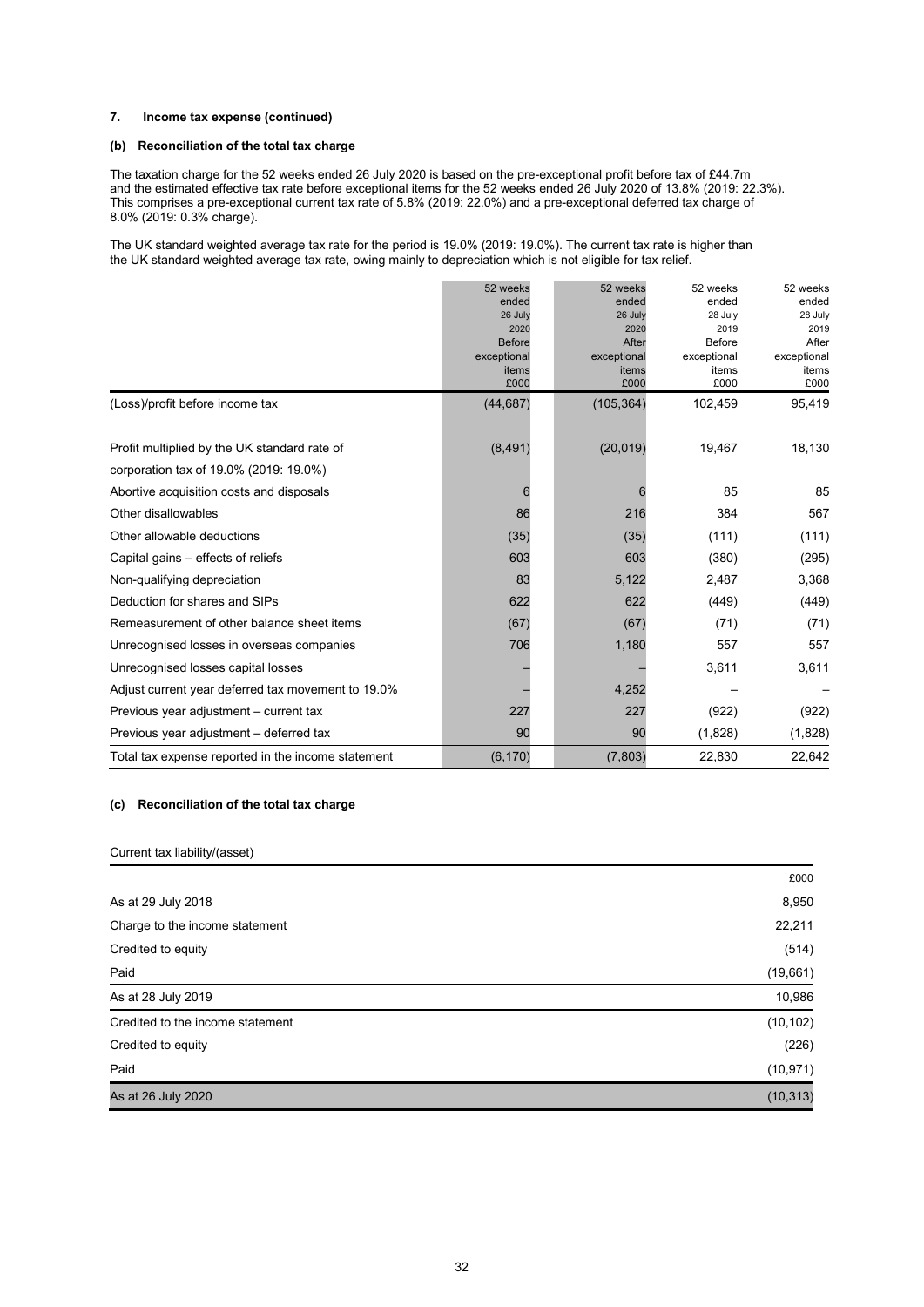#### **7. Income tax expense (continued)**

### **(d) Deferred tax**

The deferred tax in the balance sheet is as follows:

The Finance Act 2020 maintained the main rate of corporation tax rate at 19% from 1 April 2020, overriding the Finance Act 2017 which had reduced the main rate to 17% from that date. Deferred tax balances at the year end have been recognised at a corporation tax rate of 19% (2019: 17%).

| Deferred tax liabilities                                    | Accelerated tax<br>depreciation | Other<br>temporary     | Total    |
|-------------------------------------------------------------|---------------------------------|------------------------|----------|
|                                                             |                                 | differences            |          |
|                                                             | £000                            | £000                   | £000     |
| At 28 July 2019                                             | 36,799                          | 4,255                  | 41,054   |
| Previous year movement posted to the income statement       | 683                             | (593)                  | 90       |
| Movement during year posted to the income statement         | (5,077)                         | 2,637                  | (2, 440) |
| Impact of tax rate change posted to the income statement    | 3,812                           | 440                    | 4,252    |
| At 26 July 2020                                             | 36,217                          | 6,739                  | 42,956   |
| Deferred tax assets                                         | Share<br>based<br>payments      | Interest-rate<br>swaps | Total    |
|                                                             | £000                            | £000                   | £000     |
| At 28 July 2019                                             | 1,638                           | 8,342                  | 9,980    |
| Previous year movement posted to the income statement       |                                 |                        |          |
| Movement during year posted to the income statement         | (397)                           |                        | (397)    |
| Movement during year posted to comprehensive income         |                                 | 5,720                  | 5,720    |
| Movement during year posted to equity                       | (423)                           |                        | (423)    |
| Impact of change in tax rate posted to comprehensive income |                                 | 1,555                  | 1,555    |
| At 26 July 2020                                             | 818                             | 15,617                 | 16,435   |

The company has recognised deferred tax assets of £16.4m, which it expected to offset against future profits.

Deferred tax assets and liabilities have been offset as follows:

Other temporary differences of £6.7m include deferred tax of £2.5m on the gaming machine settlement and £4.2m of rolled-over property gains.

|                                         | 2020   | 2019    |
|-----------------------------------------|--------|---------|
|                                         | £000   | £000    |
| Deferred tax liabilities                | 42,956 | 41,054  |
| Offset against deferred tax assets      | (818)  | (1,638) |
| Deferred tax liabilities                | 42,138 | 39,416  |
|                                         |        |         |
| Deferred tax assets                     | 16,435 | 9,980   |
| Offset against deferred tax liabilities | (818)  | (1,638) |
| Deferred tax asset                      | 15,617 | 8,342   |

As at 26 July 2020, the company had a potential deferred tax asset of £4.9m (2019: £3.6m), relating to capital losses.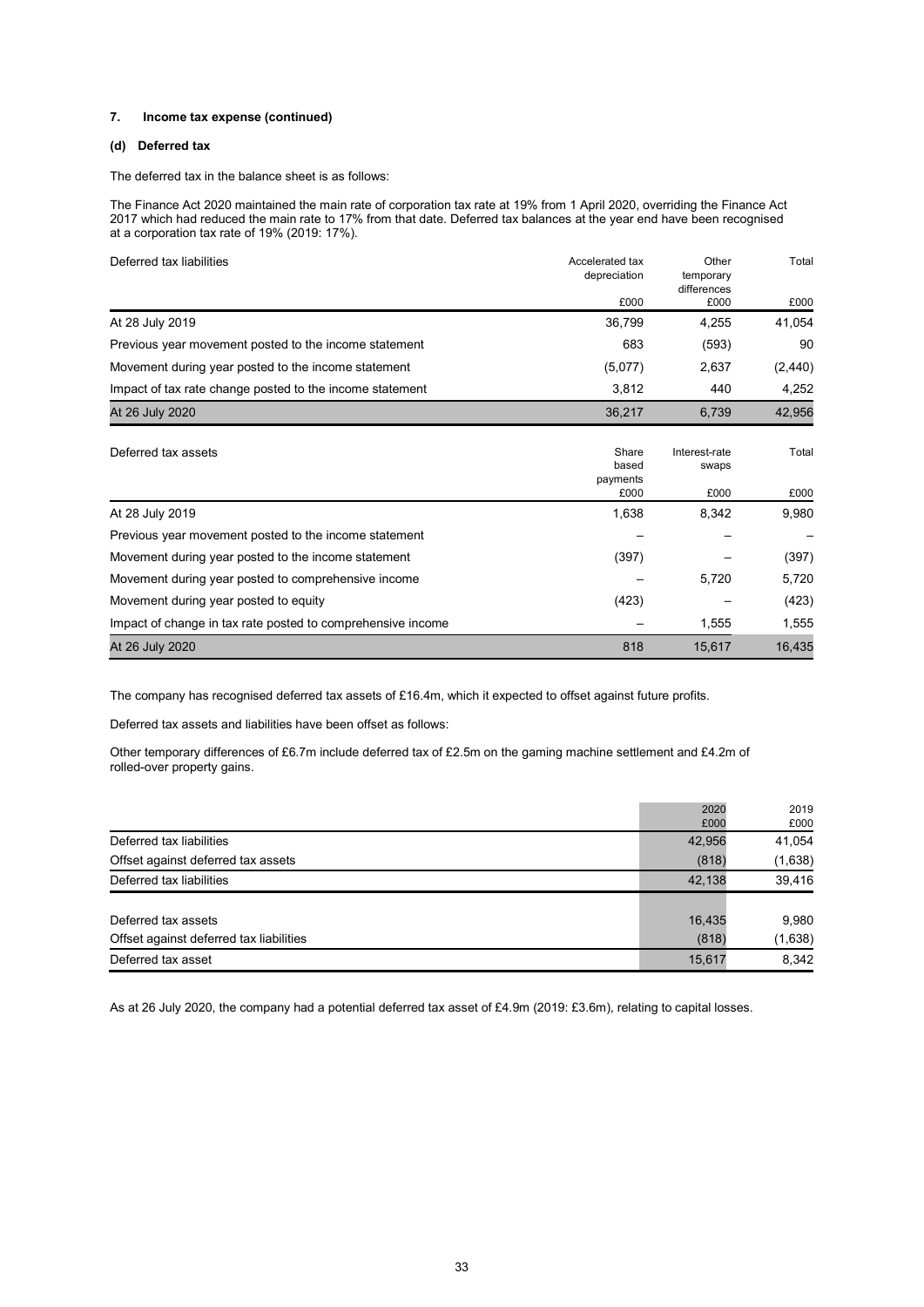#### **8. Earnings and free cash flow per share**

### **(a) Weighted average number of shares**

Earnings per share are based on the weighted average number of shares in issue of 108,550,647 (2019: 105,439,345), including those held in trust in respect of employee share schemes. Earnings per share, calculated on this basis, are usually referred to as 'diluted', since all of the shares in issue are included.

Accounting standards refer to 'basic earnings' per share – these exclude those shares held in trust in respect of employee share schemes.

During a period where a company makes a loss, accounting standards require that 'dilutive' shares – for the company, those held in trust in respect of employee share schemes – not be included in the earning per share calculation, because they will reduce the reported loss per share; consequently, all per-share measures in the current period are based on the number of shares in issue less shares held in trust of 106,554,289.

| Weighted average number of shares                              | 52 weeks<br>ended | 52 weeks<br>ended |
|----------------------------------------------------------------|-------------------|-------------------|
|                                                                | 26 July<br>2020   | 28 July<br>2019   |
| Shares in issue (used for diluted EPS)                         | 108,550,647       | 105,439,345       |
| Shares held in trust                                           | (1,996,358)       | (2,313,464)       |
| Shares in issue less shares held in trust (used for basic EPS) | 106,554,289       | 103.125.881       |

The weighted average number of shares held in trust for employee share schemes has been adjusted to exclude those shares which have vested, yet remain in trust.

### **(b) Earnings per share**

| 52 weeks ended 26 July 2020                   | Profit    | Basic EPS | Diluted EPS |
|-----------------------------------------------|-----------|-----------|-------------|
|                                               | £000      | pence     | pence       |
| Earnings (loss after tax)                     | (97, 561) | (89.9)    | (89.9)      |
| Exclude effect of exceptional items after tax | 59.044    | 54.4      | 54.4        |
| Earnings before exceptional items             | (38, 517) | (35.5)    | (35.5)      |
| Exclude effect of property gains              | (484)     | (0.4)     | (0.4)       |
| Underlying earnings before exceptional items  | (39,001)  | (35.9)    | (35.9)      |

| 52 weeks ended 26 July 2020 - pre IFRS 16     | Profit<br>£000 | <b>Basic EPS</b><br>pence | <b>Diluted EPS</b><br>pence |
|-----------------------------------------------|----------------|---------------------------|-----------------------------|
| Earnings (loss after tax)                     | (89, 610)      | (82.6)                    | (82.6)                      |
| Exclude effect of exceptional items after tax | 59,673         | 55.0                      | 55.0                        |
| Earnings before exceptional items             | (29, 937)      | (27.6)                    | (27.6)                      |
| Exclude effect of property losses             | 641            | 0.6                       | 0.6                         |
| Underlying earnings before exceptional items  | (29, 296)      | (27.0)                    | (27.0)                      |
| 52 weeks ended 28 July 2019                   | Profit<br>£000 | <b>Basic EPS</b><br>pence | <b>Diluted EPS</b><br>pence |
| Earnings (profit after tax)                   | 72,777         | 70.6                      | 69.0                        |
| Exclude effect of exceptional items after tax | 6,852          | 6.6                       | 6.5                         |
| Earnings before exceptional items             | 79,629         | 77.2                      | 75.5                        |
| Exclude effect of property gains              | (5,599)        | (5.4)                     | (5.3)                       |
| Underlying earnings before exceptional items  | 74,030         | 71.8                      | 70.2                        |

The diluted earnings per share before exceptional items have decreased by 138.5% (2019: decreased by 4.7%).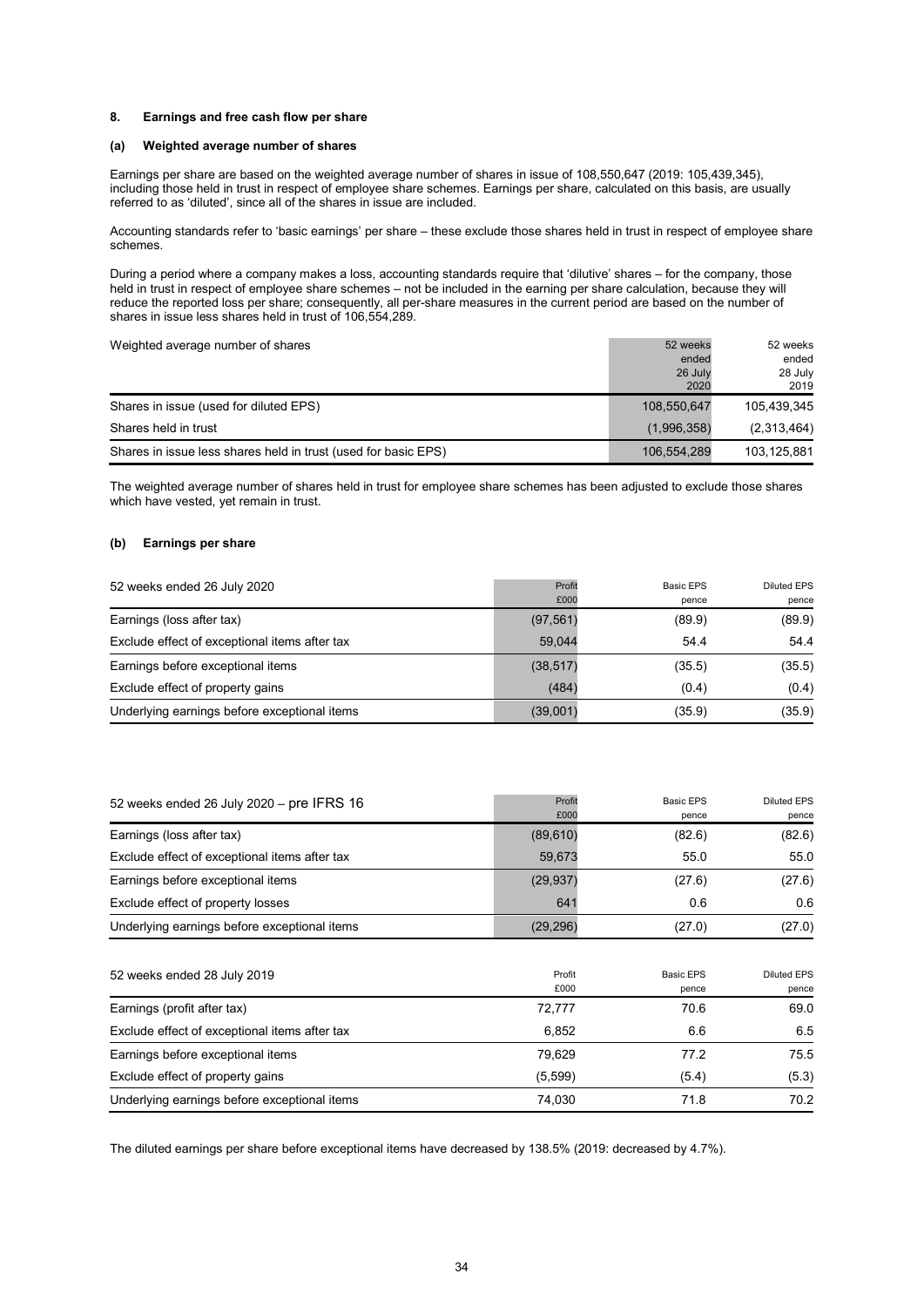#### **9. Earnings and free cash flow per share (continued)**

### **(c) Free cash flow per share**

The calculation of free cash flow per share is based on the net cash generated by business activities and available for investment in new pub developments and extensions to current pubs, after funding interest, corporation tax, operating lease principal payments, loan issue costs, all other reinvestment in pubs open at the start of the period and the purchase of own shares under the employee Share Incentive Plan ('free cash flow'). It is calculated before taking account of proceeds from property disposals, inflows and outflows of financing from outside sources and dividend payments and is based on the weighted average number of shares in issue, including those held in trust in respect of the employee share schemes.

|                             | Free cash<br>flow<br>£000 | Basic free<br>cash flow<br>per share<br>pence | Diluted free<br>cash flow<br>per share<br>pence |
|-----------------------------|---------------------------|-----------------------------------------------|-------------------------------------------------|
| 52 weeks ended 26 July 2020 | (58, 852)                 | (54.2)                                        | (54.2)                                          |
| 52 weeks ended 28 July 2019 | 96.998                    | 94.1                                          | 92.0                                            |

#### **(d) Owners' earnings per share**

Owners' earnings measure the earnings attributable to shareholders from current activities adjusted for significant non-cash items and one-off items. Owners' earnings are calculated as profit before tax, exceptional items, depreciation and amortisation and property gains and losses less reinvestment in current properties and cash tax. Cash tax is defined as the current year's current tax charge.

| 52 weeks ended 26 July 2020                                  | Owners'<br>Earnings<br>£000 | Basic<br>Owners' EPS<br>pence | Diluted<br>Owners' EPS<br>pence |
|--------------------------------------------------------------|-----------------------------|-------------------------------|---------------------------------|
| Loss before tax and exceptional items (income statement) [1] | (34,095)                    | (32.0)                        | (31.4)                          |
| Exclude depreciation and amortisation (note 2)               | 79.271                      | 74.4                          | 73.0                            |
| Exclude amortised on other fixed assets [2]                  | 368                         | 0.3                           | 0.3                             |
| Less reinvestment in current properties                      | (32,062)                    | (29.5)                        | (30.1)                          |
| Exclude property losses (note 3)                             | 641                         | 0.6                           | 0.6                             |
| Less accelerated tax relief on leases [3]                    | (2,012)                     | (1.9)                         | (1.9)                           |
| Less cash tax (note 7)                                       | 2,827                       | 2.7                           | 2.7                             |
| Owners' earnings                                             | 13,656                      | 12.6                          | 12.8                            |

| 52 weeks ended 28 July 2019                                | Owners'<br>Earnings<br>£000 | Basic<br>Owners' EPS<br>pence | Diluted<br>Owners' EPS<br>pence |
|------------------------------------------------------------|-----------------------------|-------------------------------|---------------------------------|
| Profit before tax and exceptional items (income statement) | 102.459                     | 99.4                          | 97.2                            |
| Exclude depreciation and amortisation (note 2)             | 81.811                      | 79.3                          | 77.6                            |
| Less reinvestment in current properties                    | (55, 239)                   | (53.6)                        | (52.4)                          |
| Exclude property gains (note 3)                            | (5,599)                     | (5.4)                         | (5.3)                           |
| Less cash tax (note 7)                                     | (23, 406)                   | (22.7)                        | (22.2)                          |
| Owners' earnings                                           | 100.026                     | 97.0                          | 94.9                            |

The diluted owners' earnings per share decreased by 86.5% (2019: increased by 6.0%).

As the company made an owners' earnings profit in the period, the 'diluted' owners'-earnings-per-share calculation includes shares held in trust, as their inclusion would not have an 'antidilutive' effect.

<sup>[1]</sup> Loss pre-IFRS 16.

<sup>[2]</sup> Being the amortisation of other fixed assets which would have been charged, if IFRS 16 were not adopted.

<sup>[3]</sup> Being the accelerated tax relief received on leases as a result of the introduction of IFRS 1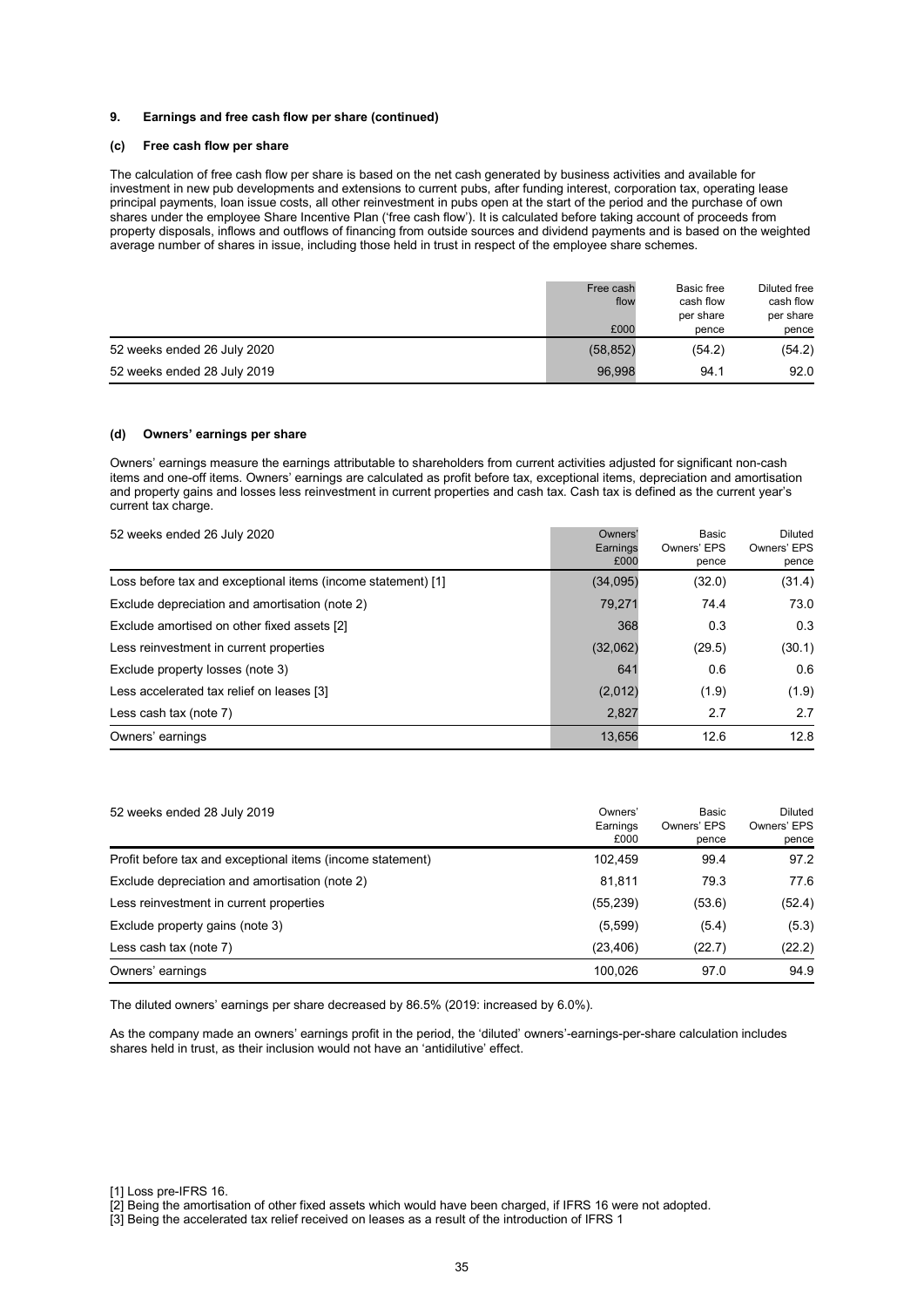### **8. Earnings and free cash flow per share (continued)**

| Analysis of additions by type                 | 52 weeks<br>ended<br>26 July<br>2020 | 52 weeks<br>ended<br>28 July<br>2019 |
|-----------------------------------------------|--------------------------------------|--------------------------------------|
| Reinvestment in existing pubs                 | 32,062                               | 55,239                               |
| Investment in new pubs and pub extensions     | 41.047                               | 35,172                               |
| Freehold reversions and investment properties | 98.463                               | 77.207                               |
|                                               | 171,572                              | 167,618                              |

| Analysis of additions by category       | 52 weeks<br>ended<br>26 July<br>2020 | 52 weeks<br>ended<br>28 July<br>2019 |
|-----------------------------------------|--------------------------------------|--------------------------------------|
| Property, plant and equipment (note 13) | 164.450                              | 161,242                              |
| Intangible assets (note 12)             | 1.047                                | 5,925                                |
| Investment properties (note 14)         | 6,075                                |                                      |
| Other non-current assets (note 15)      |                                      | 451                                  |
|                                         | 171,572                              | 167.618                              |

### **(e) Operating profit per share**

|                                                      | Operating<br>profit<br>£000 | Basic operating<br>profit per share<br>pence | Diluted operating<br>profit per share<br>pence |
|------------------------------------------------------|-----------------------------|----------------------------------------------|------------------------------------------------|
| 52 weeks ended 26 July 2020 before exceptional items | 16.964                      | 15.5                                         | 15.8                                           |
| Impact of exceptional items                          | (13,201)                    | (12.3)                                       | (12.3)                                         |
| 52 weeks ended 26 July 2020 after exceptional items  | 3,763                       | 3.4                                          | 3.4                                            |
| 52 weeks ended 28 July 2019                          | 131.917                     | 127.9                                        | 125.1                                          |

As the company made an operating profit in the period the 'diluted' operating profit per shares includes shares in held in trusts as the inclusion of these share would not have an 'anti-dilutive' effect.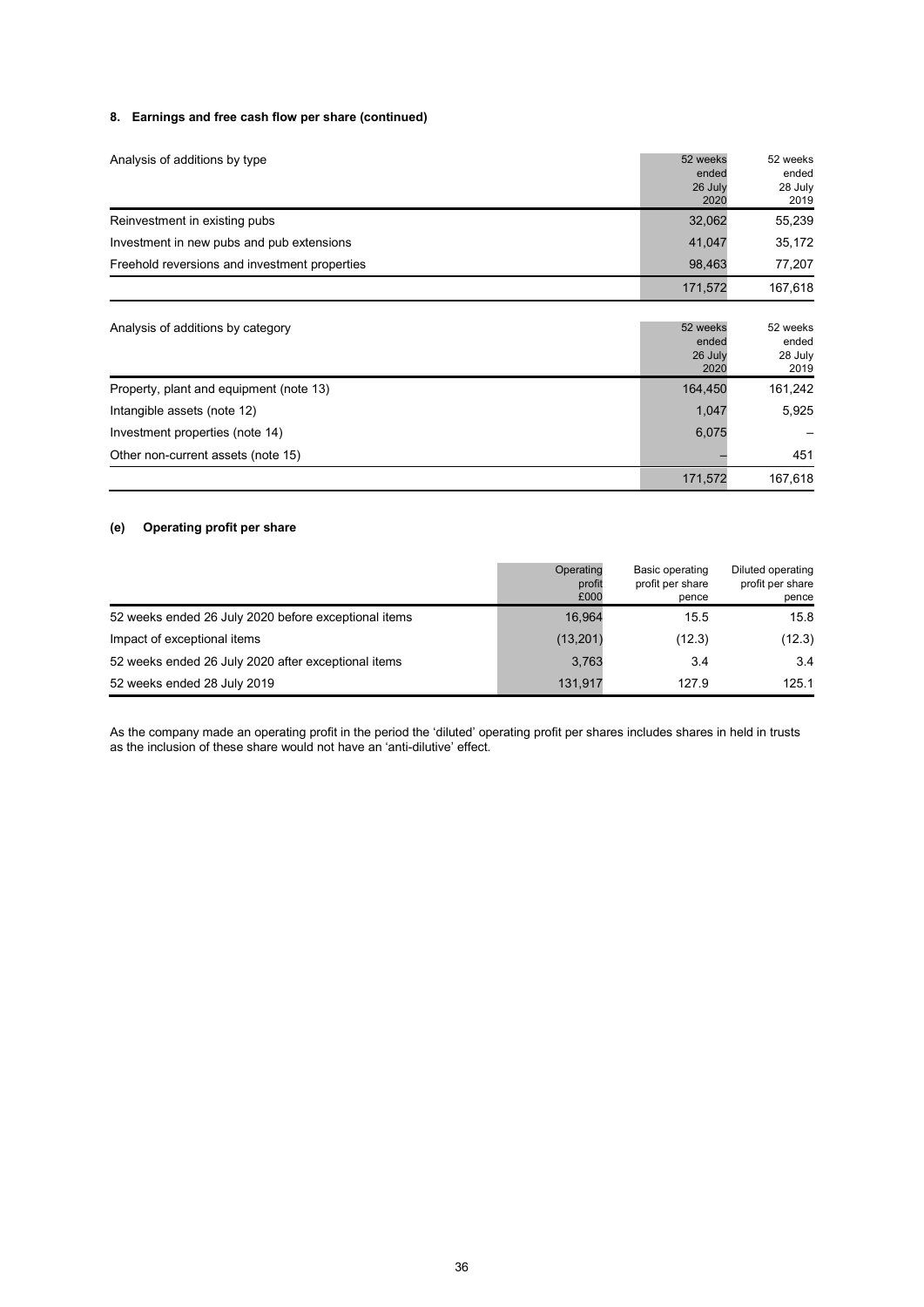### **9. Cash generated from operations**

|                                                                   | 52 weeks*       | 52 weeks        | 52 weeks        |
|-------------------------------------------------------------------|-----------------|-----------------|-----------------|
|                                                                   | ended           | ended           | ended           |
|                                                                   | 26 July<br>2020 | 26 July<br>2020 | 28 July<br>2019 |
|                                                                   | £000            | £000            | £000            |
| (Loss)/profit for the period                                      | (89, 610)       | (97, 561)       | 72,777          |
| Adjusted for:                                                     |                 |                 |                 |
| Tax (note 7)                                                      | (5, 162)        | (7,803)         | 22,642          |
| Share-based charges (note 2)                                      | 10,705          | 10,705          | 11,558          |
| Loss/(gain) on disposal of property, plant and equipment (note 3) | 3,771           | 3,771           | (3,635)         |
| Disposal of capitalised leases (note 3)                           |                 | (1, 125)        |                 |
| Net onerous lease provision (note 3)                              | 1,411           |                 | 1,762           |
| Net impairment charge (note 3)                                    | 42,612          | 44,023          | 3,695           |
| Interest receivable (note 6)                                      | (161)           | (161)           | (41)            |
| Interest payable (note 6)                                         | 39,226          | 39,226          | 34,173          |
| Lease interest receivable (note 6)                                |                 | (451)           |                 |
| Lease interest payable (note 6)                                   |                 | 21,980          |                 |
| Amortisation of bank loan issue costs (note 6)                    | 1,541           | 1,541           | 925             |
| Depreciation of property, plant and equipment (note 13)           | 75,386          | 75,386          | 73,779          |
| Amortisation of intangible assets (note 12)                       | 3,806           | 3,806           | 7,634           |
| Depreciation on investment properties (note 14)                   | 79              | 79              | 55              |
| Amortisation of other non-current assets (note 15)                | 368             |                 | 343             |
| Aborted properties costs                                          | 33              | 33              | 430             |
| Amortisation of right-of-use assets                               |                 | 49,059          |                 |
|                                                                   | 84,005          | 142,508         | 226,097         |
| Change in inventories                                             | 622             | 622             | (417)           |
| Change in receivables                                             | (21, 263)       | (17, 052)       | 1,228           |
| Change in payables                                                | (24, 646)       | (50, 413)       | 268             |
| Cash flow from operating activities                               | 38,718          | 75,665          | 227,176         |

\*This column shows the cash generated from operations as it would have been reported, before the introduction of IFRS 16. The amount of £38,718,000 shown is presented at the start of the pre-IFRS 16 cash flow presented within the primary statements.

The difference of £36,947,000 between the cash flow from operating activities of £75,665,000 and the pre-IFRS 16 number of £38,718,000 shown in the table below.

|                                                   | 26 July   |
|---------------------------------------------------|-----------|
|                                                   | 2020      |
|                                                   | £000      |
| Cash flow from operating activities               | 75,665    |
| Lease liability payments made                     | (38, 330) |
| Lease assets payments received                    | 1,383     |
| Cash flow from operating activities - pre-IFRS 16 | 38,718    |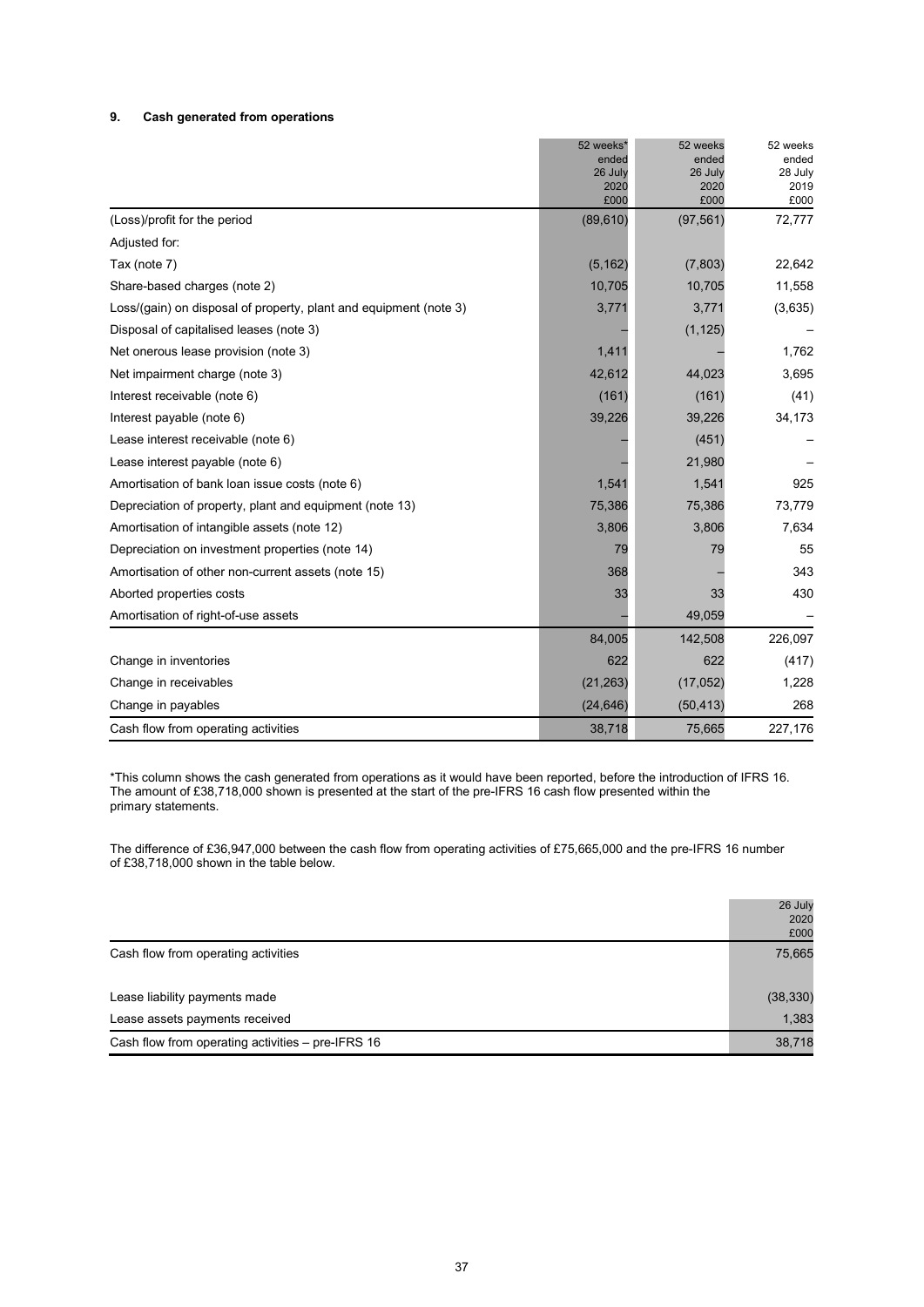### **10. Analysis of change in net debt**

|                                                    | 28 July<br>2019<br>£000 | IFRS 16<br>migration<br>£000 | Cash<br>flows<br>£000 | Non-cash<br>movement<br>£000 | 26 July<br>2020<br>£000 |
|----------------------------------------------------|-------------------------|------------------------------|-----------------------|------------------------------|-------------------------|
| Borrowings                                         |                         |                              |                       |                              |                         |
| Cash and cash equivalents                          | 42,950                  |                              | 131,501               |                              | 174,451                 |
| Asset-financing creditor – due before one year     | (3,287)                 |                              | (13,250)              | 8,927                        | (7,610)                 |
| Current net borrowings                             | 39,663                  |                              | 118,251               | 8,927                        | 166,841                 |
| Bank loans - due after one year                    | (770, 076)              |                              | (98,998)              | (1,498)                      | (870, 572)              |
| Asset-financing creditor - due after one year      | (6,607)                 |                              |                       | (8,927)                      | (15, 534)               |
| Private placement - due after one year             |                         |                              | (97, 679)             | (43)                         | (97, 722)               |
| Non-current net borrowings                         | (776, 683)              |                              | (196, 677)            | (10, 468)                    | (983, 828)              |
| Net debt                                           | (737, 020)              | $\qquad \qquad -$            | (78, 426)             | (1,541)                      | (816, 987)              |
| Derivatives                                        |                         |                              |                       |                              |                         |
| Interest-rate swaps asset - due after one year     | 321                     |                              |                       | (321)                        |                         |
| Interest-rate swaps liability – due after one year | (49, 393)               |                              |                       | (32, 801)                    | (82, 194)               |
| Total derivatives                                  | (49,072)                |                              |                       | (33, 122)                    | (82, 194)               |
| Net debt after derivatives                         | (786, 092)              |                              | (78, 426)             | (34, 663)                    | (899, 181)              |
| Leases                                             |                         |                              |                       |                              |                         |
| Lease assets - due before one year                 |                         | 1,583                        | (1,056)               | 1,209                        | 1,736                   |
| Lease assets - due after one year                  |                         | 11,853                       |                       | (738)                        | 11,115                  |
| Lease obligations - due before one year            |                         | (61, 252)                    | 19,923                | (24, 014)                    | (65, 343)               |
| Lease obligations - due after one year             |                         | (570, 052)                   |                       | 80,664                       | (489, 388)              |
| Net lease liabilities                              |                         | (617, 868)                   | 18,867                | 57,121                       | (541, 880)              |
| Net debt after derivatives and lease liabilities   | (786, 092)              | (617, 868)                   | (59, 559)             | 22,458                       | (1,441,061)             |

The cash movement on the private placement of £97,679,000 is disclosed in the cash flow statement as an advance under private placement of £98,000,000 and a cash payment of loan issue costs of £321,000.

The cash movement on the bank loans of £98,998,000 is disclosed in the cash flow statement as an advance under bank loans of £100,000,000 and a cash payment of loan issue costs of £1,002,000. Total loan issue costs of £1,323,000 are disclosed in the cash flow statement.

The cash movement on asset-financing of £13,250,000 is disclosed in the cash flow statement as an advance under assetfinancing of £16,152,000 and principal payments of £2,902,000.

#### **Non-cash movements**

The non-cash movement in bank loans and the private placement relate to the amortisation of loan issue costs. The amortised charge for the year of £1,541,000 is disclosed in note 6. These are upfront payments made to obtain new borrowings. These costs are charged to the income statement over the expected life of the loan. The movement in interest-rate swaps relates to the change in the 'mark to market' valuations for the year.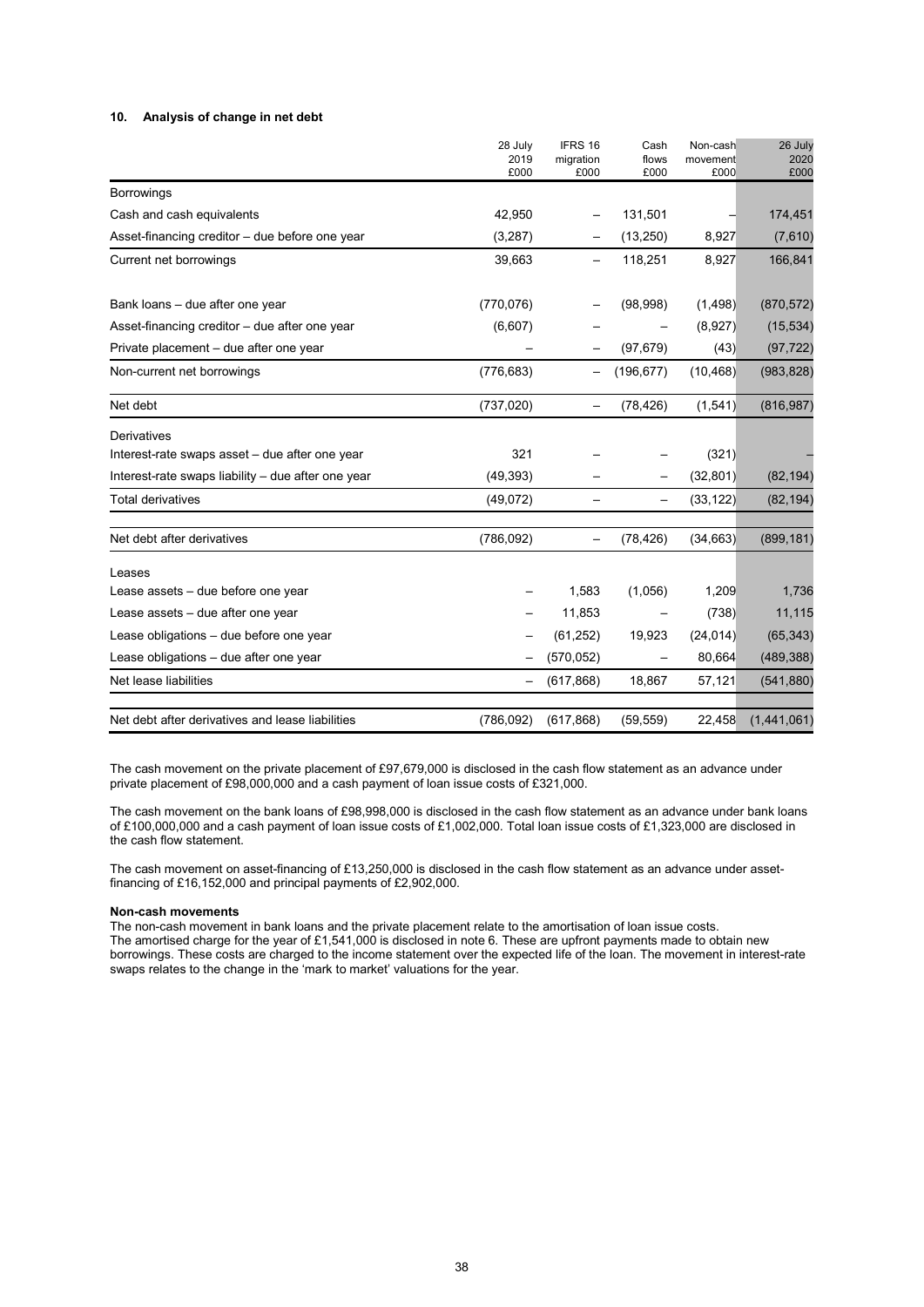### **10. Analysis of change in net debt (continued)**

The migration movement of £617,868,000 is the recognition of the lease liability of £631,304,000 and the lease asset of £13,436,000 on adoption of IFRS 16. The non-cash movement in lease liabilities is analysed in the table below.

| Non-cash movement in net lease liabilities    | 26 July<br>2020<br>£000 |  |  |
|-----------------------------------------------|-------------------------|--|--|
| Recognition of new leases                     | (27, 361)               |  |  |
| Remeasurements of existing leases liabilities | (7, 207)                |  |  |
| Remeasurements of existing leases assets      | 471                     |  |  |
| Disposal of lease                             |                         |  |  |
| Cancelled principal payments                  | 6,127                   |  |  |
| Exchange differences                          | (24)                    |  |  |
| Non-cash movement in net lease liabilities    | 57,121                  |  |  |

The table below calculated a ratio between net debt, being borrowings less cash and cash equivalents, and earnings before interest, tax and depreciation (EBITDA). The numbers in this table are all before the effect of IFRS 16.

|                                                         | 52 weeks<br>ended<br>26 July<br>2020<br>£000 | 52 weeks<br>ended<br>28 July<br>2019<br>£000 |
|---------------------------------------------------------|----------------------------------------------|----------------------------------------------|
| Profit before tax (income statement)                    | (34,095)                                     | 102,459                                      |
| Interest (note 6)                                       | 40,606                                       | 35,057                                       |
| Depreciation                                            | 79,639                                       | 81,811                                       |
| Earnings before interest, tax and depreciation (EBITDA) | 86,150                                       | 219,327                                      |
|                                                         |                                              |                                              |
|                                                         |                                              |                                              |
| Net debt/EBITDA                                         | 9.48                                         | 3.36                                         |

The depreciation charge in the table above of £79,639,000 comprises the non-lease depreciation and amortisation charges disclosed in note 2 of £79,271,000 and the amortisation of £368,000 which would have been charged on other non-current assets, had IFRS 16 not been implemented.

### **11. Dividends paid and proposed**

|                                                   | 52 weeks | 52 weeks |
|---------------------------------------------------|----------|----------|
|                                                   | ended    | ended    |
|                                                   | 26 July  | 28 July  |
|                                                   | 2020     | 2019     |
|                                                   | £000     | £000     |
| Declared and paid during the year:                |          |          |
| Dividends on ordinary shares:                     |          |          |
| $-$ final for 2017/18: 8.0p (2016/17: 8.0p)       |          | 8,435    |
| $-$ interim for 2018/19: 4.0p (2017/18: 4.0p)     |          | 4,217    |
| $-$ final for 2018/19: 8.0p (2017/18: 8.0p)       | 8,371    |          |
|                                                   | 8,371    | 12,652   |
| Proposed for approval by shareholders at the AGM: |          |          |
|                                                   |          |          |
| - final for 2019/20: 8.0p (2018/19: 8.0p)         |          | 8,397    |
|                                                   |          | 8,397    |
|                                                   |          |          |
| Dividend per share (p)                            | 8        | 12       |
| Dividend cover                                    |          | 5.8      |

Dividend cover is calculated as profit after tax and exceptional items over dividend paid. Dividend cover has not been shown for the current year, as the company reported a loss in the year.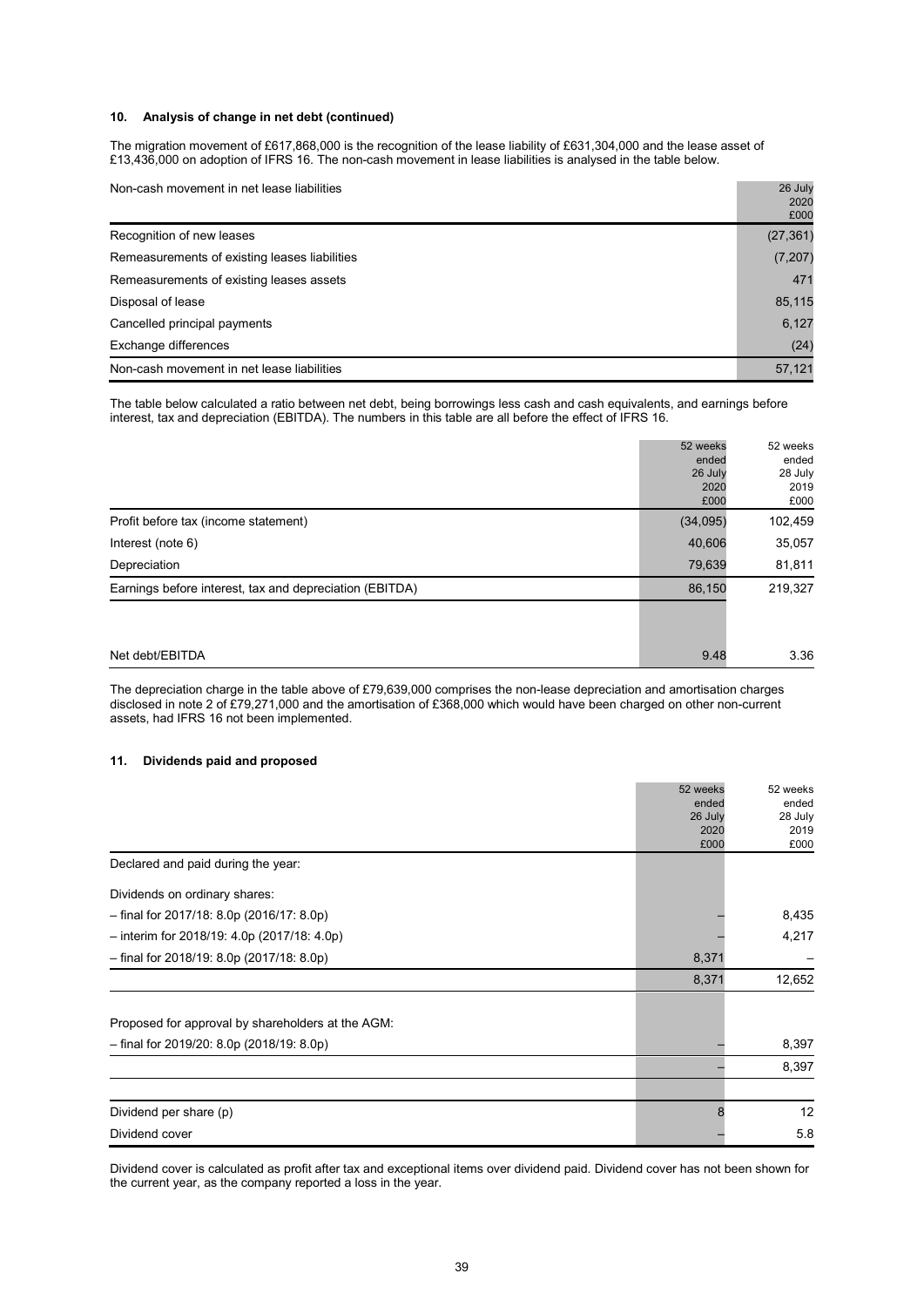### **12. Intangible assets**

Accumulated amortisation:

| software and<br>development | under<br>construction |           |
|-----------------------------|-----------------------|-----------|
|                             |                       |           |
| £000                        | £000                  | £000      |
|                             |                       |           |
| 66,944                      | 1,799                 | 68,743    |
| 1,733                       | 4,192                 | 5,925     |
| 1,562                       | (1, 562)              |           |
| (22)                        |                       | (22)      |
| 70,217                      | 4,429                 | 74,646    |
| 466                         | 581                   | 1,047     |
| 4,206                       | (4,206)               |           |
| (41, 472)                   | —                     | (41, 472) |
| 33,417                      | 804                   | 34,221    |
|                             |                       |           |

| At 29 July 2018                 | (43,964)  |       | (43, 964) |
|---------------------------------|-----------|-------|-----------|
| Provided during the period      | (7,634)   |       | (7,634)   |
| Disposals                       | 22        |       | 22        |
| At 28 July 2019                 | (51, 576) |       | (51, 576) |
| Provided during the period      | (3,806)   |       | (3,806)   |
| Impairment loss                 | (10, 699) | -     | (10, 699) |
| <b>Disposals</b>                | 40,755    |       | 40,755    |
| At 26 July 2020                 | (25, 326) |       | (25, 326) |
| Net book amount at 26 July 2020 | 8,091     | 804   | 8,895     |
| Net book amount at 28 July 2019 | 18,641    | 4,429 | 23,070    |
| Net book amount at 29 July 2018 | 22,980    | 1.799 | 24,779    |

The majority of intangible assets relates to computer software and software development. Examples include the development costs of our SAP accounting system, our 'Wisdom' property-maintenance system and the 'Wetherspoon app'.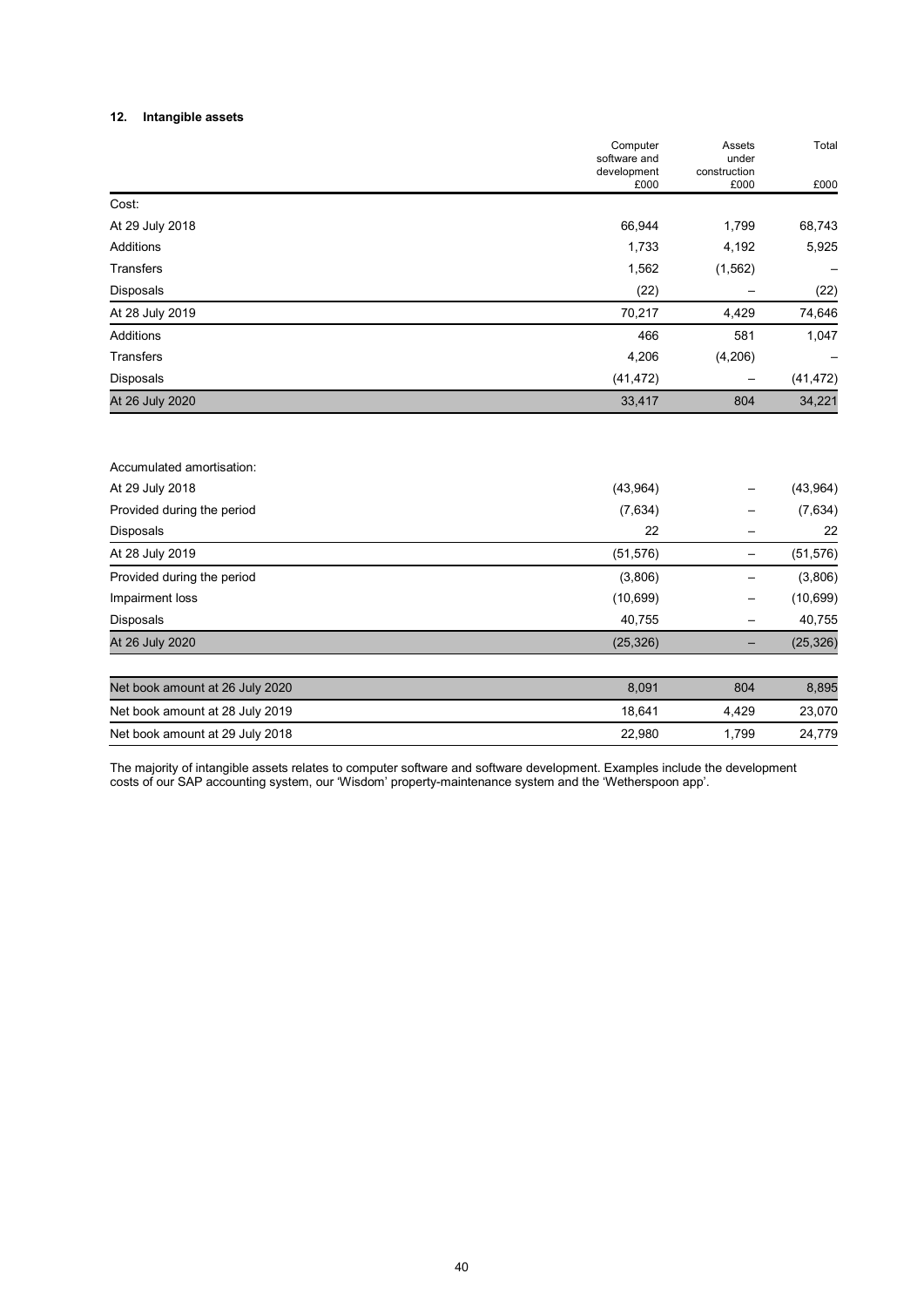#### **13. Property, plant and equipment**

|                                          | Freehold and               | Short-                | Equipment,               | Assets                | Total      |
|------------------------------------------|----------------------------|-----------------------|--------------------------|-----------------------|------------|
|                                          | long-leasehold<br>property | leasehold<br>property | fixtures<br>and fittings | under<br>construction |            |
|                                          | £000                       | £000                  | £000                     | £000                  | £000       |
| Cost:                                    |                            |                       |                          |                       |            |
| At 29 July 2018                          | 1,110,875                  | 356,160               | 617,800                  | 54,202                | 2,139,037  |
| Additions                                | 75,547                     | 2,429                 | 38,214                   | 45,052                | 161,242    |
| Transfers from investment property       | 1,984                      |                       |                          |                       | 1,984      |
| Transfers                                | 23,689                     | 1,492                 | 5,316                    | (30, 497)             |            |
| Exchange differences                     | 226                        | 22                    | 90                       | 294                   | 632        |
| Transfer to held for sale                | (5,076)                    |                       | (810)                    |                       | (5,886)    |
| Disposals                                | (7,605)                    | (3, 412)              | (4, 349)                 |                       | (15, 366)  |
| Reclassification                         | 29,532                     | (29, 532)             |                          |                       |            |
| At 28 July 2019                          | 1,229,172                  | 327,159               | 656,261                  | 69,051                | 2,281,643  |
| <b>Additions</b>                         | 97,419                     | 2,464                 | 24,608                   | 39,959                | 164,450    |
| Transfers                                | 11,804                     | 1,675                 | 9,412                    | (22, 891)             |            |
| Exchange differences                     | 685                        | 39                    | 120                      | 505                   | 1,349      |
| Disposals                                | (6,012)                    | (6, 290)              | (5,669)                  |                       | (17, 971)  |
| Reclassification                         | 30,038                     | (30,038)              |                          |                       |            |
| At 26 July 2020                          | 1,363,106                  | 295,009               | 684,732                  | 86,624                | 2,429,471  |
| Accumulated depreciation and impairment: |                            |                       |                          |                       |            |
| At 29 July 2018                          | (222, 037)                 | (184, 575)            | (426, 352)               |                       | (832, 964) |
| Provided during the period               | (18, 271)                  | (11, 733)             | (43, 775)                |                       | (73, 779)  |
| Transfers from investment property       | (76)                       |                       |                          |                       | (76)       |
| Exchange differences                     | (45)                       | (18)                  | (117)                    |                       | (180)      |
| Impairment loss                          | (1, 326)                   | (1,404)               | (820)                    |                       | (3, 550)   |
| Transfer to held for sale                | 2,063                      |                       | 677                      |                       | 2,740      |
| Disposals                                | 3,648                      | 3,497                 | 3,992                    |                       | 11,137     |
| Reclassification                         | (17, 781)                  | 17,781                |                          |                       |            |
| At 28 July 2019                          | (253, 825)                 | (176, 452)            | (466, 395)               | —                     | (896, 672) |
| Provided during the period               | (19, 675)                  | (10, 826)             | (44, 885)                |                       | (75, 386)  |
| Exchange differences                     | (47)                       | (77)                  | (162)                    |                       | (286)      |
| Impairment loss                          | (17, 631)                  | (4, 122)              | (6, 849)                 |                       | (28, 602)  |
| Disposals                                | 2,051                      | 6,298                 | 5,904                    |                       | 14,253     |
| Reclassification                         | (18, 170)                  | 18,170                |                          |                       |            |
| At 26 July 2020                          | (307, 297)                 | (167,009)             | (512, 387)               | -                     | (986, 693) |
| Net book amount at 26 July 2020          | 1,055,809                  | 128,000               | 172,345                  | 86,624                | 1,442,778  |

| Impairment of property, plant and equipment |  |  |  |
|---------------------------------------------|--|--|--|
|                                             |  |  |  |

In assessing whether a pub has been impaired, the book value of the pub is compared with its anticipated future cash flows and fair value. Assumptions are used about sales, costs and profit, using a pre-tax discount rate for future years of 8% (2019: 7%).

Net book amount at 28 July 2019 150,347 150,707 189,866 69,051 1,384,971 Net book amount at 29 July 2018 888,838 171,585 191,448 54,202 1,306,073

If the value, based on the higher of future anticipated cash flows and fair value, is lower than the book value, the difference is written off as property impairment.

As a result of this exercise, a net impairment loss of £28,602,000 (2019: £3,550,000) was charged to property losses in the income statement, as described in note 4. The assets impaired in the year had a recoverable value of £24,700,000 at year end. In the period depreciation was £961,000 lower due historic impairment charges. At the period end, an impairment provision of £44,058,000 in carried in relation to property, plant and equipment.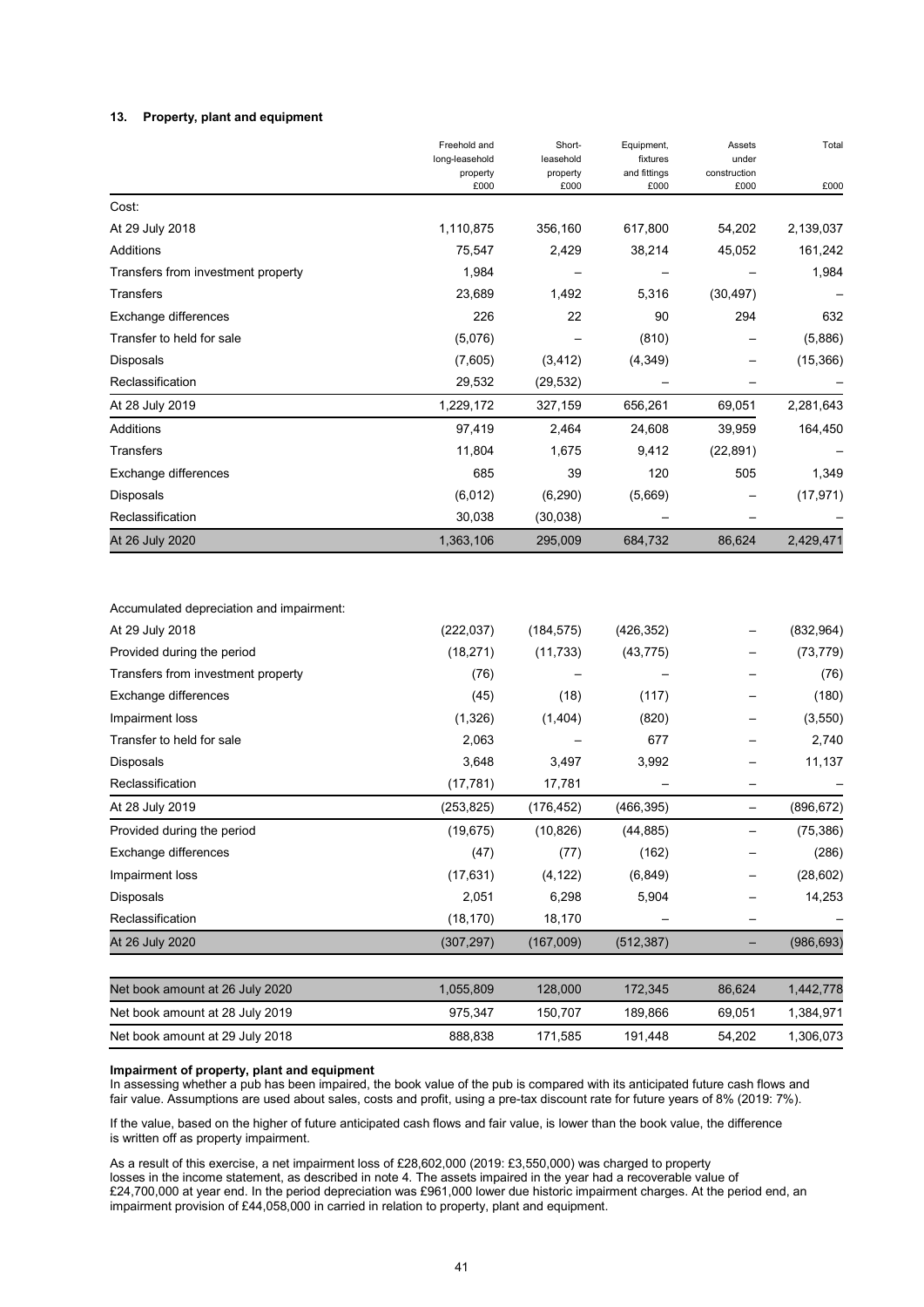### **14. Investment property**

The company owns three (2019: one) freehold properties with existing tenants – and these assets have been classified as investment properties. During this year, the company has purchased a further two investment properties.

|                                           | £000    |
|-------------------------------------------|---------|
| Cost:                                     |         |
| At 29 July 2018                           | 7,751   |
| Transfer to property, plant and equipment | (1,984) |
| At 28 July 2019                           | 5,767   |
| <b>Additions</b>                          | 6,075   |
| At 26 July 2020                           | 11,842  |
| Accumulated amortisation:                 |         |
| At 29 July 2018                           | (257)   |
| Provided during the period                | (55)    |
| Transfer to property, plant and equipment | 76      |
| At 28 July 2019                           | (236)   |
| Provided during the period                | (79)    |
| At 26 July 2020                           | (315)   |
| Net book amount at 26 July 2020           | 11,527  |
|                                           |         |

| Net book amount at 28 July 2019 | 5.531 |
|---------------------------------|-------|
| Net book amount at 29 July 2018 | 7.494 |

Rental income received in the period from investment properties was £641,000 (2019: £310,000). Operating costs, excluding depreciation, incurred in relation to these properties amounted to £38,000 (2019: £8,000).

In the opinion of the directors, the fair value of the investment properties is approximately £12,000,000.

### **15. Other non-current assets**

|                                          | £000      |
|------------------------------------------|-----------|
| Cost:                                    |           |
| At 29 July 2018                          | 12,727    |
| <b>Additions</b>                         | 451       |
| Disposals                                | (75)      |
| At 28 July 2019                          | 13,103    |
| Transfers to right-of-use asset          | (13, 103) |
| At 26 July 2020                          |           |
| Accumulated depreciation and impairment: |           |
| At 29 July 2018                          | (4,802)   |
| Provided during the period               | (343)     |
| Impairment loss                          | (145)     |
| Disposals                                | 75        |
| At 28 July 2019                          | (5, 215)  |
| Transfers to right-of-use asset          | 5,215     |
| At 26 July 2020                          |           |

| Net book amount at 26 July 2020 |       |
|---------------------------------|-------|
| Net book amount at 28 July 2019 | 7.888 |
| Net book amount at 29 July 2018 | 7.925 |